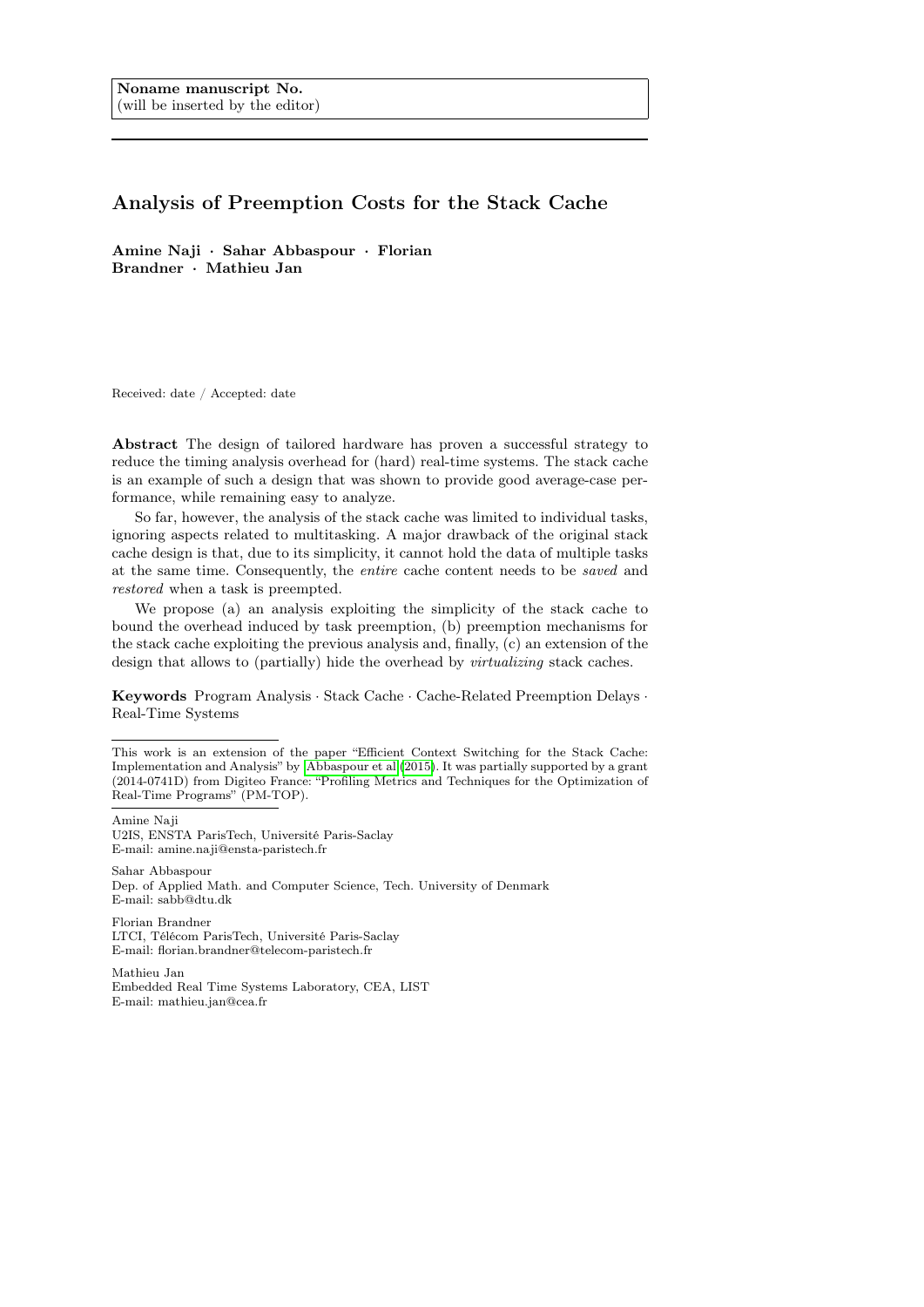# 1 Introduction

With the rising complexity of the underlying computer hardware, the analysis of the timing behavior of real-time software is becoming more and more complex and imprecise. Tailored computer architectures thus have been proposed based on existing hardware designs [\(Wilhelm et al, 2009\)](#page-41-0) as well as newly designed hardware components [\(Schoeberl et al, 2011;](#page-41-1) [Rochange et al, 2014\)](#page-41-2). Due to its impact on performance the memory hierarchy received considerable attention, as shown by recent work of [Reineke et al](#page-41-3) [\(2011\)](#page-41-3) and [Metzlaff et al](#page-41-4) [\(2011\)](#page-41-4).

The stack cache of the Patmos processor exploits the regular structure in the access patterns to stack data [\(Abbaspour et al, 2013,](#page-40-1) [2014,](#page-40-2) [Abbaspour and Brand](#page-40-3)[ner, 2014\)](#page-40-3). Functions often operate exclusively on their local variables, resulting in spatial and temporal locality of stack accesses following the nesting of function calls. The cache can be implemented using a circular buffer using two pointers: the memory top pointer MT and the stack top pointer ST. The ST points to the top element of the stack and data between ST and MT is present only in the cache. The remaining data above  $^1$  $^1$  MT is available only in main memory. In contrast to traditional caches, memory accesses are guaranteed hits. The time to access stack data thus is constant, simplifying Worst-Case Execution Time (WCET) analysis. The compiler (programmer) is responsible to enforce that all stack data is present in the cache when needed using three stack cache control instructions: reserve (sres), free (sfree), and ensure (sens). The worst-case (timing) behavior of these instructions only depends on the worst-case spilling and filling of sres and sens respectively, which can be bounded by computing the maximum and minimum cache occupancy [\(Jordan et al, 2013\)](#page-40-4), i.e., the value of MT − ST. The cache's simple design thus reduces the analysis complexity considerably.

However, the simple structure of the stack cache also has drawbacks. One problem arises when multiple tasks are executed using preemptive scheduling. The two pointers only capture the cache state of the currently running task, the state of other (preempted) tasks is lost once ST and MT are overwritten. The data of preempted tasks might still be in the cache. However, the hardware cannot ensure that this data remains unmodified. Even worse, it cannot ensure that modified cache data, not yet written back to main memory, remains coherent. As a consequence the entire stack cache content has to be saved to main memory when a task is preempted. In addition, the stack cache content has to be restored before that task is resumed. This may induce considerable overhead that has to be accounted for during the analysis of a real-time system equipped with a stack cache.

The two main contributions of this work are: (1) a Stack Cache Analysis (SCA) technique to bound the overhead induced by the stack cache during preemption, i.e., cache-related preemption delays [\(Lee et al, 1998\)](#page-40-5), and (2) three preemption mechanisms that allow to efficiently exploit the analysis information during context switching. In addition, we propose a hardware extension to *virtualize* several stack caches in a shared memory, which allows us to quickly switch between these virtual caches. The preemption overhead can partially be hidden through this extension. This furthermore opens promising opportunities to save/restore virtual caches of preempted tasks during the execution of other tasks.

<span id="page-1-0"></span><sup>1</sup> We assume that the stack grows towards lower addresses.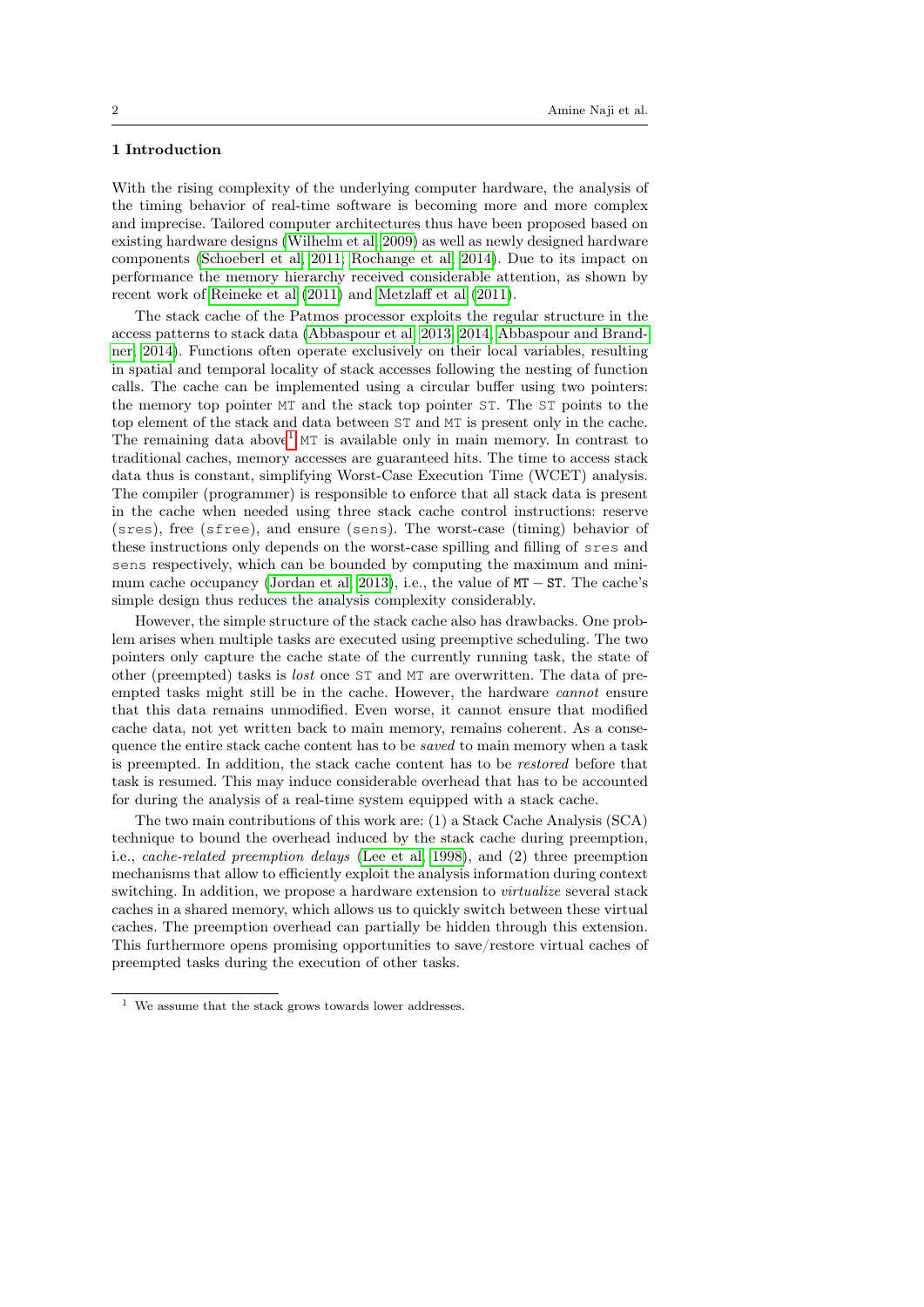This paper is structured as follows: Section [2](#page-2-0) provides background related to the stack cache as well as static program analysis. In Section [3,](#page-6-0) we present our approach to analyze the cache-related preemption delays induced by the stack cache. Three different preemption mechanisms that are able to exploit the analysis information during context switching are proposed in Section [4.](#page-23-0) Section [5](#page-28-0) is dedicated to virtual stack caches, their design and the possible scheduling opportunities that they open. The analysis, its relation to the proposed preemption mechanisms, and the virtual stack cache extension are evaluated in Section [6](#page-30-0) before concluding.

### <span id="page-2-0"></span>2 Background

The stack cache is implemented as a ring buffer with two hardware registers hold-ing pointers [\(Abbaspour et al, 2013\)](#page-40-1): stack top (ST) and memory top (MT). The top of the stack is represented by ST, which points to the address of all stack data either stored in the cache or in main memory. MT points to the top element that is stored only in main memory. The stack grows towards lower addresses. The difference MT−ST represents the amount of occupied space in the stack cache. This notion of *occupancy* is crucial for the effective analysis of the stack cache behavior. Clearly, the occupancy cannot exceed the total size of the cache's memory  $|SC|$ . The stack cache thus has to respect the following invariants:

<span id="page-2-2"></span><span id="page-2-1"></span>
$$
ST \le MT \tag{1}
$$

$$
0 \le \text{MT} - \text{ST} \le |SC| \tag{2}
$$

Data that is present in the cache is accessed using dedicated stack load (1ds) and stack store (sts) instructions. The frame-relative address (FA) of such a memory access is added to ST and the sum is used to index into the ring buffer, i.e., the address within the ring buffer is given by  $(FA + ST) \mod |SC|$ . Recall that the stack load and store instructions are always cache hits. The compiler (or programmer) thus has to ensure that accessed data actually is available in the cache using dedicated stack cache control instructions. More formally, it has to be ensured that  $FA \leq (MT - ST) \leq |SC|$  before every stack cache access. Note that this can easily be realized in a compiler, as explained later.

Stack Cache Operations: The stack cache control instructions manipulate the two stack pointers and initiate memory transfers to/from the cache from/to main memory, while preserving Equation [1](#page-2-1) and [2.](#page-2-2) Memory transfers, and thus also the updates of the various pointers, are performed at the granularity of cache blocks, which can be parameterized in size. Depending on the configured block size, the memory transfers might be misaligned with the transfer size of the underlying memory system (e.g., the burst size of DRAMs). For brevity we do not cover this issue here and refer to previous work [\(Abbaspour and Brandner, 2014\)](#page-40-3) covering techniques to handle alignment issues.

A brief summary of the memory transfers associated with each control instruction is given below, further details are available in [Abbaspour et al](#page-40-1) [\(2013\)](#page-40-1):

- **sres k**: Subtract k from ST. If this violates Equation [2,](#page-2-2) i.e., the cache size is exceeded, a memory spill is initiated to decrement MT until  $MT - ST \leq |SC|$ . Cache blocks are then transferred to main memory.
- **sfree k**: Add k to ST. If this violates Equation [1,](#page-2-1) MT is set to ST. Main memory is not accessed.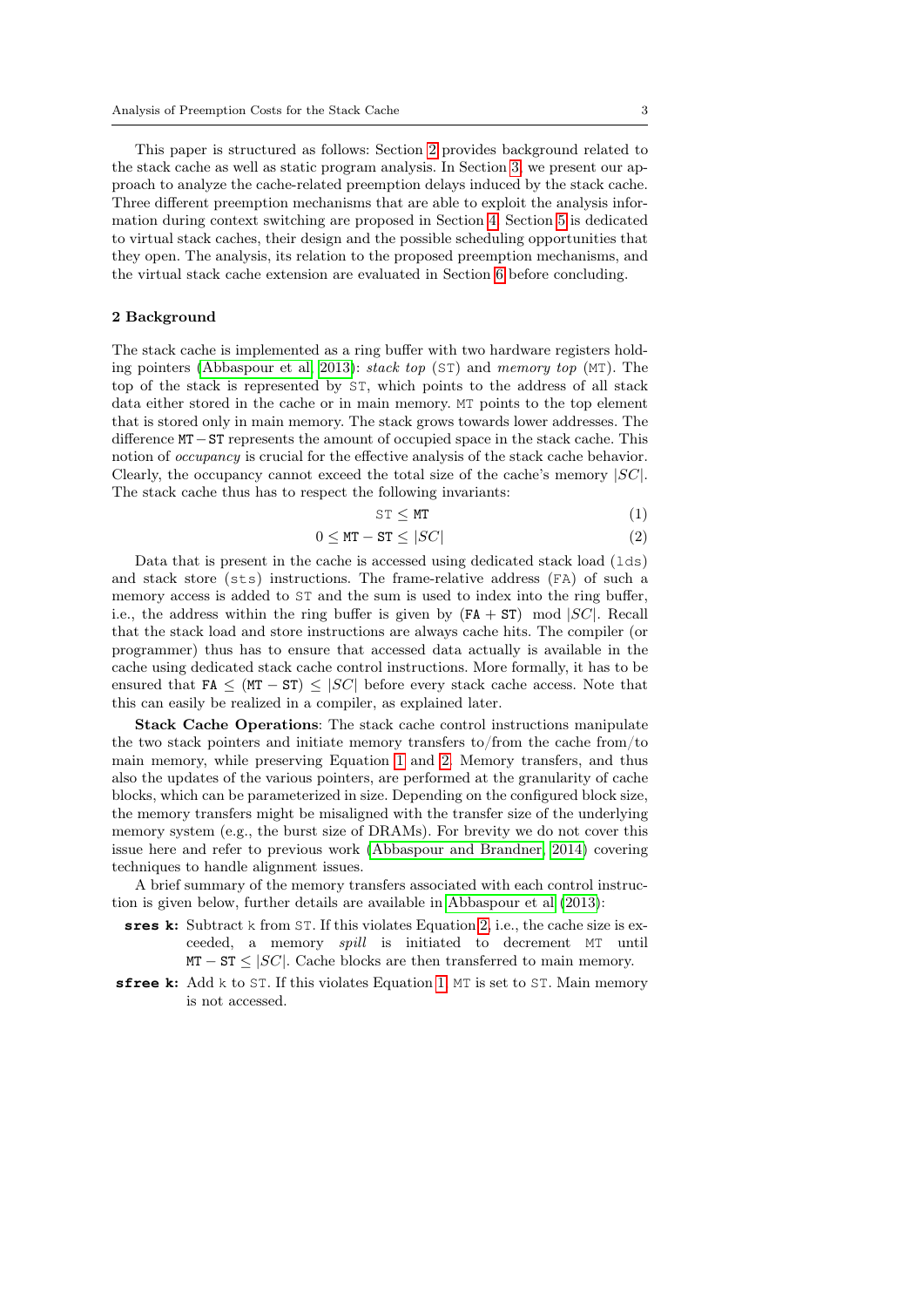**sens k**: Ensure that the occupancy is larger than k. If this is not the case, a memory fill is initiated to increment MT until  $MT - ST \geq k$ . Cache blocks are then transferred from main memory.

The stack load and store instructions only access the stack cache's ring buffer and thus exhibit constant execution times. This is particularly true for stack store instructions, which only modify the cached value. Modifications are not immediately propagated to the backing main memory. The stack cache's policy to handle stack store instructions thus resembles traditional write back caches.

Lazy Pointer (LP): An extension of the original stack cache allows to track coherent cache data [\(Abbaspour et al, 2014\)](#page-40-2). Similar to MT and ST, LP is a pointer (realized as a hardware register) that satisfies the following equation:  $ST \le LP \le MT$ . The additional pointer divides the stack cache content into two parts: (1) cache data between ST and LP is potentially incoherent with the corresponding addresses in main memory, while (2) data between LP and MT is known to have the same value in the cache and in main memory – the data is known to be coherent. Coherent data can simply be excluded from memory spill operations, i.e., it can be treated as if the data were not in the cache. We thus can refine the notion of occupancy: LP  $-$  ST denotes the *effective occupancy* of a stack cache with a lazy pointer. Accounting for the effective occupancy allows to improve the sres instruction, with only slight modifications. The sfree instruction also requires minor modifications to correctly update the LP, while the sens instruction remains unchanged. In addition, the stack store instruction (sts) has to update LP whenever coherent date may be modified [\(Abbaspour et al, 2014\)](#page-40-2), i.e., LP is pushed upwards to ensure  $FA + ST \le LP$ .

Compiler Support: The compiler manages the stack frames of functions quite similar to other architectures with exception of the ensure instructions. For brevity, we assume a simplified placement of these instructions. Stack frames are allocated upon entering a function (sres) and freed immediately before returning (sfree). A function's stack frame might be (partially) evicted from the cache during calls. Ensure instructions (sens) are thus placed immediately after each call. The evicted data is consequently reloaded into the cache if needed after each call. We also restrict functions to only access their own stack frames. Data that is shared or too large can be allocated on a shadow stack outside the stack cache.

The restricted placement of the stack cache control instructions can be relaxed, which allows for varying frame sizes within functions in order to pass function arguments or for optimizations. The placement merely needs to be well-formed [\(Jordan](#page-40-4) [et al, 2013\)](#page-40-4), which means that each sres has to be followed by matching sfree instructions on all execution paths (similar to well-formed braces).

### 2.1 Static Analysis

The worst-case behavior of the stack cache control instructions is determined using static program analysis techniques. Before going into the details of the analysis, we briefly summarize some basic notions of static analysis:

**Control-Flow Graph (CFG)**: The CFG of a function is a directed graph  $G =$  $(N, E, r, t)$ . Nodes in N represent instructions and edges in E the execution flow. Nodes r and  $t \in N$  denote unique entry and exit points respectively. Additionally, we define  $Succs(n) = \{m \mid (n, m) \in E\}$ , the set of immediate successors of n.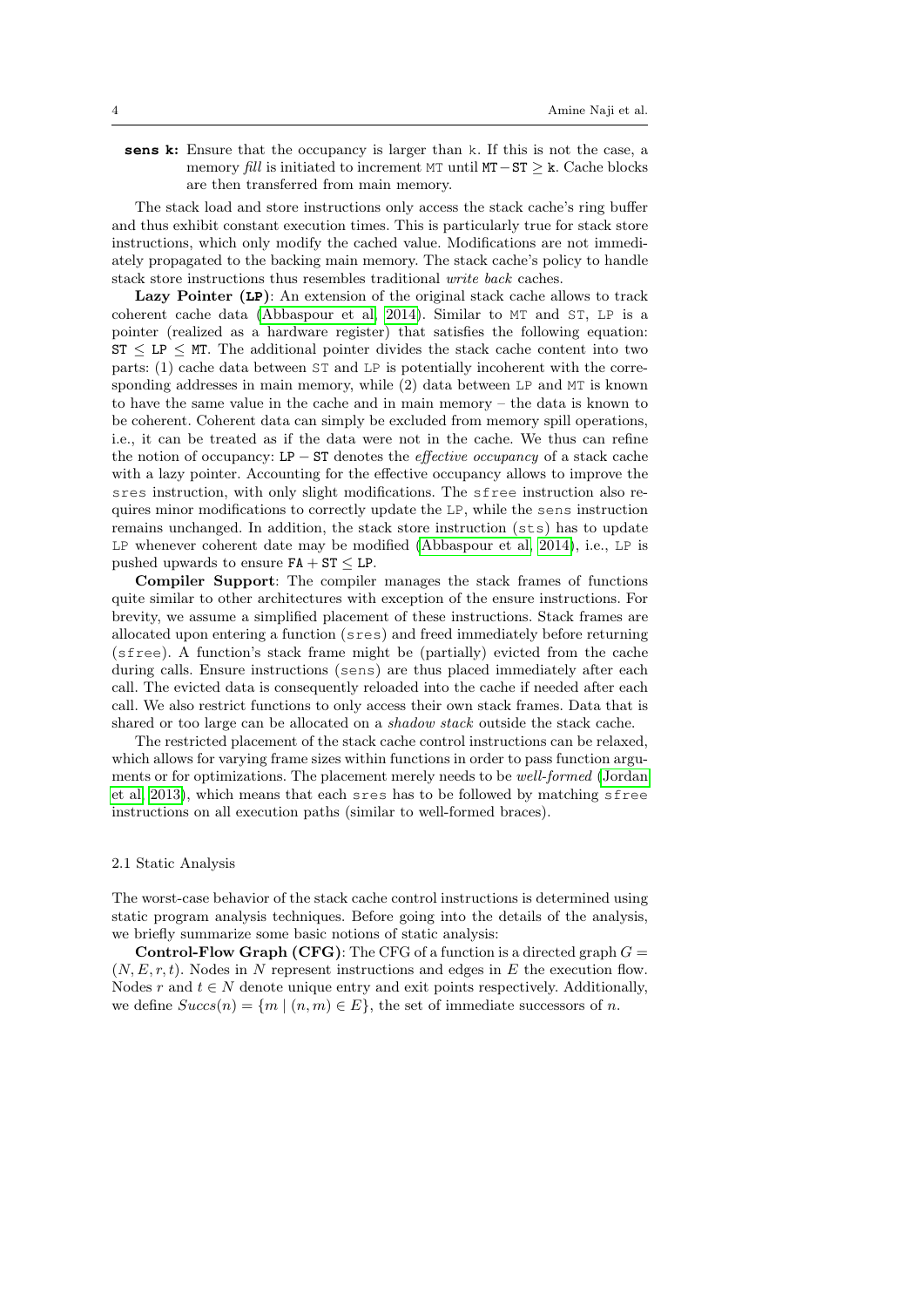**Call Graph (CG):** The CG  $C = (F, A, s)$  is a directed graph, where nodes in F represent functions and  $s \in F$  the program's entry point. Edges in A are call sites, i.e., a call instruction in the CFG of the calling function. Each call is represented by a separate edge, calls via function pointers even by multiple edges.

Weighted Graph: A control-flow or call graph might be associated with a function W that assigns a weight in  $\mathbb N$  to each node and/or edge in the graph.

**Data-flow analysis (DFA):** A DFA is defined by a tuple  $A = (\mathcal{D}, T, \Box)$ , where D is an abstract domain (e.g., values of stack pointers), transfer functions  $T_i : \mathcal{D} \to$ D in T model the impact of individual instructions i on the domain, and  $\Box : \mathcal{D} \times$  $\mathcal{D} \to \mathcal{D}$  is a join operator. Together with a CFG an instance of an (*intra-procedural*) DFA can be formed, yielding a set of data-flow equations. For simplicity, we specify these equations through functions  $IN(i)$  and  $OUT(i)$ , which are associated with an instruction  $i$  and return values over  $D$ . The equations are finally solved by iteratively applying these functions until a fixed-point is reached [\(Aho et al, 2006\)](#page-40-6).

Inter-procedural analyses can be defined by additionally considering the call relations captured by the CG. In this case, additional data-flow equations are constructed modeling function calls end returns [\(Aho et al, 2006\)](#page-40-6). Often these analyses are context-sensitive, i.e., the analyses distinguish between (bounded) chains of functions calls to define calling contexts.

#### 2.2 Stack Cache Analysis

As all memory accesses  $(\text{lds}/\text{sts})$  through the stack cache are guaranteed hits, the timing behavior of the stack cache only depends on the amount of data spilled or filled by sres and sens instructions respectively. In the case of the standard stack cache this amount can be bounded by analyzing the cache's maximum/min-imum occupancy [\(Jordan et al, 2013\)](#page-40-4), i.e.,  $MT - ST$ , while for lazy spilling the effective occupancy [\(Abbaspour et al, 2014\)](#page-40-2), i.e., LP − ST, needs to be considered. We will only present the former approach in the following paragraphs. We refer to this as the *standard stack cache analysis* (SCA), which proceeds in three phases:

First, the maximum/minimum displacement is computed for each function. These values indicate the largest/smallest number of cache blocks reserved during the execution of a function (including nested calls). The displacement can be used to efficiently compute the occupancy across function calls, since it allows to bound the number of blocks evicted from the stack cache. Due to the placement of stack cache control instructions,<sup>[2](#page-4-0)</sup> the additional amount of stack space reserved at a given point in a function, w.r.t. the function entry, is constant. In our case, it simply corresponds to the value of the parameter k of the sres instruction of the enclosing function. The problem thus can be modeled as a longest/shortest path search on a weighted call graph, where the edge weight of each call site is given by the amount of stack space allocated by the calling function. The minimum displacement is then lower-bounded by the shortest path from a node to an artificial sink node. Likewise, the maximum displacement is upper-bounded by the longest path.

Next, the maximum filling at sens instructions is bounded using a functionlocal data-flow analysis that propagates the maximum displacement from call sites to the succeeding ensure instructions. In our case every call is immediately followed by an sens, rendering this analysis trivial. The maximum filling at an sens

<span id="page-4-0"></span> $2$  This applies to the restricted placement from above as well as *well-formed* programs.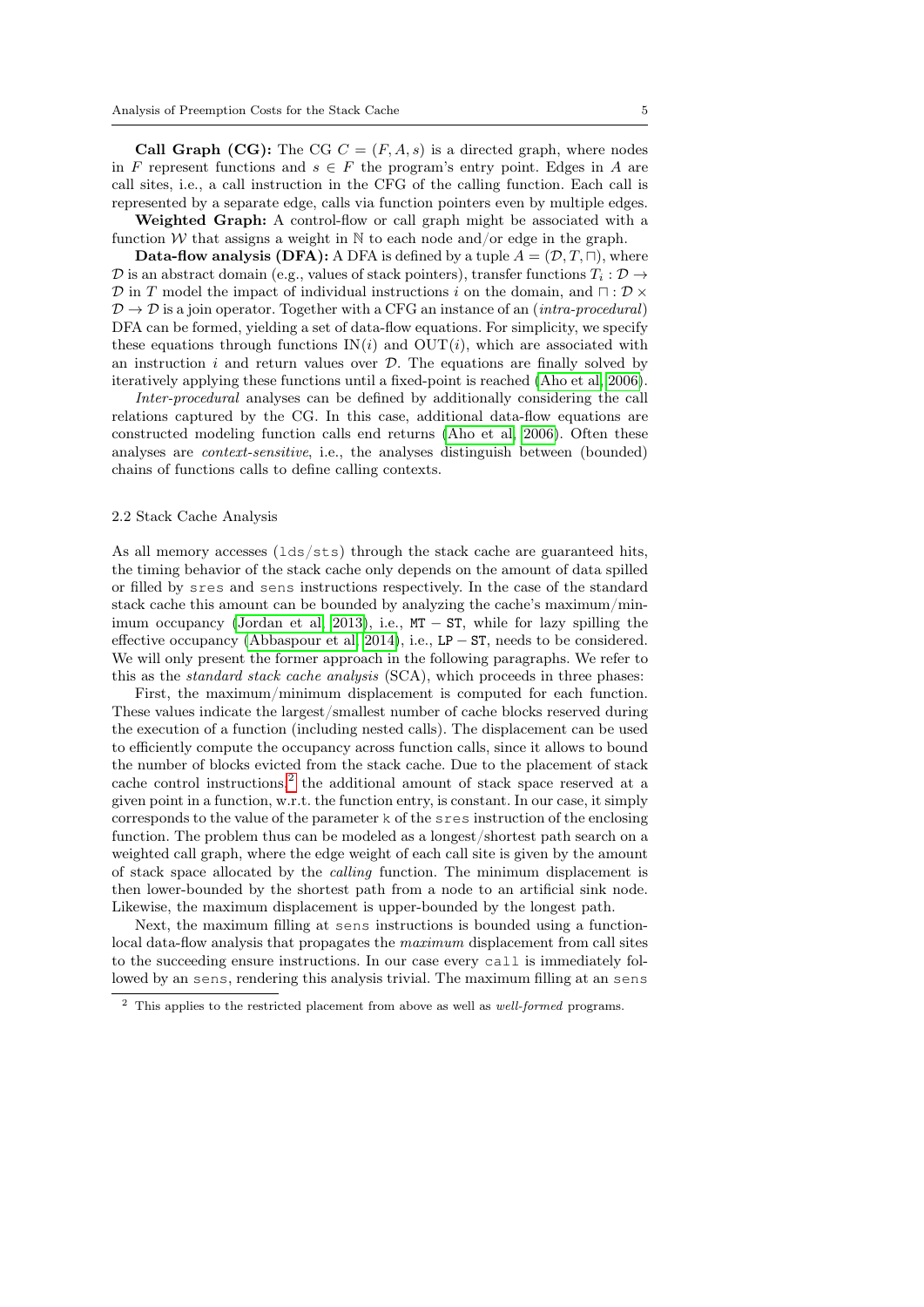|  | Amine Naii et al. |
|--|-------------------|

<span id="page-5-1"></span>

| Concept           | Description                                        | Analysis           |
|-------------------|----------------------------------------------------|--------------------|
| Occupancy         | Number of cache blocks occupied in the stack cache |                    |
| min. Displacement | Min. number of blocks evicted during function call | shortest CG path   |
| max. Displacement | Max. number of blocks evicted during function call | longest CG path    |
| worst-case Occ.   | Local bound of max. Occ. assuming full stack cache | $DFA + min.$ Disp. |
| max. Filling      | Min. occupancy before sens instructions            | $DFA + max.$ Disp. |
| max. Spilling     | Max. occupancy before sres instructions            | $CG+w.-c.$ Occ.    |

Table 1: Summary of concepts used by the traditional Stack Cache Analysis (SCA).

instruction can be bounded by computing the minimum number of cache blocks in the cache after the corresponding call instruction, i.e., the minimum occupancy. The minimum occupancy *after* the call has to be smaller than the occupancy before that call, since the called functions may only evict blocks from the cache. It cannot be lower than  $\max(0, |SC| - D(f))$ , where  $D(f)$  is the maximum displacement of the called function  $f$  and  $|SC|$  the stack cache size. If this bound is smaller than k, the argument of the sens, filling may occur. The maximum amount of filling can then be computed by subtracting the computed bound from k.

Finally, the worst-case occupancy is computed for each call site within a function using a function-local data-flow analysis. This is done by assuming a full stack cache at function entry. Subsequently, an upper bound of the occupancy is propagated to all call sites in the function, while considering the effect of other function calls and sens instructions. Function calls may evict stack data and thus lower the occupancy bound, depending on the *minimum* displacement of the called function (since the maximum occupancy after the call needs to be computed). The worst-case occupancy after a call cannot exceed max $(0, |SC| - d(f))$ , where  $d(f)$ indicates the minimum displacement of the called function f and  $|SC|$  the stack cache size. Ensure instructions on the other hand may increase the bound through filling, i.e., the worst-case occupancy after an sres has to be larger or equal to k, the ensure's argument. The maximum spilling at sres instructions is finally computed by propagating occupancy values through the CG, such that the maximum occupancy at the entry of a function is derived from the minimum of either (1) the maximum occupancy at the entry of its callers plus the respective sizes of the callers' stack frames (k of their sres) or (2) the worst-case occupancy bound computed by the local data-flow analysis. The latter case allows us to consider spilling of other sres instructions that may reduce the occupancy before reaching a call site. Since the analysis operates on the call graph, fully context-sensitive spilling bounds can be computed efficiently for all functions in a program.

<span id="page-5-0"></span>

| $(A_1)$ func $A()$                 | $(B_1)$ func $B()$                  | $(C_1)$ func $C()$                | $(D_1)$ func $D()$                 |
|------------------------------------|-------------------------------------|-----------------------------------|------------------------------------|
| $(A_2)$ sres 2 $\langle 0 \rangle$ | $(B_2)$ sres $1 \langle 0 \rangle$  | $(C_2)$ sres $1\langle 0 \rangle$ | $(D_2)$ sres $4 \langle 3 \rangle$ |
| $(A_3)$ call B                     | $(B_3)$ call $\subset$              | $(C_3)$ nop $\mathcal{G}$         | $(D_3)$ sfree 4                    |
| $(A_4)$ sens $2 \langle 2 \rangle$ | $(B_4)$ sens $1 \langle 0 \rangle$  | $(C_4)$ sfree 1                   |                                    |
| $(A_5)$ sfree 2                    | $(B_5)$ call D                      |                                   |                                    |
|                                    | $(B_6)$ sens $1\; \langle 1\rangle$ |                                   |                                    |
|                                    | $(B7)$ sfree 1                      |                                   |                                    |
| (a) Code of A                      | $(b)$ Code of B                     | $(c)$ Code of C                   | $(d)$ Code of D                    |

Fig. 1: Program consisting of 4 functions, reserving, freeing, and ensuring space on the stack cache (cache size: 4). The annotations in angle brackets, e.g.,  $\langle 2 \rangle$ , indicate the maximum filling/spilling behavior of stack cache control instructions.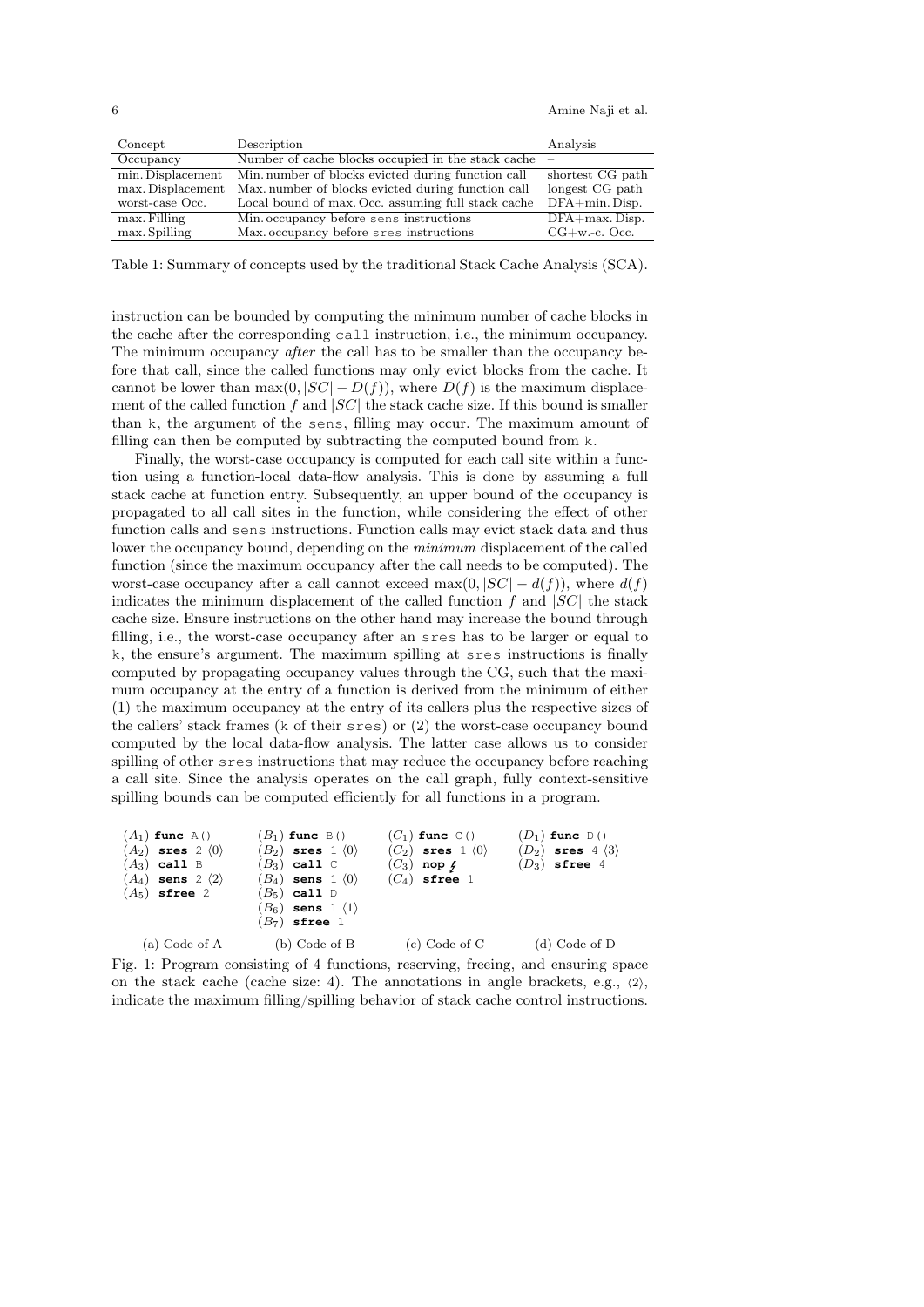$$
\circ \xrightarrow{0} A() \xrightarrow{2} B() \xrightarrow{1} C() \xrightarrow{-1} S) \xrightarrow{4} A
$$

<span id="page-6-1"></span>Fig. 2: A weighted call graph representing the program from Figure [1.](#page-5-0) The edge weights indicate the amount of stack space reserved in the respective functions, and can be used to compute the minimum/maximum displacement.

Table [1](#page-5-1) summarizes the various concepts used by the traditional SCA in order to efficiently bound the maximum filling/spilling at sens and sres respectively.

Example 1 Consider functions A, B, C, and D shown in Figure [1](#page-5-0) without preemption and a stack cache whose size is 4 blocks. First, the displacement computation is performed on the weighted call graph shown in Figure [2.](#page-6-1) Function B, for instance, may call C or D. The maximum displacement thus has to account for the stack space reserved by B and by these two functions, which evaluates to either  $2 = 1 + 1$  (C) or  $5 = 1 + 4$  (D). For functions A, B, C, and D respectively the minimum/maximum displacement values evaluate to:  $4/7$ ,  $2/5$ ,  $1/1$ , and  $4/4$ . Then, the maximum filling of sens instructions is computed. Consider, for instance, the call from A to B  $(A_3)$ . Since the maximum displacement of B is 5, the minimum occupancy after the call evaluates to  $0 = \max(0, 4 - 5)$ . The corresponding sens instruction  $(A_4)$ consequently has to fill both of A's cache blocks  $(2 - 0)$ , which is indicated by the bound in angle brackets  $(2)$ . The displacement of C is only 1, which yields a minimum occupancy of  $3 = max(0, 4 - 1)$  after instruction  $B_3$ . The stack cache is thus large enough to hold both stack frames of B and C and no filling is needed as indicated by the bound  $\langle 0 \rangle$  at instruction  $B_4$ . Next, the worst-case occupancy before call instructions is computed using a function-local data-flow analysis. The DFA determines that the worst-case occupancy before the call from B to D  $(B_5)$ is  $3 = 4 - 1$ , due to the call from B to C. Before all other call instructions the worst-case occupancy is 4, since no other call may lower the maximum occupancy before reaching them. Finally, the maximum occupancy is propagated through the call graph, starting at the program's entry function A. The maximum occupancy at the entry of A consequently is 0. For the call from A to B  $(A_3)$  a maximum occupancy of 2 is computed as the minimum of the call's worst-case occupancy (4) and the maximum occupancy at the entry of A plus the size of A's stack frame  $(0+2)$ . The maximum occupancy at the entry of D is similarly computed from the call's  $(B_5)$  worst-case occupancy (3) and the maximum occupancy at the entry of B plus the size of B's stack frame  $(2 + 1)$ . Since the size of D's stack frame is equal to the stack cache size, all content of the stack cache has to be evicted by its reserve instruction. This results in a worst-case spilling of 3 blocks, as indicated by the bound  $\langle 3 \rangle$  at instruction  $D_2$ . The bounds derived for the other sres and sens instructions are also indicated in angle brackets in Figure [1.](#page-5-0)

#### <span id="page-6-0"></span>3 Analysis of Preemption Delays

Preemptive multitasking provides better schedulability for real-time systems by allowing a running task to be preempted by another task having more critical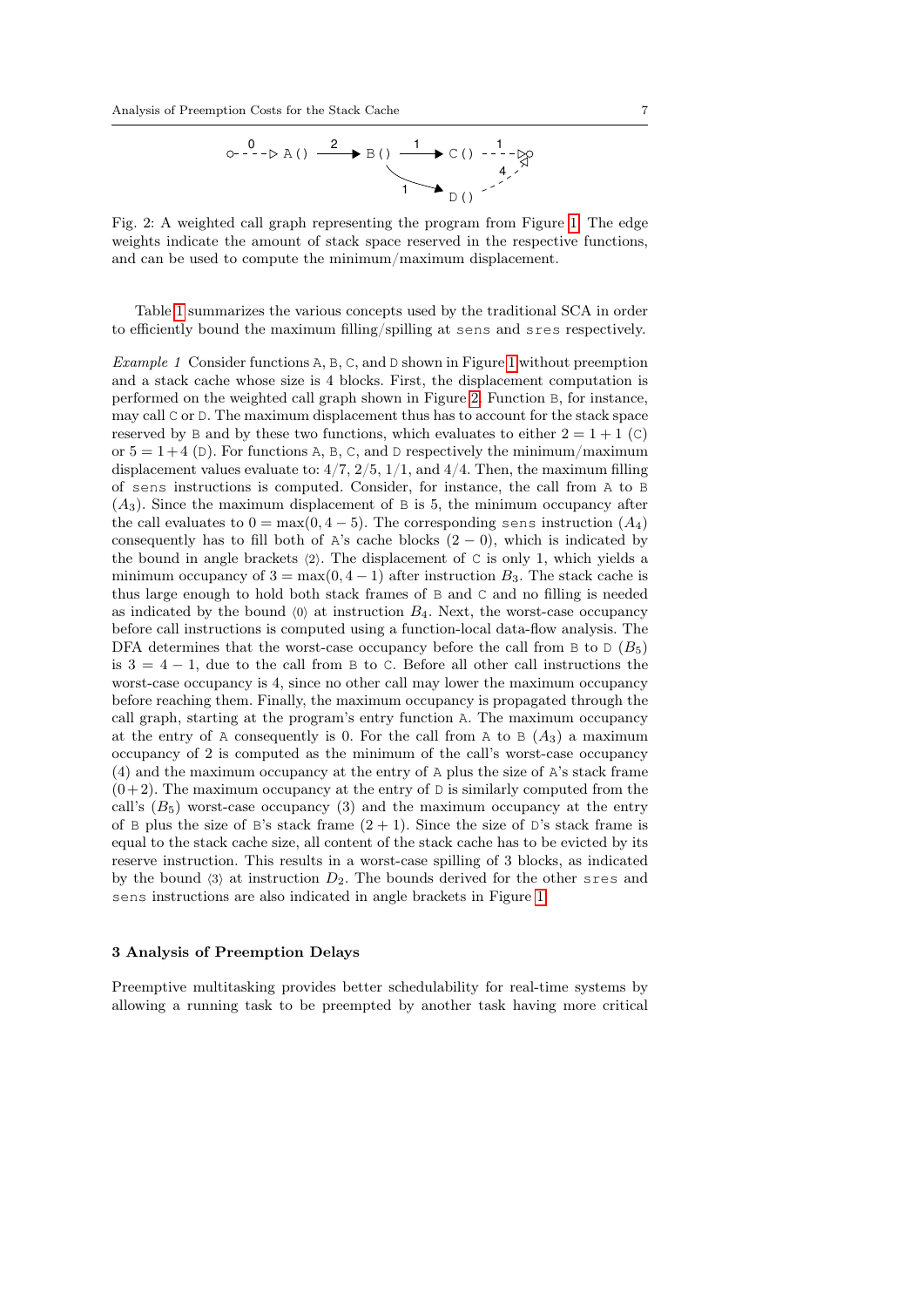<span id="page-7-1"></span>

<span id="page-7-0"></span>Fig. 3: Cache states after executing the indicated instructions (below) and number of blocks transferred (above).

timing requirements. Task preemption involves a *context switch*, which, with regard to the preempted task, consists of three steps: (1) saving the original task's execution context (registers, address space, device configurations, . . . ), (2) running another task, and finally (3) restoring the original task's context. Since the traditional stack cache hardware cannot be shared by several tasks, the content of the stack cache has to be considered a part of the execution context and thus needs to be saved and restored as well. This may induce some overhead that has to be accounted for during schedulability analysis. For traditional caches [\(Lee et al,](#page-40-5) [1998\)](#page-40-5) this overhead is known as Cache-Related Preemption Delays (CRPD). We will later formally define a static program analysis that allows us to bound this overhead for the stack cache for every program point where a preemption might occur. However, we will start first with a motivating example, illustrating the underlying problem:

<span id="page-7-2"></span>Example 2 Assume that a preemption occurs right before the sfree instruction  $C_3$  (f) of the code in Figure [1.](#page-5-0) The stack cache content then has to be saved and restored to/from main memory. A simple bound of the number of blocks that have to be transferred back and forth is given by the maximum occupancy provided by the SCA. In this example four blocks (of A, B, and C) need to be transferred, both, during context saving and restoration, as illustrated by Figure [3a.](#page-7-0) This overhead can be reduced as illustrated by Figure [3b.](#page-7-1) The stack data of C will be freed immediately after the preemption and thus is dead, i.e., the data can never be accessed after the preemption. This reduces the cost of context saving to a transfer of 3 cache blocks (of A and B) instead of 4. Also the context restoration costs are reduced. Actually, no cache block needs to be restored here. It thus suffices to rereserve a single block on the stack cache for C's dead stack data. The blocks of B are only accessed after returning from  $\mathbb C$ . The sens  $B_4$  will automatically restore the necessary data. According to our initial SCA this instruction does not fill any block in the worst-case without preemption, i.e., an additional overhead to transfer B's cache block needs to be accounted for as preemption cost. The cache blocks of A are similarly restored by the corresponding sens  $A_4$ . This time, the restoration will not cause any additional costs, since the standard SCA already accounts for the filling of two cache blocks. At the same time, the occupancy before the next function call to  $\nu$  is reduced from 3 to 1, since only B's stack frame was actually restored. Consequently, the spilling of  $D'$  s reserve instruction  $D_2$  is reduced. With preemption, actually fewer cache blocks are spilled than computed by the standard SCA – thus reducing the preemption costs. In comparison to the simple approach, transferring 14 cache blocks, the transfer costs only amount to 8 blocks.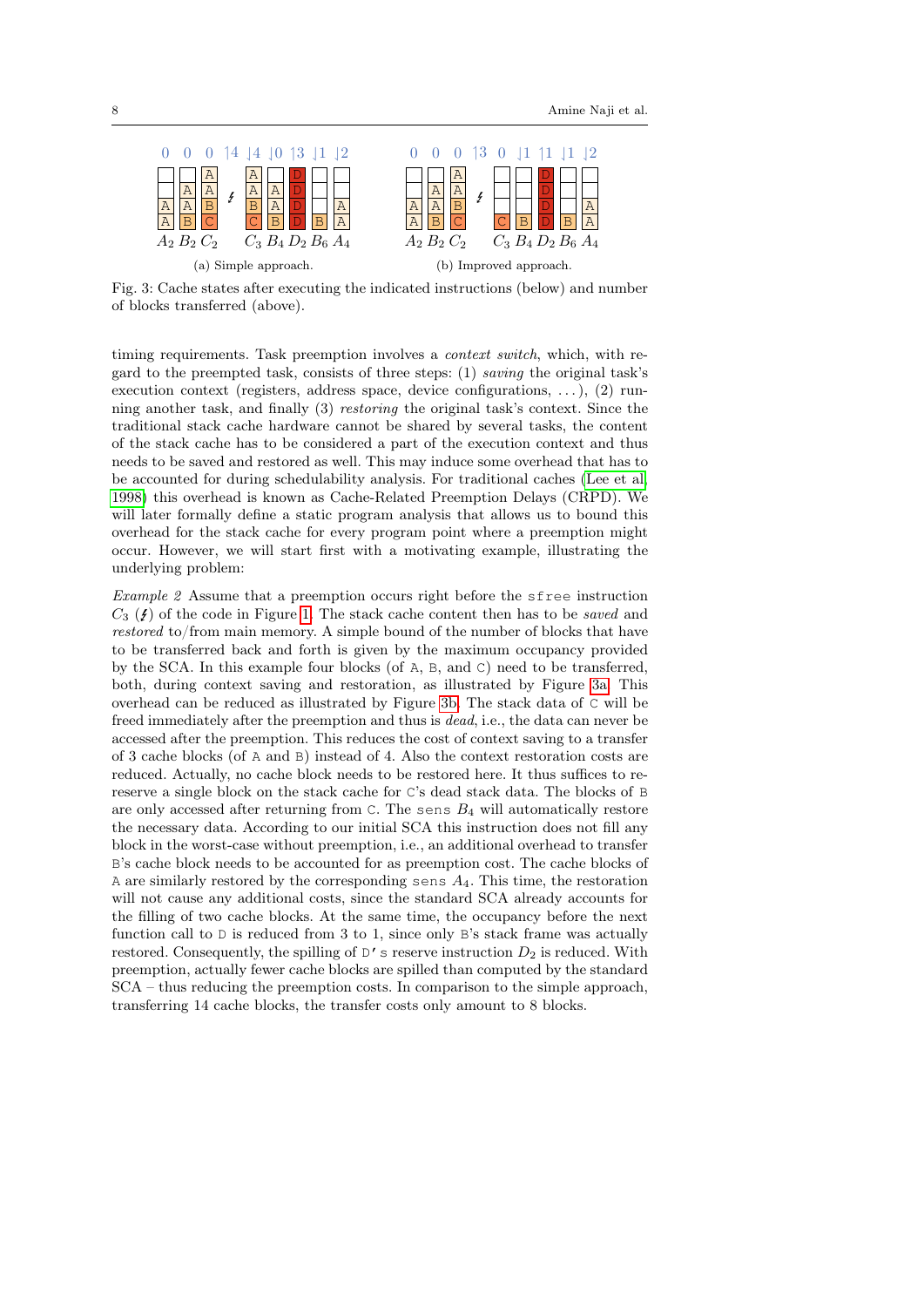This example illustrated that the number of cache blocks to save/restore can be reduced depending on the future use of the cached data. Our analysis, explained in the following subsections thus, is based on the notion of *liveness* – very similar to the concept of Useful Cache-Blocks [\(Lee et al, 1998\)](#page-40-5).

Context Saving Analysis (CSA): Clearly, data that is present in the cache, but known to be coherent with the main memory (captured by the lazy pointer LP, see [Abbaspour et al, 2014\)](#page-40-2), can be excluded from context saving and thus reduce the preemption cost. Furthermore, some data might be excluded from saving depending on liveness, i.e., dead data that is not used in the future can be excluded. We will show how the analysis of dead and coherent data can be combined to reduce the number of blocks that need to be saved on a context switch.

Context Restoring Analysis (CRA): As for CSA, dead data can be excluded from context restoration. However, in many cases also live data can be excluded, e.g., when the data is spilled by an sres instruction before it is actually used or when an sens instruction would refill the data anyways. We will show that the underlying analysis problem is very similar to the liveness analysis required for CSA and, in particular, that the placement of sens instructions after calls simplifies the analysis problem.

### 3.1 Context Saving Analysis

The worst-case timing of saving the stack cache's context depends on the number of cache blocks that have to be transferred to the main memory. In the simplest case, all blocks potentially holding data need to be transferred, i.e., the maximum occupancy provided by SCA is a safe bound. However, not all data in the stack cache actually needs to be considered, as illustrated by the motivating example.

The lazy pointer [\(Abbaspour et al, 2014\)](#page-40-2) readily allows to track coherent data that can be ignored during context saving, i.e., data known to have the same value in the cache and in main memory. Since the LP is implemented as a hardware register it can immediately be exploited by any context switching mechanism. Also the proposed analysis is immediately applicable and can be reused for the Context Saving Analysis. We thus do not provide details regarding the analysis here and simply assume that its results are available for the final cost computation of the CSA (see below).

Another class of data, that can be ignored during context saving, is dead data, i.e., data that will never be accessed by the program. Data in the stack cache may become dead starting from a given program point due to two reasons: (1) data that will be overwritten by an sts instruction (without an intermittent lds) in all executions or (2) data that is freed by an sfree (without an intermittent lds) in all executions. Inversely, data that is potentially used by a subsequent lds instruction has to be considered live.

Note that individual bytes on the stack cache might be live or dead depending on the actual usage of each individual byte, which would necessitate an analysis that is able to track individual bytes. However, due to the structure of typical stack frames generated by the compiler, we observe that dead data usually resides at the bottom of the stack, i.e., right above ST. The following analysis takes advantage of this fact in order to simplify the analysis complexity.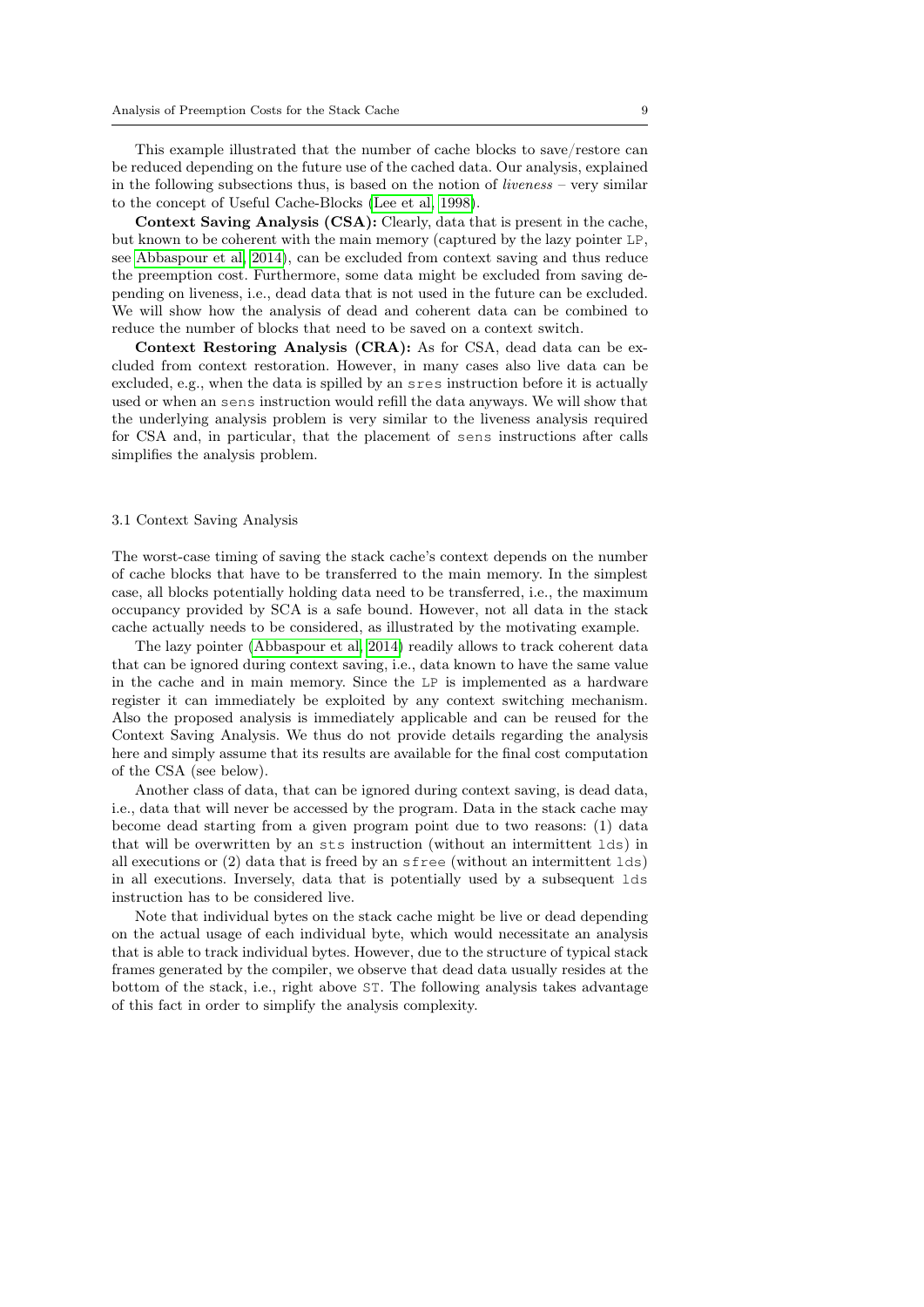

<span id="page-9-0"></span>Fig. 4: Partitioning of the stack: (1) coherent data above LP  $(\blacksquare)$ , (2) data that actually needs to be saved  $(\mathbf{\aleph})$ , and (3) dead data below DP  $(\blacksquare)$ .

Inspired by the LP, we define a virtual pointer that allows us to track blocks of dead data residing right above ST. This virtual marker is only used by the analysis and is not realized as a hardware register. We call this virtual marker the dead pointer (DP):

**Definition 1** The dead pointer  $(DP)$  is a virtual marker tracking dead data, such that  $ST \leq DP \leq MT$ . Data below DP is considered dead, while date above DP is potentially live.

The lazy pointer (LP) and the dead pointer (DP) define a partitioning of the stack cache's content into three distinct regions shown in Figure [4.](#page-9-0) Data above LP is coherent and thus can be ignored during context saving. Similarly, data below DP is known to be dead and can safely be ignored. Only the remaining data, between DP and LP, actually needs to be transferred to main memory. Note that this model only allows to detect dead data at the bottom of the stack cache – which we observed to be the usual case in the code generated by the compiler. The obtained results are thus a conservative approximation, i.e., more dead data might actually be present in the cache, which is not detected by the analysis and thus cannot be exploited. Likewise, more coherent data might be present below the position of the LP determined by the analysis. Both of these cases may lead to an over-estimation of the worst-case cost determined by the CSA, but do not compromise the analysis' correctness. Also note that this approach simplifies the actual context saving, since only a contiguous block of data needs to be transferred.

The analysis of the DP is based on a typical backward liveness analysis, i.e., a value is said to be live when it is used by a subsequent load (lds) and is considered dead immediately before a store (sts), or, in the case of the stack cache, an sfree. As for the traditional SCA, only the relative position of the DP with regard to ST needs to be known, which further simplifies the CSA. Our analysis is a function-local, backward data-flow analysis, conservatively tracking the lowest possible position of the DP relative to ST, i.e., for each program point the minimum value min( $DP - ST$ ) is computed over all possible executions of the analyzed program. This ensures that the analysis is conservative and only considers the least amount of dead data actually in the cache for the cost computation.

As indicated above, only three kinds of instructions may modify the position of the DP. Whenever an lds is encountered, it must be ensured that DP is below its frame-relative address FA starting from  $ST$ , i.e., DP  $\leq$  FA, since the value loaded by the instruction is known to be live. Recall that the analysis proceeds in a backward fashion, so the loaded value is live at all program points before the lds, up to a preceding sts instructions potentially overwriting the same FA. An sts, on the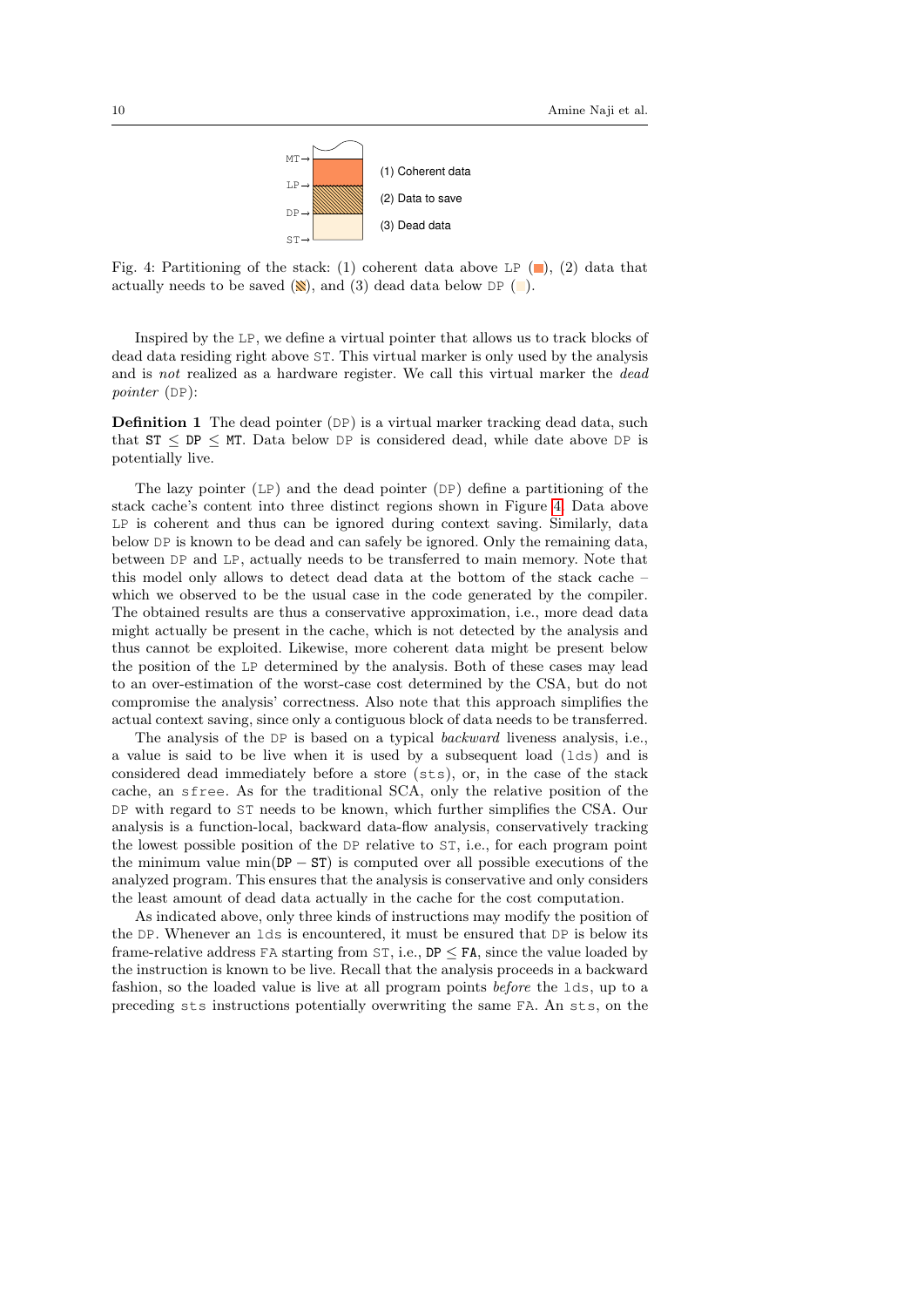other hand, might push the DP upward as the overwritten data is dead immediately before the store. This is only possible when the analysis is able to show that the newly discovered dead data is right above the contiguous block of dead data, such that a new contiguous block can be formed. The sts overwrites data at a given FA in the cache, the overwritten value thus can no longer be accessed and is dead at all program points before the store instruction, up to a join (conditional branch) and/or an lds instruction potentially rendering the data live. Finally, with regard to a function, all its data is dead immediately before its sfree, since none of the data in the stack frame can be accessed from this point on. The DP then is at its highest possible position, i.e., the stack frame's size k. In addition to these three instructions that may directly have an impact on the DP, the analysis also needs to consider conditional branches, i.e., instructions that may have multiple successors in the CFG. Since the analysis proceeds backward, the successor's DP values might be different. The analysis thus needs to apply a join operator (Section [2\)](#page-2-0), which selects a conservative approximation. In the case of CSA, the minimum, i.e., the least amount of dead data, is considered.

The following data-flow equations specify how individual instructions (Equation [3\)](#page-10-0) and joins (Equation [4\)](#page-10-1) may modify the relative position of the DP with regard to the stack frame of a function:

<span id="page-10-1"></span><span id="page-10-0"></span>
$$
OUT(i) = \begin{cases} k & \text{if } i = \text{sfree } k \\ \min(IN(i), FA) \text{ if } i = \text{lds } FA \\ IN(i) + 1 & \text{if } i = \text{sts } FA \land FA = IN(i) \\ IN(i) & \text{otherwise} \end{cases}
$$
(3)  

$$
IN(i) = \begin{cases} 0 & \text{if } i = t \\ \min_{s \in Succs(i)}(\text{OUT}(s)) \text{ otherwise} \end{cases}
$$
(4)

The position of the DP before (and after) each instruction in the function can then be computed by applying these equations iteratively until a fixed-point is reached. The initial values assigned to  $IN(i)$  and  $OUT(i)$  for each instruction i have to be chosen such that the iterative processing actually converges and delivers a safe approximation. The above data-flow equations compute the lowest position of the DP, it thus suffices to initialize the equations with the size of the stack cache  $|SC|$  or the size of the current stack frame  $k -$  both are upper bounds on the maximum value of DP. The initialization of  $IN(t)$  to 0, where t represents the function's exit point, along with the use of the minimum as the join operator ensures that the analysis converges towards the minimum value of the DP and consequently gives a safe approximation.

Assuming a unit cost  $\hat{c}_s$  to transfer a cache block to main memory, the overhead induced by context saving before an instruction i depends on the size of the coherent area  $CA(i)$  (derived from the LP [Abbaspour et al, 2014\)](#page-40-2), the size of the dead area  $DA(i)$  (given by Equation [3\)](#page-10-0), and the maximum occupancy  $Occ(i)$ :

$$
savingCost(i) = \hat{c}_s \max(0, \text{Occ}(i) - \text{CA}(i) - \text{DA}(i))
$$
\n(5)

Note that the size of the coherent data as well as the maximum occupancy are potentially calling-context dependent, i.e., might change with the nesting of surrounding function calls. This is readily supported by the respective analyses and can easily be considered in the above equations. The costs would then, of course, also be context-dependent.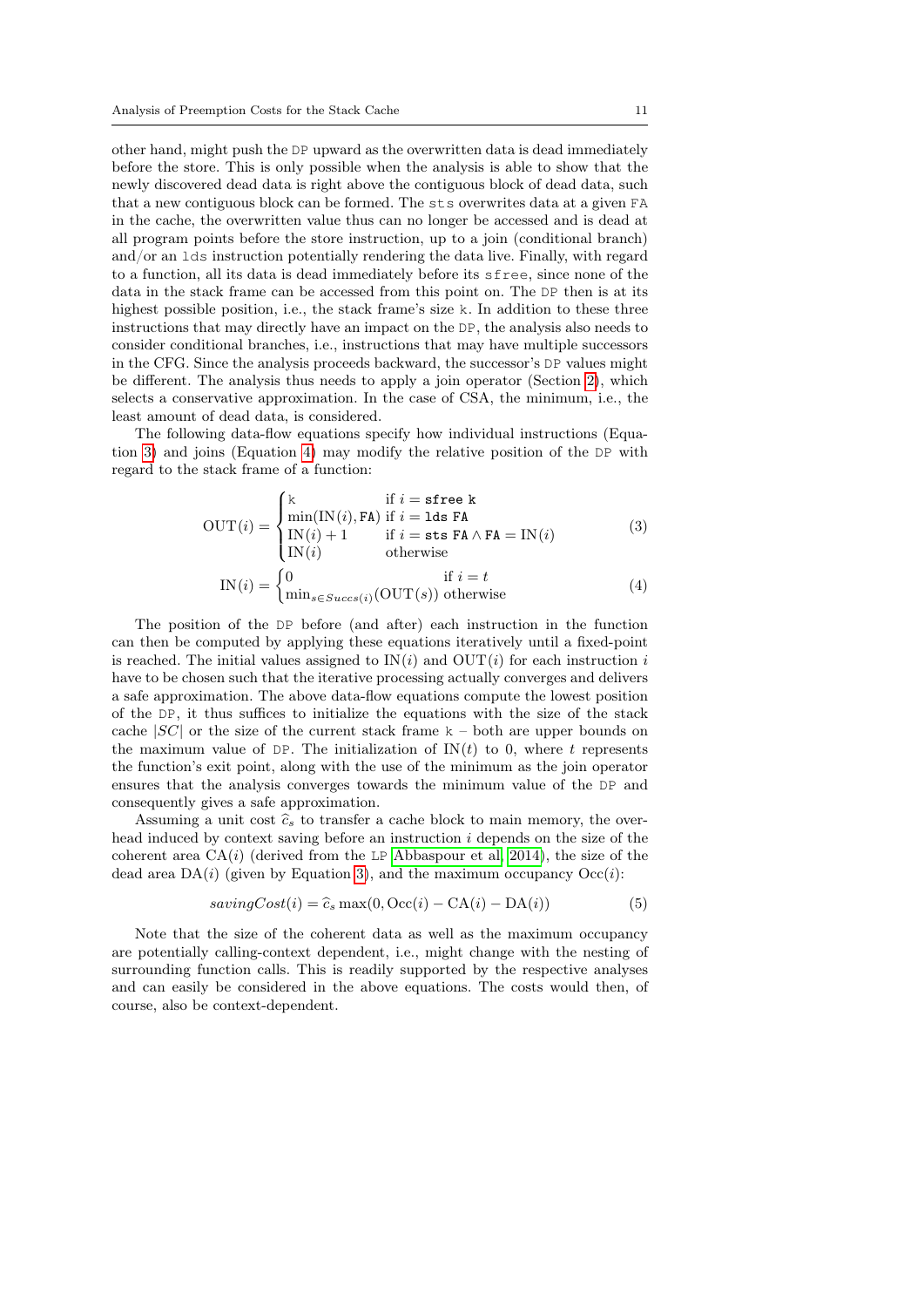<span id="page-11-0"></span>

Fig. 5: Propagation of the DP (shown on the right in blue) within a function: stack data becomes dead right before sfree and sts instructions, while it becomes live before lds instructions. Other instructions do not impact the DP.

It would, in addition, be possible to consider the calling-context when analyzing the dead area  $(DA(i))$ . Whenever all data in a function's stack frame is dead, the size of its caller's dead area can be added to  $DA(i)$ . However, this is rarely beneficial in practice, since all functions, except leaf functions not calling other functions, store the return address on the stack. Details on inter-procedural analysis are thus omitted.

<span id="page-11-1"></span>Example 3 Consider the CFG of the function shown in Figure [5,](#page-11-0) which consists of three blocks of straight-line code. The sequence of the top most block is assumed to end with a conditional branch having the two other blocks as successors (indicated by the edges on the left). The goal of the analysis is to track the area DP−ST of data that is known to be dead by computing the lowest possible position of DP at each program point. The analysis processes the CFG backwards, starting at the return instruction **ret** at the bottom. The computation of the analysis and its results are indicated in blue to the right of the code. Since the return is the last instruction in the function, the DP is initialized to 0. All stack data is potentially live here. The DP value is then propagated to its predecessor the **sfree** instruction. All stack data is known to be dead right before this instruction, the DP is thus set to 2, the instruction's argument  $(k)$ . Next, the **lds** instruction is processed. The top most stack element of the function's stack frame is accessed (using the frame-relative address [1]) and thus becomes live, which is indicated by the new DP value of 1. The second load  $(101)$  in the block above is processed similarly. Here the DP drops to 0, indicating that both stack elements are live. The remaining instructions (**mov**, **call**, **sens**) in the same block have no effect on liveness. The last instruction of the top-most block has 2 successors with different DP values (1 and 0). The join operator conservatively takes the minimum to safely over-approximate the actually live stack data. The algorithm eventually processes the store instructions at the top. The first **sts** ([0]) overwrites the first stack element, whose value becomes dead. The DP thus is incremented to its new value 1. The subsequent **sts** ([1]) then overwrites the top element, rendering all stack data dead  $(DP = 2)$ . Note, that instructions before the **sres**/after the **sfree** conceptually belong to the caller.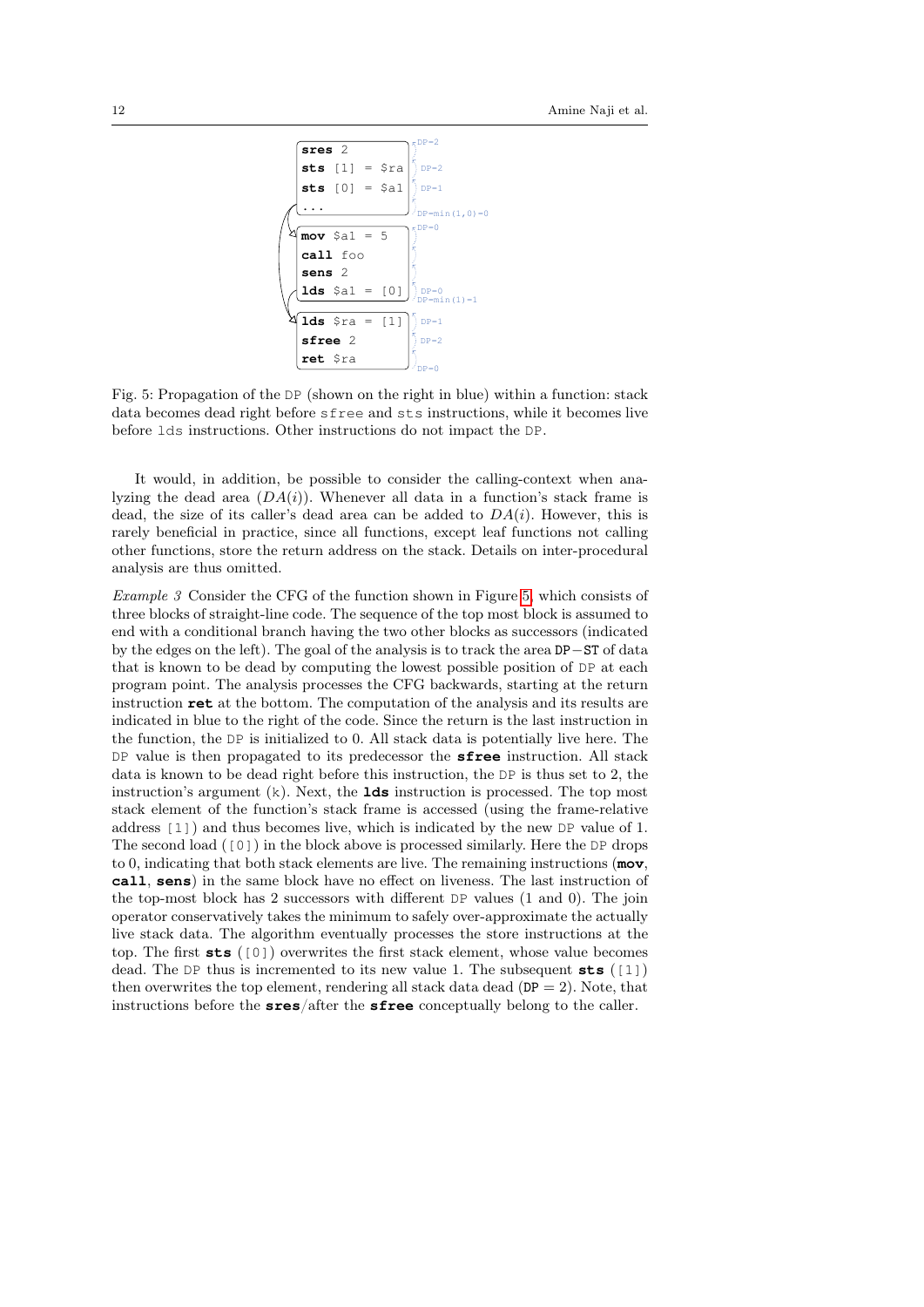#### 3.2 Context Restoring Analysis

Similar to context saving, the time required to restore a task's stack cache context depends on the number of cache blocks that need to be transferred from main memory to the cache. A simple solution would again be to transfer all the blocks potentially holding data, which is again bounded by the maximum occupancy.

However, as shown in Example [2,](#page-7-2) not all cache blocks have to be restored. We can distinguish the following cases, as illustrated by Figure [6:](#page-12-0) (1) cache blocks containing dead data only (given by Equations [3](#page-10-0) and [4\)](#page-10-1), (2) blocks potentially containing live data that have to be restored, and (3) blocks that are restored by a subsequent sens. Since only a subset of the cache blocks are restored the occupancy after a preemption is usually reduced. This may reduce the spill costs of subsequent sres instructions. The analysis thus has to consider another case: (4) potential gains due to reduced spilling. Case (1) and (2) can be handled by function-local analyses explained in Section [3.2.1,](#page-12-1) while case (3) and (4) require inter-procedural analyses covered in Section [3.2.2](#page-15-0) and [3.2.3.](#page-17-0)

#### <span id="page-12-1"></span>3.2.1 Local Restore Analyses

Dead data can simply be excluded from the memory transfer as explained in the previous subsection. However, in contrast to context saving where dead data is simply discarded, space has to be allocated on the stack cache in order to guarantee that subsequent memory accesses (stores in particular) succeed. The allocation is only needed when dead data exists, i.e.,  $DA(i)$  is non-zero. Even then, the operation only requires an update of MT, which can be performed in constant time  $(\hat{c}_a)$ :

<span id="page-12-2"></span>
$$
allocationCost(i) = \begin{cases} \hat{c}_a & \text{if } DA(i) \neq 0\\ 0 & otherwise \end{cases}
$$
 (6)

Blocks containing live data have to be restored and thus transferred back from main memory. This can be done explicitly during the context restoration or implicitly by an sens instruction executed later by the program. While the explicit transfer always induces additional overhead that needs to be accounted for, the implicit restoration might be for free. This happens when the maximum filling computed by the traditional SCA for the sens instruction is non-zero. The overhead associated with the explicit restoration is then, at least partially, accounted for in the program's WCET.

<span id="page-12-0"></span>In order to account for the overhead of implicit and explicit transfers two quantities have to be determined: (1) the amount of data that needs to be restored explicitly and (2) the cost of implicit memory transfers performed by sens



Fig. 6: Partitioning of the stack: (1) data restored by sens of the current as well as other functions  $(\blacksquare)$ , (2) data to restore  $(\mathbb{N})$ , and (3) dead data  $(\blacksquare)$ .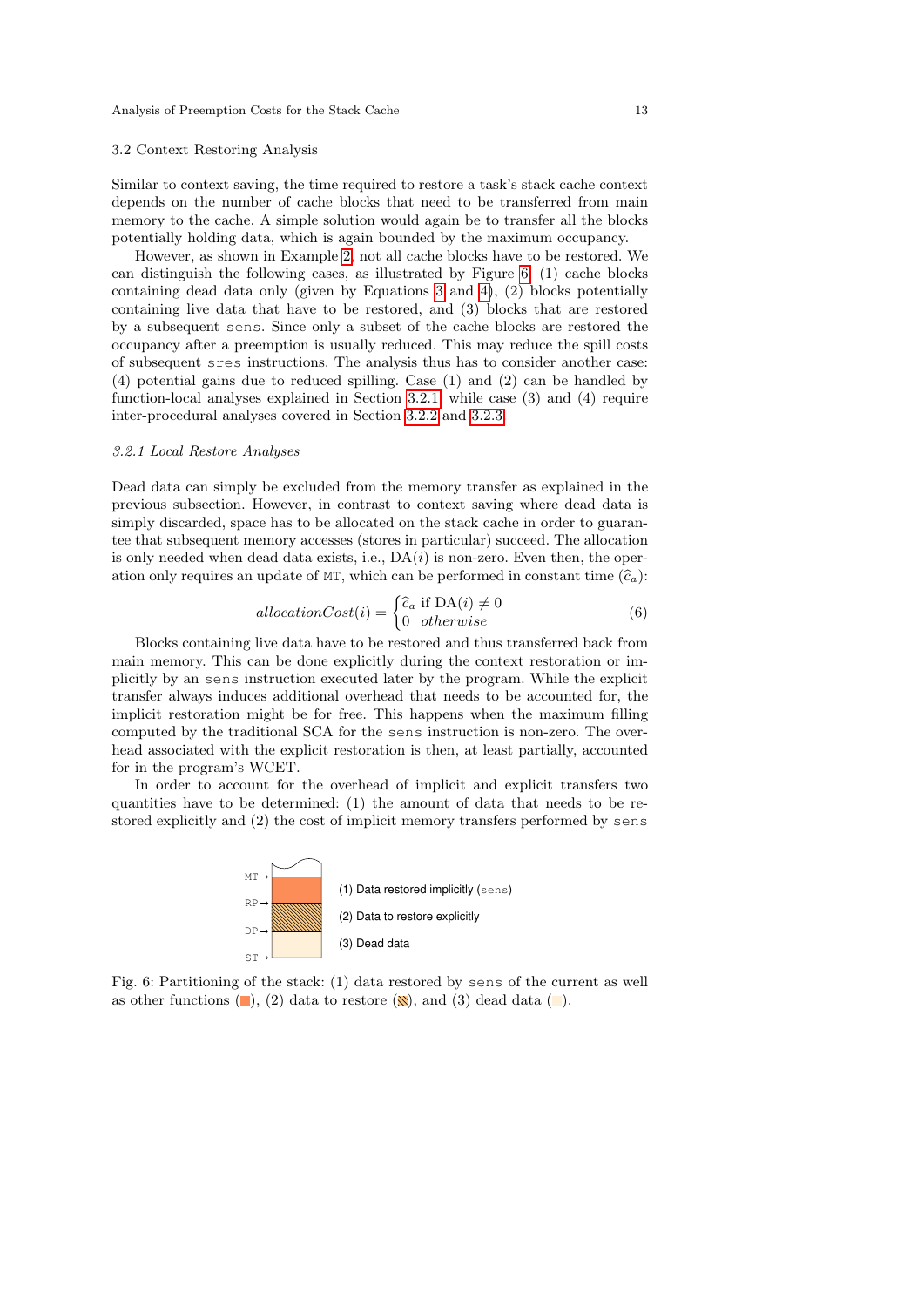instructions. We introduce another virtual marker to model the former quantity. This pointer represents an over-approximation of the amount of live data in the stack cache that is *not* implicitly restored by an sens instruction before a subsequent access rendering the data live:

Definition 2 The restore pointer (RP) is a virtual marker tracking potentially live data in the stack cache, i.e.,  $ST \le RP \le MT$ . Data below the RP is potentially live and not guaranteed to be restored by a subsequent sens instruction.

An interesting observation is that sens instructions are placed after every function call and that functions are assumed to only access their own stack frames. This simplifies context restoration, since only stack data of the function where the preemption occurred has to be restored. The stack frames of the calling functions are then automatically restored by their respective sens. The computation of the associated overhead is explained in Section [3.2.2.](#page-15-0)

The analysis of the RP is a function-local, backward analysis that tracks the highest possible position of the pointer relative to  $ST$  (i.e.,  $RP - ST$ ), which means that an over-approximation needs to be computed. The position of the RP depends on the amount of data restored implicitly as well the amount of live data. The analysis thus needs to consider the impact of sens instructions, which lower the position of the RP, as well as memory accesses, which may increment the RP. Whenever an sens instruction is encountered by the analysis the position of the RP is set to 0, which simply means that no data needs to be restored in case of a preemption that occurs immediately before that ensure (recall that the analysis proceeds backward). The sens simply reloads the entire stack frame when the task gets resumed. Data becomes live whenever it is accessed by an lds instruction, the position of the RP thus has to be larger or equal to the FA of any load instruction encountered. In order to simplify the handling of dead data, lds and sts instructions are both considered to increment the RP – despite the fact that stores do not actually render the data live. Dead data is excluded from explicit and implicit transfers anyways using the DP (as indicated above). Also note that there is no strict ordering between the DP and the RP, i.e., it might happen that  $DP > RP$ . This usually happens when dead data is present at an sens instruction, which sets the RP to 0, but has no impact on the DP. In addition to the instructions that have an immediate impact on the RP the analysis also needs to account for control-flow joins at conditional branches, which may have multiple successors with diverging RP values. The analysis always selects the maximum value and propagates this information upwards in order to ensure that the position of the RP is safely over-approximated. The following equations capture the evolution of the RP relative to ST:

$$
OUT_{RP}(i) = \begin{cases} 0 & \text{if } i = \text{sens } k \\ \max(\text{IN}_{RP}(i), \text{FA}) & \text{if } i = 1 \text{ds } \text{FA} \lor i = \text{sts } \text{FA} \\ \text{IN}_{RP}(i) & \text{otherwise} \end{cases}
$$
(7)

$$
IN_{RP}(i) = \begin{cases} 0 & \text{if } i = t, \\ \max_{s \in Success(i)} (\text{OUT}_{RP}(s)) \text{ otherwise} \end{cases}
$$
(8)

Assuming unit costs  $\hat{c}_r$  to transfer a cache block from main memory, the cost of restoring the live data of the stack cache depends on the size of the dead area  $(DA(i), Equation 3)$  $(DA(i), Equation 3)$  and the size of the restore area  $(RA(i), Equation 7)$  $(RA(i), Equation 7)$ :

<span id="page-13-1"></span><span id="page-13-0"></span>
$$
transferCost(i) = \hat{c}_r \max(0, RA(i) - DA(i))
$$
\n(9)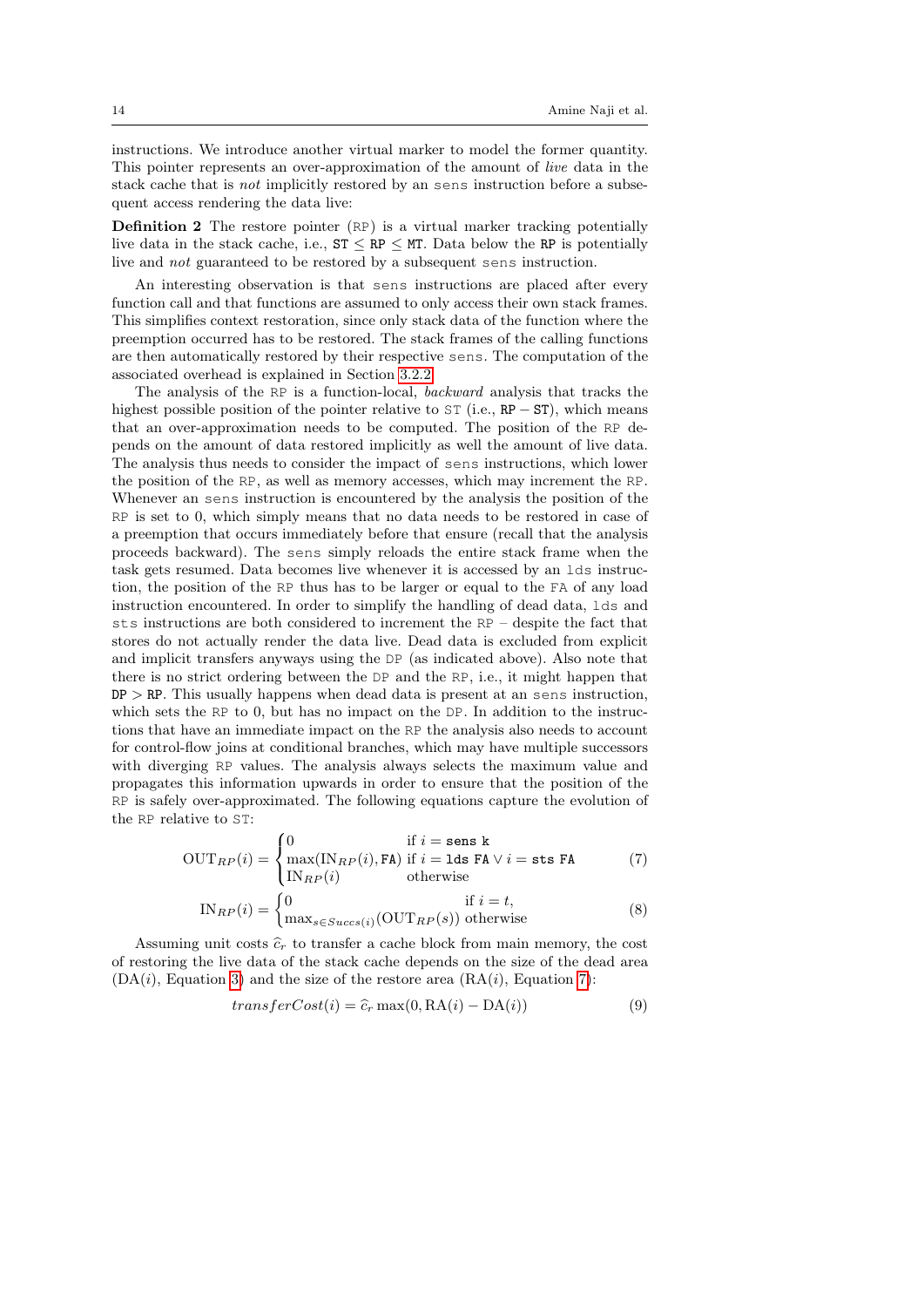<span id="page-14-0"></span>

Fig. 7: Propagation of the RP (shown on the right in blue) within a function: only lds, sts, and sens instructions impact the RP, while other instructions do not modify its value.

Example 4 Figure [7](#page-14-0) illustrates the propagation of the RP through the CFG from the previous example. The processing again starts at the bottom of the CFG at the return instruction. At this point all data is dead  $(RP = 0)$  and thus does not need to be restored explicitly. This changes when the first **lds** instruction ([1]) is encountered, which renders the top-most element of the stack frame and all elements below it live. This is indicated by the new RP value of 2. The RP does not change until the **sens** instruction is processed. At this point all the stack frame's data is known to be live. However, the **sens** instruction ensures that all stack data is filled into the cache. Thus no explicit restoration is required and the new value of RP becomes 0. The other instructions in the block above the **sens** do not have an impact on the RP. As before, the last instruction of the top-most block is assumed to be a conditional branch with two successors having different RP values. This time, the maximum value 2 is propagated upwards in order to conservatively over-approximate the amount of potentially live data. The subsequently processed instructions do not have an impact on the RP since it is already at the maximum position (2), which would indicate that the entire stack frame needs to be restored explicitly. However, since the DP was shown to be non-zero (see Example [3\)](#page-11-1), the stack frame only needs to be restored partially.

It remains to account for the implicit transfer costs at sens instructions in the current function that are not already included in the program's WCET. This situation arises whenever the RP pointer is not at its maximum position (the size of the function's stack frame k). The function's stack frame is thus only partially restored by the explicit transfer after a preemption and some additional cache blocks need to be filled from main memory implicitly by the next sens instruction. The additional cost of this transfer depends on the size of the function's stack frame, the size of the restore area  $(RA(i)$  from above), and the number of cache blocks that need to be transferred by the sens instruction for a regular execution without preemption, which is provided by the standard SCA in the form of an annotation to the instruction  $(\langle b \rangle)$ . The overhead is trivially upper-bounded by the function's stack frame size k. A more precise bound would be  $k-RA(i)$ , which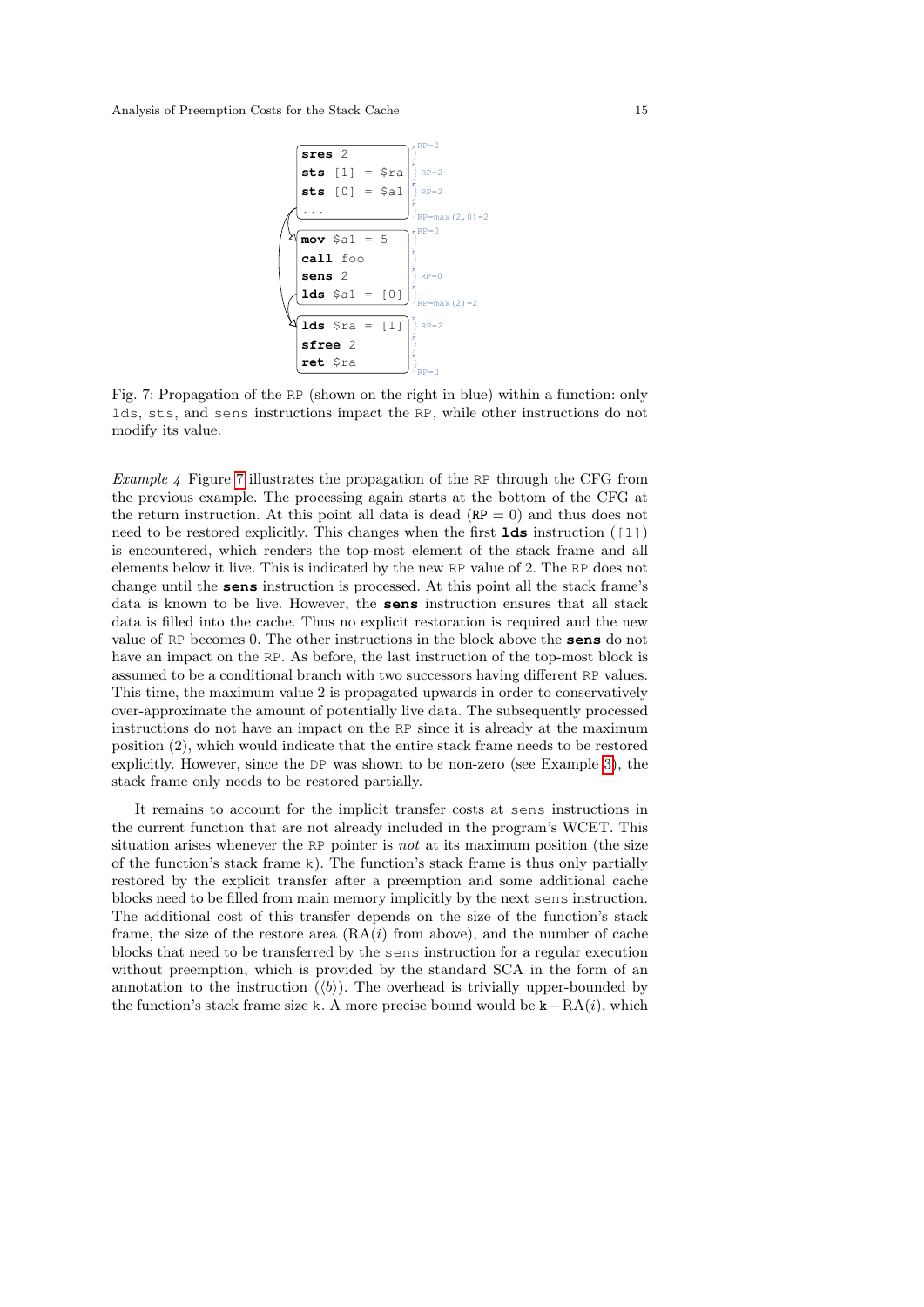reflects the reduction of the cost of the implicit transfer cost by deducting the explicitly transferred blocks. Another bound can be derived from the maximum filling bound b associated with an sens instruction. The additional costs due to the implicit restoration cannot exceed  $k-b$ , which represents the maximum number of cache blocks whose transfer costs are not accounted for in the program's WCET.

The following cost function combines both of the above approaches. However, before the cost function can be defined, an intermediate step has to be performed, which propagates the maximum filling bounds associated with individual sens instructions to all program points throughout the function. This allows to determine for each instruction, also those that are not an sens, the number of cache blocks that are potentially filled by any subsequent sens instruction. This intermediate step can be implemented using a function-local, backward DFA, propagating the difference between the sens's argument k and its filling bound  $\langle b \rangle$  (obtained from the standard SCA) upwards through the CFG:

$$
OUT_{FL}(i) = \begin{cases} k - b & \text{if } i = \text{sens } k \langle b \rangle \\ IN_{FL}(i) & \text{otherwise} \end{cases}
$$
 (10)

<span id="page-15-2"></span><span id="page-15-1"></span>
$$
IN_{FL}(i) = \begin{cases} 0 & \text{if } i = t, \\ \max_{s \in Success(i)}(\text{OUT}_{FL}(s)) & \text{otherwise} \end{cases}
$$
(11)

The overhead caused by implicit memory transfers of sens instructions can then be computed from the number of cache blocks that are filled implicitly  $(FL(i),$ Equation [10\)](#page-15-1) and the number of blocks that were explicitly restored, i.e., the size of the restore area  $(RA(i), Equation 7)$  $(RA(i), Equation 7)$ :

<span id="page-15-3"></span>
$$
ensureCostLocal(i) = \hat{c}_r \max(0, FL(i) - RA(i))
$$
\n(12)

As for the analysis of the DP before, the above data-flow equations for the RP and the local filling need to be initialized properly in order to ensure that the fixedpoint computation converges. Since both analyses define the join operator as the maximum over all successors, the equations have to be initialized to 0 before the resolution process starts. In the case of the RP analysis this indicates that no data needs to be restored explicitly after the function's sfree. The fist access to stack data encountered by the analysis will then increment the RP value accordingly. The iterative processing then ensures that the analysis converges towards a safe upper bound. A similar argument applies to the propagation of the local filling bounds. The equations also contain an explicit initialization to 0 for the function's exit point  $t$ . This initialization is, in fact, redundant, given the fact that  $t$  cannot have any successors and that all data-flow equations are initialized to 0 anyways.

### <span id="page-15-0"></span>3.2.2 Global Ensure Analysis

The analyses in the previous subsections exclusively focus on the state of the stack frame of a single function and account for additional costs related to the restoration of the stack frame of the function whose execution was interrupted by a preemption. The stack frames of other functions that are currently on the call stack are not explicitly restored. This is done via implicit memory transfers, which are performed by the sens instructions that are placed after every function call. The underlying idea is very similar to the local reserve analysis discussed before, with the main difference that no explicit memory transfer is performed whatsoever.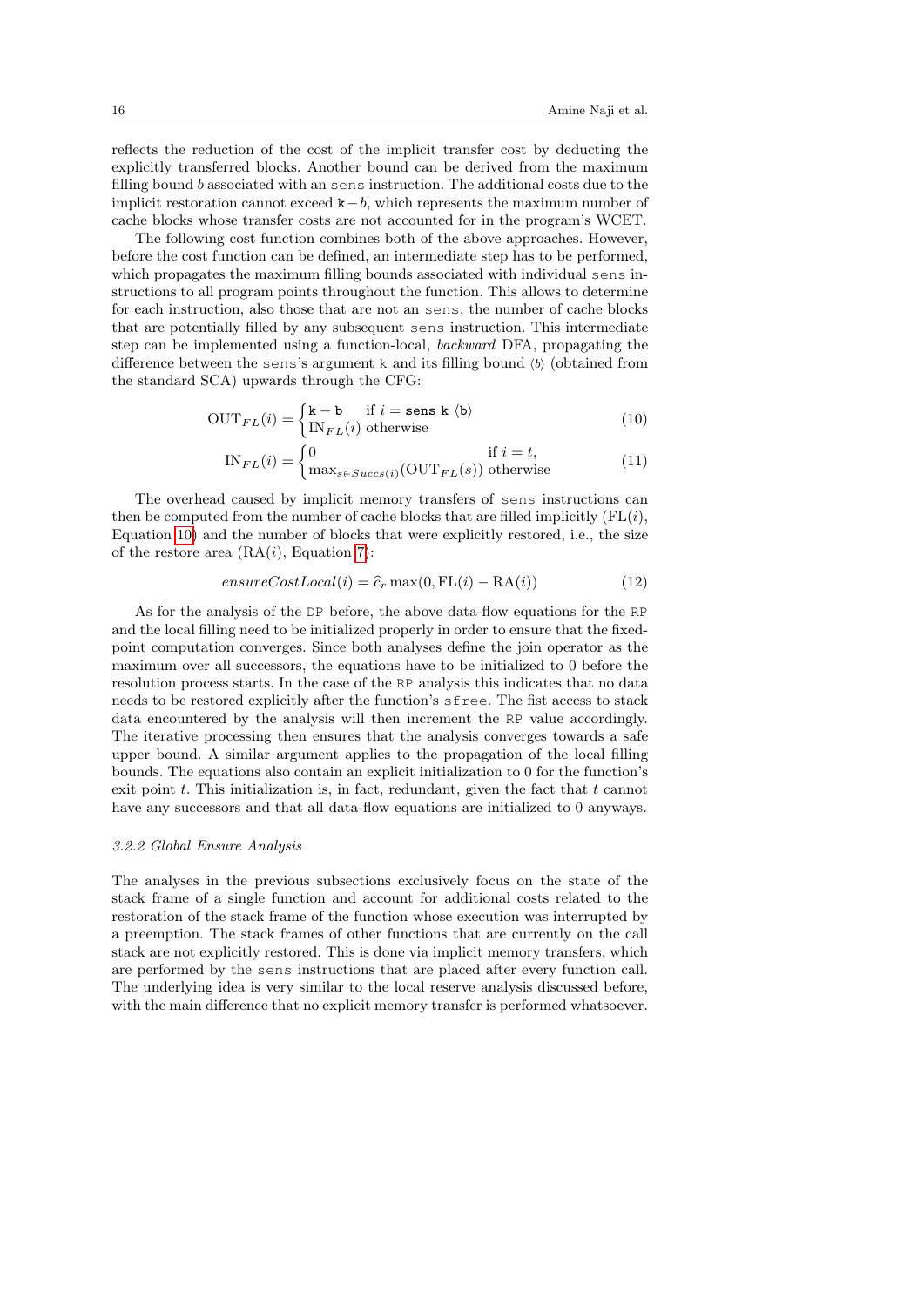To analyze the costs associated with these implicit memory transfers, an overapproximation needs to be computed that considers all possible states of the call stack, i.e., all possible chains of nested function calls leading up to a call to the function under analysis. This is sufficient, since the additional overhead is only induced by the sens instructions that are executed upon returning from functions along the call stack. The program's call graph (CG) is a well-known representation capturing all chains of nested function calls that may occur during the execution of the program (see Section [2\)](#page-2-0). Each such chain observed during the execution of the program corresponds to a path in the call graph starting at the program's entry point (typically the main function) and leading to the graph node representing the current function. In order to compute the desired over-approximation, the analysis thus needs to consider all paths leading to the currently considered function and associate a cost with each path.

We model this problem as a longest path search on a weighted CG, considering all paths from the program's entry node to the current function. The edge weights in the graph are the number of blocks that are not filled by the sens associated with the corresponding call site, which is given by  $FL(i)$  (Equation [11\)](#page-15-2) of the site's call instruction. Note that this problem is very similar to the computation of the maximum displacement of the original SCA [\(Abbaspour et al, 2013\)](#page-40-1). However, the length of the path is bounded: (1) by the maximum occupancy at the call site (which is itself bounded by the stack cache size) and (2) by the minimum amount of stack data remaining in the stack cache after returning from the function, i.e.,  $\max(0, |SC| - D(f))$ , where  $|SC|$  denotes the stack cache size and  $D(f)$  the function's maximum displacement. The latter case is particularly interesting, since no computation is required when the function's displacement is larger than or equal to the stack cache size. The length of the path and the restoration costs then simply become 0. Also note that the global ensure costs are always the same, independent of where the program is interrupted in the function. It is thus sufficient to pre-compute the costs only once for each function.

Our algorithm thus pre-computes the global ensure costs as follows. A weighted call graph is constructed beforehand, where the edge weights are provided by the local ensure analysis (Equation [11\)](#page-15-2). The algorithm then processes each function f separately. First, it is verified whether the maximum displacement  $D(f)$  of f exceeds the stack cache size. If this is the case, the global ensure costs are bounded by 0, and the algorithm simply proceeds with the next function. Otherwise, an integer linear program (ILP) is constructed, which is similarly structured as the traditional IPET approach [\(Li and Malik, 1995\)](#page-41-5). The ILP encodes all paths originating at the root node of the CG leading to the current function, such that the objective function represents the length of the path. An ILP solver then computes the longest such path, by maximizing the objective function. Note that this approach allows to handle any kind of program, including those with recursion. The original work on the SCA includes a detailed description on the handling of recursion [\(Abbaspour et al, 2013\)](#page-40-1). Note that for programs without recursion the longest path for all functions can be computed in linear time using dynamic programming [\(Cormen et al, 2009\)](#page-40-7). Given the length  $FLG(f)$  of such a path for function  $f$ , the costs induced at other functions is:

<span id="page-16-1"></span><span id="page-16-0"></span>
$$
ensureCost(f) = \hat{c}_r \text{FLG}(f) \tag{13}
$$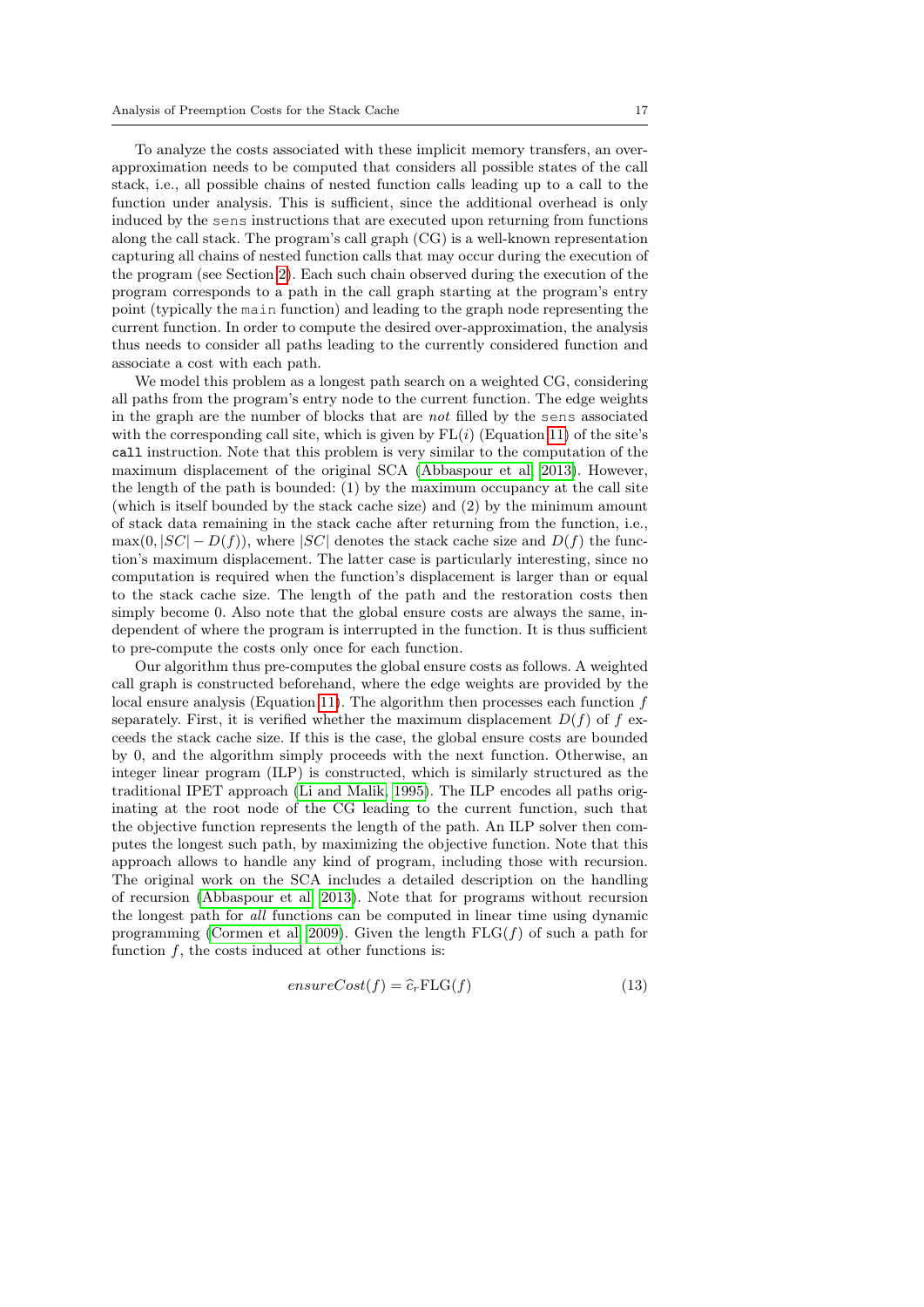$$
\circlearrowright \xrightarrow{\mathbf{0}} \mathbf{A} \left( \right)^{2(2)} \xrightarrow{\mathbf{0}} \mathbf{B} \left( \right)^{1(0)} \xrightarrow{\mathbf{1}} \mathbf{C} \left( \right)
$$

<span id="page-17-1"></span>Fig. 8: Weighted CG of the code in Figure [1](#page-5-0) used to bound the additional transfer costs at sens instructions of other functions.

Example 5 Consider the code from the initial example in Figure [1.](#page-5-0) The algorithm begins by constructing a weighted call graph as shown in Figure [8.](#page-17-1) Apart from the edge weight that is shown in the middle of each edge, the figure also indicates the information provided by the local ensure analysis at the respective call site. The numbers at the origin of each edge represent the argument k of the next ensure instruction following the call site as well as its filling bound in angle brackets. The edge weight simply correspond to the difference between these two values.

The edge weight for the call from B to C, for instance, evaluates to 1, since the corresponding ensure instruction may transfer an additional block, which is not accounted for by its original bound  $\langle 0 \rangle$  (1 − 0 = 1). Similarly, the edge weight of the call from A to B evaluates to 0. The corresponding sens transfers up to 2 blocks, of which both are already accounted for by the bound  $\langle 2 \rangle (2 - 2 = 0)$ .

For C the longest path has a length of 1, since an additional block needs to be transferred if a preemption were to happen during the execution of C. The longest path from the program's entry to function D has length 0, i.e., all cache blocks of calling functions are restored for free as they are accounted for by the original bounds. The same result could have been computed from D's maximum displacement (4), which is equal to the cache size (4).

#### <span id="page-17-0"></span>3.2.3 Global Reserve Analysis

Lazily restoring the stack cache content not only allows us to avoid explicit memory transfers during context switches, but it may also turn out to be profitable. Even in the worst-case only the stack frame of the current function is restored, which leaves the remaining space in the stack cache free and thus effectively reduces the stack cache's occupancy. This may be beneficial for subsequent sres instructions, since the reduced occupancy may also reduce the maximum spilling. This, consequently, may reduce the running time of the program under analysis. There are two scenarios where such a gain might be observed: (1) at an sres of another function that is called from the current function and (2) at an sres of another function that is called after returning from the current function. It is important to note here, that multiple sres instructions may profit from the reduced occupancy, i.e., when several calls are nested or are performed in sequence with increasing displacement values. The analysis thus needs to be able to accumulate gains of multiple function calls, while providing a conservative under-estimation of the actual gains. We will initially focus on the first scenario and limit our attention to a single function call, and later extend this solution in order to handle the accumulation of gains as well as gains from the second scenario.

Recall that the WCET of the program under analysis already includes an estimate of the maximum spilling at sres instructions, which is computed for each function individually from the maximum occupancy before entering the function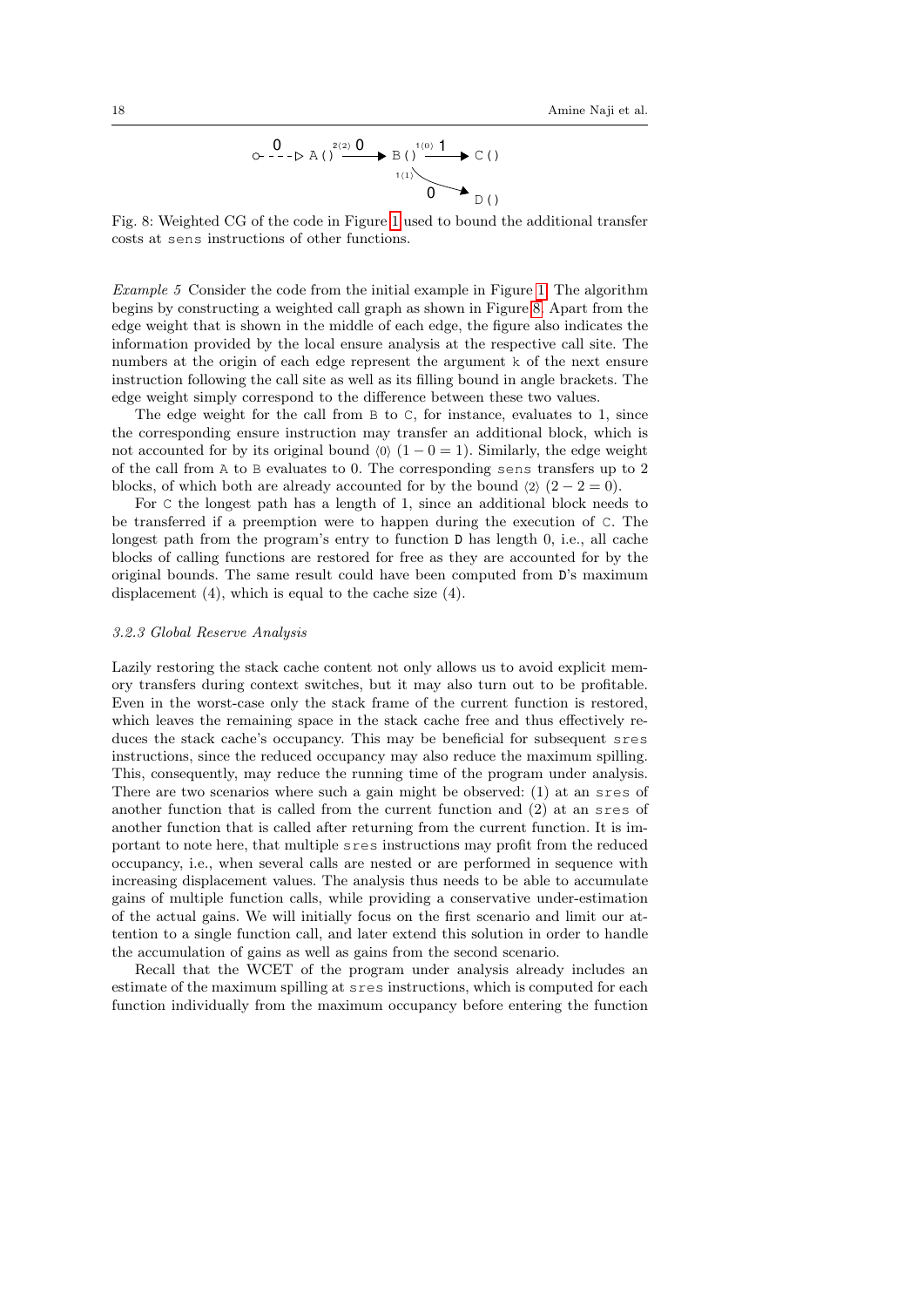and the amount of stack space  $(k)$  reserved by the function's sres. This can be generalized to several nested function calls by considering the displacement at the outer-most function call. The maximum spilling performed by all called functions can then be bounded by considering the maximum occupancy along with the maximum displacement of the nested function calls. While the minimum spilling can be bounded by considering the minimum occupancy along with the minimum displacement. Consequently, a conservative estimation of the minimum gain can be computed by comparing the minimum spilling of a normal execution with the minimum spilling after a preemption. More formally, given a call instruction  $i$  with a minimum occupancy m $\text{Occ}(i)$  and a minimum displacement  $d(i)$  the minimum spilling during a normal execution is given by:

<span id="page-18-2"></span>
$$
minSplit(i) = \max(0, \text{mOcc}(i) + d(i) - |SC|)
$$
\n(14)

The minimum spilling with preemption is computed in a very similar way. However, the minimum occupancy is lower due to the lazy restoration of the stack cache's content. A simple bound of the minimum occupancy, that is sufficiently precise in practice, is the size of the current function's stack frame, i.e., the argument of the current function's stack cache control instructions k:

<span id="page-18-3"></span>
$$
minSplitPr(i) = \max(0, k + d(i) - |SC|)
$$
\n(15)

The minimum gain from the reduced spilling at a call site  $i$  is then given by:

<span id="page-18-1"></span>
$$
siteGain(i) = \max(0, minSplit(i) - minSplitPr(i))
$$
\n(16)

A simple solution to account for the impact of the next function call is to propagate the gain at call sites backward through the CFG. The following equations determine the minimal gain that is guaranteed to occur for only one of the subsequent function calls. At joins, the equations select the minimum, while the maximum is selected on straight line code:

$$
OUT_{GN}(i) = \begin{cases} \max(\text{IN}_{GN}(i), siteGain(i)) & \text{if } i = \text{call} \\ \text{IN}_{GN}(i) & \text{otherwise} \end{cases} \tag{17}
$$

<span id="page-18-4"></span><span id="page-18-0"></span>
$$
IN_{GN}(i) = \begin{cases} 0 & \text{if } i = t, \\ \min_{s \in Success(i)}(\text{OUT}_{GN}(s)) & \text{otherwise} \end{cases}
$$
(18)

As before, the data-flow equations have to be initialized in order to ensure that the analysis converges. The equations have to be initialized to the maximum possible gain, i.e.,  $|SC|$ , the size of the stack cache, except for the function's exit node t. Since, at this moment, the analysis only considers local gains due to calls from within the current function, the gain at the end of the function evaluates to 0 for t (Equation [18\)](#page-18-0). The analysis converges towards a minimum gain, despite the fact that on straight-line code the maximum value is propagated (which initially indeed is  $|SC|$ ). This is ensured by the initialization of  $t(0)$  and the fact that the minimum value is selected at joins (Equation [18\)](#page-18-0). The analysis thus will eventually reevaluate the data-flow equations of all program points reachable in the reversed CFG from the function's exit node  $t$  and converge towards a minimum.

Since we initially did not expect considerable returns from this analysis, our initial publication [\(Abbaspour et al, 2015\)](#page-40-0) adopted this simple approach only without developing it further. Though simple to compute, this solution is conservative.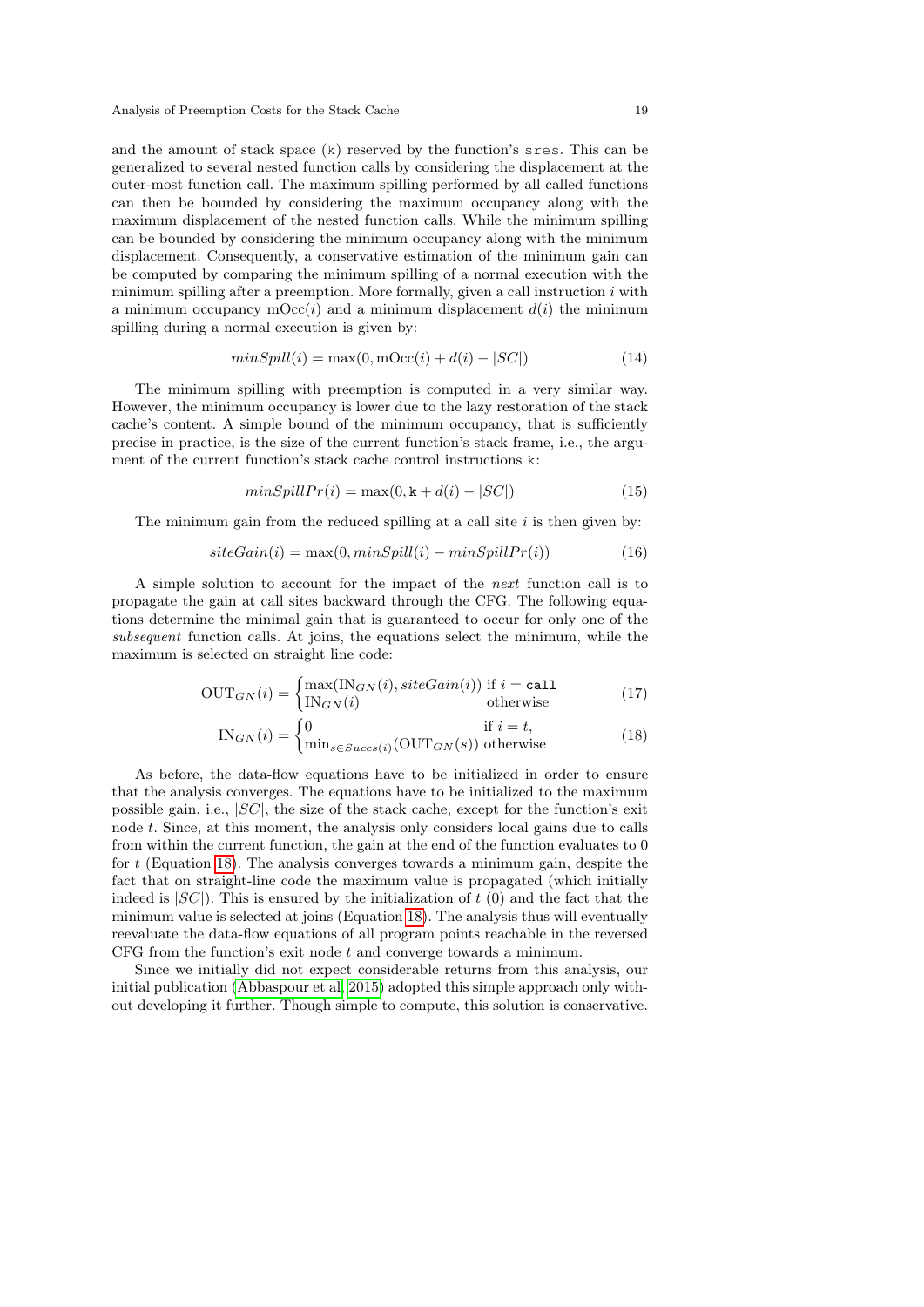The gain of subsequent calls can, in fact, be accumulated since the occupancy remains lower than in a regular execution even after returning from the called functions. Unfortunately, this accumulation of costs cannot directly be encoded using data-flow equations. The accumulated costs in cyclic regions of the CFG would grow infinitely and thus yield wrong results.

Since then, we noticed that the underlying problem can, in fact, be seen as a shortest path problem on a weighted CFG. The edge weights in the graph represent the gain associated with individual call sites (Equation [16\)](#page-18-1), while the length of the shortest path from an instruction  $i$  to the CFG's sink node  $t$  represents the accumulation of gains for all of the visited call sites. This is possible since every call site is uniquely identified even if some function is called many times in some execution path. However, the analysis has to make sure that the gain of visited call sites is not accumulated more than once. Fortunately, this cannot occur since the only way to revisit the same call site again would be in a loop. Such a scenario is naturally avoided by the shortest path search algorithm, since revisiting the same call site would increase the path length. Given the length  $LSG(i)$  of the shortest path for instruction  $i$ , it is now possible to account for the actual gain associated with all function calls possibly executed within the current function after a preemption at i:

<span id="page-19-0"></span>
$$
reserveGainLocal(i) = \hat{c}_s \text{LSG}(i) \tag{19}
$$

Note that the length of the path, and thus the local gain, is bounded. The gain can never exceed  $|SC| - k$ , since the lazy restoration may in the worst-case only reload the local stack frame, whose size is given by k. This can also be seen by assuming that the minimum occupancy  $(mOcc(i)$  in Equation [14\)](#page-18-2) evaluates to  $|SC|$ . Simplifying the formulas (cf. Equation [15](#page-18-3) and [16\)](#page-18-1) yields the same result. This bound holds for nested function calls and sequences of function calls. The nesting of function calls is conservatively modeled using the minimum displacement  $(d(i))$ in the formulas. The effects of function calls that are performed in sequence are conservatively modeled by considering the minimum occupancy, provided by the standard SCA. Recall that the minimum occupancy can be bounded locally by considering the impact of function calls through their maximum displacement (see Section [2\)](#page-2-0). The gain of each function call in a sequence thus is reduced by preceding calls due to the reduced minimum occupancy, which immediately depends on the calls' maximum displacements. The accumulated local gain thus cannot exceed the aforementioned bound since the gain gradually approaches 0 due to the interplay between minimum occupancy and maximum displacement of intermittent calls.

<span id="page-19-1"></span>Example 6 The gain due to the reduced spilling at the function entry of  $B$  needs to be analyzed, right after its reserve instruction  $B_2$ . The function first calls C, whose minimum occupancy, provided by the standard SCA, evaluates to 3, while its displacement evaluates to 1. Spilling will never occur while executing C, since the stack frames of A, B, and C fit into the stack cache  $(2+1+1=3+1<=4)$ . The local reserve gain associated with the respective call site thus is 0. Likewise, the minimum occupancy before the call to  $D$  is 3, its displacement, however, is 4. The sres instruction  $D_1$  consequently spills 3 blocks  $(3 + 4 - 4)$  during a regular execution (Equation [14\)](#page-18-2), while only a single block  $(1 + 4 - 4)$  is spilled after a preemption (Equation [15\)](#page-18-3). The call site is thus associated with a weight of 2  $(3 - 1)$ . Since both calls are executed in any case, the length of the shortest path from the preemption point to the end of B evaluates to 2 (cf. Equation [19\)](#page-19-0).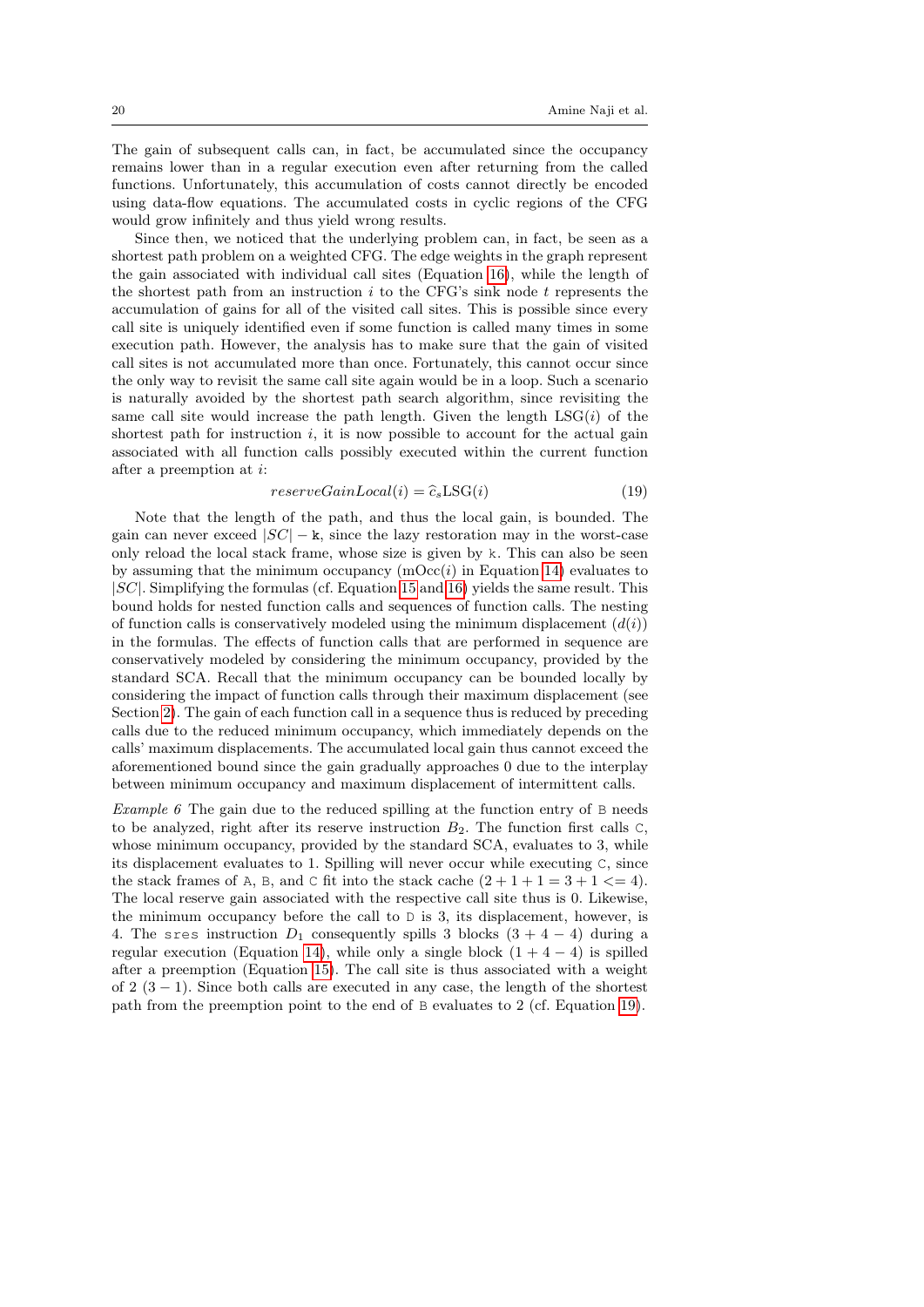$$
\circ \xrightarrow{0} A() \xrightarrow{0} B() \xrightarrow{2} C()
$$

<span id="page-20-0"></span>Fig. 9: Weighted CG of the code in Figure [1](#page-5-0) used to bound the global gain due to sres instructions of other functions.

The previous analysis only accounts for the gain due to function calls within the current function. In addition, it is also possible to account for potential gains after returning from the current function. Recall that the stack frames of all functions currently on the call stack are lazily restored. The occupancy after a preemption may thus also be lower for these functions compared to a regular execution without preemption. Similar to the computation of the global ensure costs, we can account for this gain through a path search on a weighted CG. The edge weights for this graph are given by the local reserve gain (Equation [19\)](#page-19-0) at the respective call sites.

The minimal gain that is guaranteed to occur for all executions has to be computed. The algorithm thus has to search for the shortest path in the CG instead of the longest. Given the length  $GSG(f)$  of the path for function f, the global gain due to sres instructions is given by:

<span id="page-20-1"></span>
$$
reserveGain(f) = \hat{c}_s \text{GSG}(f) \tag{20}
$$

An interesting observation at this point is that the global reserve gain is bounded just as the local reserve gain before. As the analysis climbs upwards through the call graph (towards the program's entry function), the displacement of the functions increases. With this increase the potential gain of subsequent function calls diminishes (as before), limiting the global reserve gain to the minimum of either the minimum occupancy at the function's entry or  $|SC| - k$ , where k represents the current function's stack frame size.

<span id="page-20-2"></span>Example 7 Consider the code from the initial example in Figure [1.](#page-5-0) The algorithm begins by constructing a weighted call graph as shown in Figure [9.](#page-20-0) The edge weights correspond to the local gain associated with each call site, given by Equation [19.](#page-19-0) For the call from B to C, for instance, the edge weight evaluates to 2. This is because a preemption that occurs in C will eventually return to its caller B with a reduced occupancy. This will lead to reduced spilling during the subsequent call to D, as explained in more detail in Example [6.](#page-19-1) The local reserve gain after the call to  $\subset$  at instruction  $B_4$  thus gives the above edge weight. The same applies for the call from B to D. Here, the local reserve gain at instruction  $B_6$  yields the edge weight 0, since no additional function calls appear after that instruction. The global reserve gain at C thus evaluates to  $2(0+0+2)$ , which correspond to the length of the path from the call graph's root to the node representing the function. For all other functions the global gain simply evaluates to 0.

#### 3.2.4 Context Restore Costs

The total context restoration costs are then bounded by accumulating the individual costs for space allocation, the explicit and implicit transfer of cache blocks at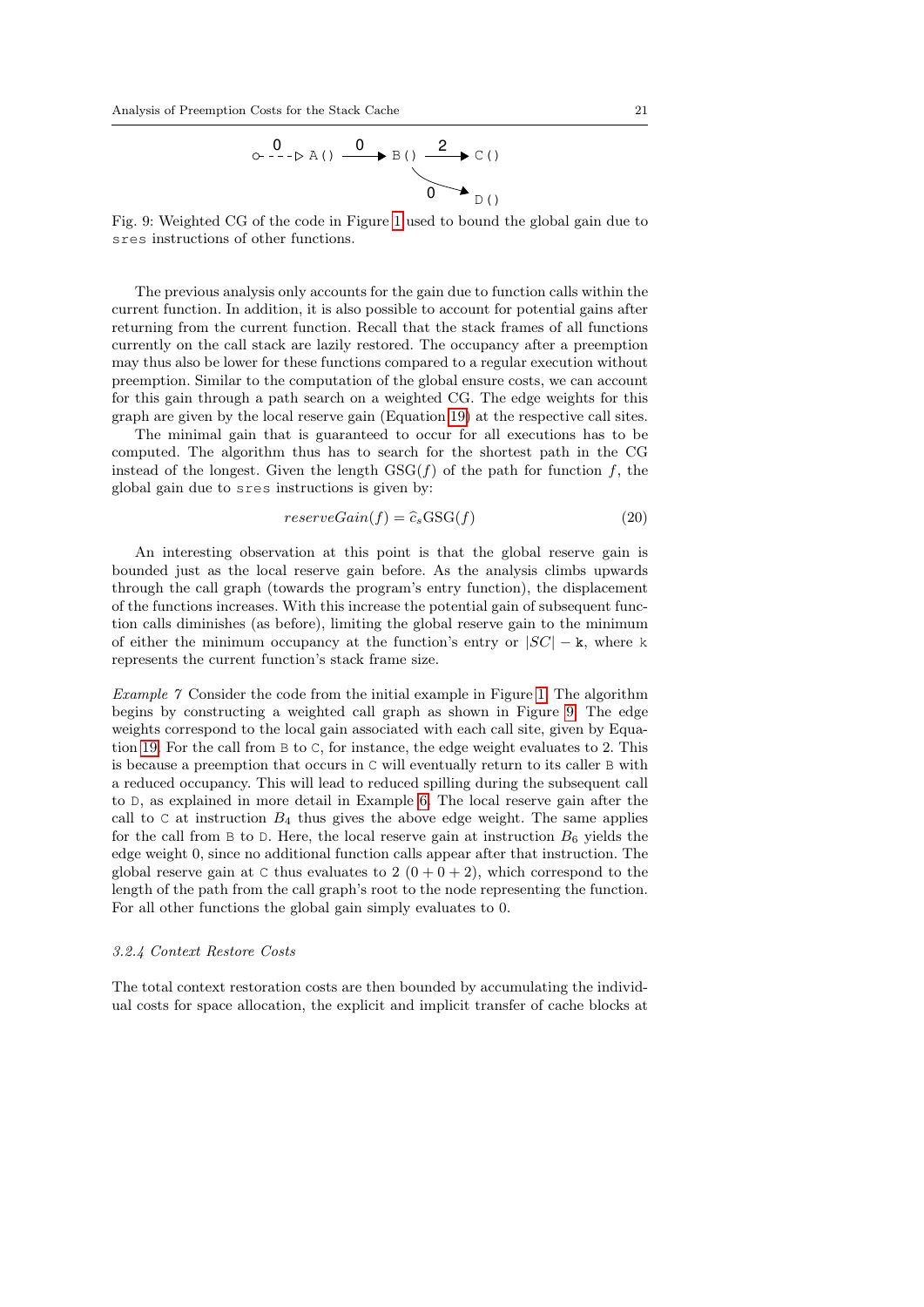sens instructions (locally and globally). In addition, the preemption costs are partially amortized by the reduced spilling at sres instructions (locally and globally). Note that  $f(i)$  denotes the function containing instruction i:

$$
restoreCost(i) = allocationCost(i) \qquad (Eq.6)
$$
  
+
$$
transferCost(i) \qquad (Eq.9)
$$
  
+
$$
ensureCostLocal(i) \qquad (Eq.12)
$$
  
+
$$
ensureCost(f(i)) \qquad (Eq.13)
$$
  
-
$$
reserveGainLocal(i) \qquad (Eq.19)
$$
  
-
$$
reserveGain(f(i)) \qquad (Eq.20)
$$

Example 8 Consider again the preemption point at instruction  $C_3$  in the code shown in Figure [1.](#page-5-0) The context restoring analysis first determines the minimal/ maximal offset of the DP and RP with regard to ST respectively (Equations [3](#page-10-0) and [7\)](#page-13-0). The RP offset is 0, due to the absence of lds and sts instructions in the code, which are omitted for brevity. DP on the other hand, is equal to 1, since all data is dead right before the sfree instruction  $C_4$ . Therefore a single block has to be allocated to properly rebuild C's stack frame, i.e.,  $\text{allocationCost}(C_3) = 1$ . Since all data of the current stack frame is dead, neither an explicit memory transfer nor an implicit restoration by an sens instruction is necessary, i.e.,  $transferCost(C_3) = 0$  and  $ensureCostLocal(C_3) = 0$ .

After returning to its caller, the ensure instruction  $B_5$  has to restore the entire stack frame of B. The additional cost has not been considered by the bound provided by the standard SCA  $(0)$ . The instruction thus fills an additional cache block. The sens instruction  $A_4$ , on the other hand, restores all of A's cache blocks for free  $(2)$ ). Therefore, the global ensure cost accounts for the transfer of an additional cache block  $(ensuremath{\mathcal{C}}) = 1$ , as illustrated before by Example [5.](#page-16-1)

As C does not call any other function, it cannot profit from a local reserve gain  $(reservedGainLocal(C_3) = 0)$ . However, the analysis determines the potential gain for function calls after returning from C. The occupancy before the call to D is reduced by 2 blocks compared to a regular execution. The local gain associated with the corresponding call site is thus 2. Since there is no other subsequent call in B nor in A, no further gain can be considered. The global reserve gain for function C thus amounts to 2 cache blocks ( $reserveGain(C) = 2$ ), as shown in Example [7.](#page-20-2)

The total cost, associated with context restoration after a preemption at the indicated program point  $C_3$ , is thus given by  $1 + 0 + 0 + 1 - 0 - 2 = 0$ , assuming unit costs of  $\hat{c}_a = \hat{c}_s = \hat{c}_r = 1$ .

### 3.3 Computational Complexity

The overall complexity of the CSA and CRA depends on the various analysis steps, which consist of four classes of analysis problems: (1) function-local dataflow analyses, (2) longest path searches on the CG, (3) shortest path searches on the CG, and finally (4) shortest path searches on the CFG of individual functions.

We assume that the data-flow equations of the various DFAs are solved using a traditional worklist algorithm, which iterates until a fixed point is reached. Various complexity bounds can be considered for different classes of DFAs, depending on the size of the CFG as well as on characteristics of the analysis domain.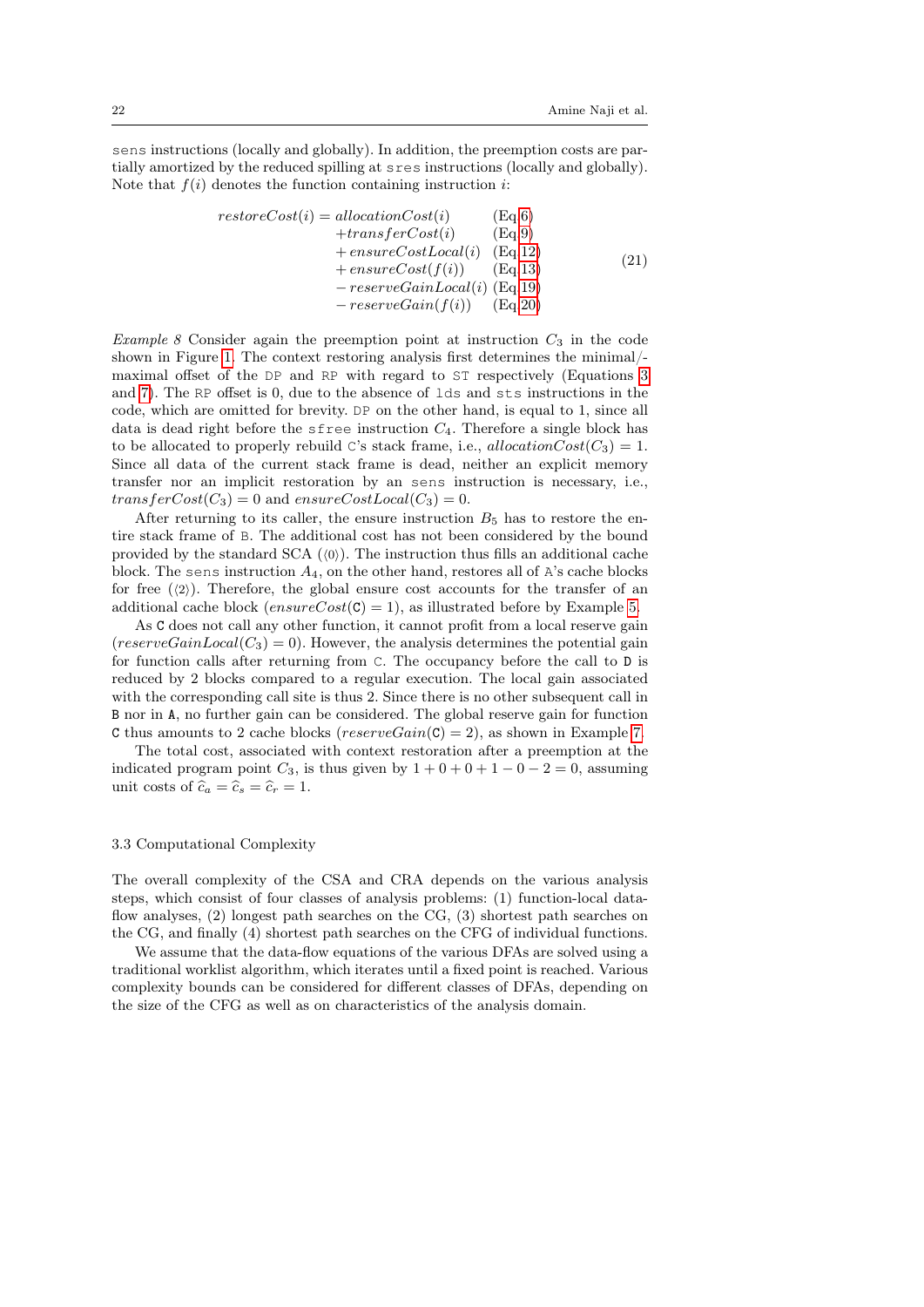In our case, the domains are essentially natural numbers in the range  $[0, \mathbf{k}]$  (cf. the analyses of the DP, RP, and local filling) or  $[0, |SC|]$  (local gain), where k in turn is also bounded by  $|SC|$ . The considered analyses are monotone, i.e., the analyzed values steadily increase or decrease until either the minimum or maximum value of the domain is reached. This is called the height of the domain, which can be bounded by |SC| for all considered DFAs.

The iterative worklist algorithm then propagates the domain values along the control-flow edges in the CFG. This leads to a first, conservative, complexity bound for the previously described analyses, which is in  $O(|E||SC|)$  considering the height of the domain  $|SC|$  and a CFG with  $|E|$  edges. Another bound can be derived using the loop connectedness of the reversed CFG (since all considered problems are backward problems). This parameter characterizes the nesting of loops in a CFG  $G$  with respect to a spanning tree  $T$  of  $G$  [\(Hecht and Ullman, 1973;](#page-40-8) [Kam](#page-40-9) [and Ullman, 1976\)](#page-40-9) and usually is denoted as  $d(G, T)$ . The number of iterations performed by the worklist algorithm can be bounded by this parameter when the order in which the CFG edges are processed is well chosen. The iterative processing may then process each CFG edge at most  $d(G, T) + 3$  times, resulting in a complexity bound of  $O(|E|(d(G, T) + 3))$ , where  $|E|$  again denotes the number of CFG edges in the CFG G. The loop connectedness can be considered constant in practice (since loops tend to have a simple structure). Similarly, the size of the stack cache  $|SC|$  can be considered constant with regard to the analysis problems. The overall complexity of all the previously described DFAs is thus linear in the size of the CFGs of the individual functions in the program under analysis.

The global ensure analysis relies on longest path searches on the CG in order to bound the cost induced by implicit memory transfers of sens instructions. For programs with recursion (which are often forbidden in the context of real-time systems) this requires the construction of an ILP (similar to the well-known IPET approach by [Li and Malik](#page-41-5) [\(1995\)](#page-41-5)) for each node of the CG. The ILPs are subsequently solved by an external solver (such as CPLEX or LPSolve). While it is possible to bound the complexity of constructing an ILP in linear time with respect to the size of the CG, it is difficult to bound the solving times. Integer linear programming in general is NP-hard. However, it appears that today's solvers are able to handle the problem instances we encountered in our experiments quite well. The solvers almost instantly provide an optimal solution – even open-source solvers that do not apply sophisticated heuristics. For programs without recursion, the longest path search for all functions can be performed in  $O(|F|+|A|)$  [\(Cormen](#page-40-7) [et al, 2009\)](#page-40-7), where  $|F|$  represents the number of functions in the CG and  $|A|$  the number of call sites. Note, furthermore, that the two approaches can be combined, i.e., dynamic programming is applied to a reduced CG where cyclic regions are collapsed. The potentially expensive ILP solving can then be limited to the recursive functions only [\(Jordan et al, 2013\)](#page-40-4).

The shortest path searches on the CG (global reserve gain) and the CFGs of individual functions (local reserve gain) can be performed in quadratic time in the size of the respective graphs using simple algorithms. More advanced algorithms allow to reduce the complexity to almost linear time, e.g., the algorithm of [Thorup](#page-41-6) [\(2004\)](#page-41-6) yields a complexity in  $O(|E| + |V| \log \log |V|)$ . The local reserve gain can thus be computed in almost linear time with regard to the size of the CFGs of individual functions. The same applies to the global reserve gain, which can be computed in almost linear time with regard to the number of functions and call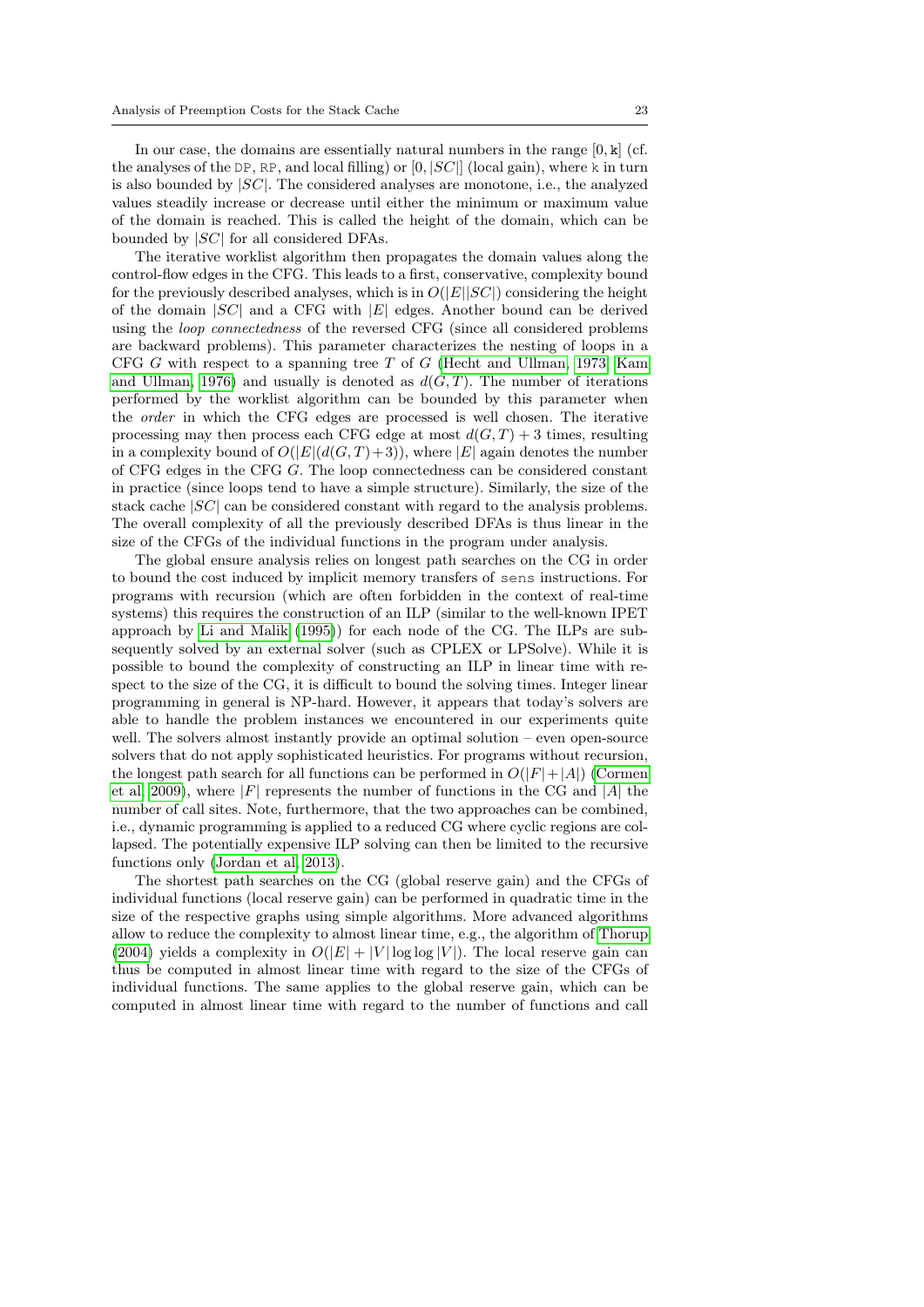sites in the program. These bounds are independent from the graphs' shape, which may well contain cycles, i.e., loops in the case of CFGs or recursion in the CG.

The complexity of the proposed CSA and CRA analyses thus is dominated by the longest/shortest path searches, whose complexity depends on the size of the program under analysis (both in terms of function size as well as the size of the CG). Lastly, the complexity of the standard SCA needs to be taken into consideration, since intermediate results of this analysis are reused in various analysis steps of the CSA and CRA. The SCA is similarly based on longest/shortest path searches that are combined with function-local DFAs. The complexity analysis for the SCA is almost identical to the discussion from above [\(Jordan et al, 2013\)](#page-40-4). The overall complexity to compute the preemption costs is thus not impacted and is also dominated by the longest/shortest path searches.

### <span id="page-23-2"></span>3.4 Discussion

The analysis proposed here mostly operates locally on individual functions. This reduces the computational complexity (context-sensitivity is avoided) and simplifies the efficient analysis of large programs (e.g., through parallel analysis). Interprocedural information is modeled through longest path problems on the CG, which is much smaller than a corresponding inter-procedural CFG. As real-time software usually avoids recursion, these computations are very efficient (linear in the size of the CG). Also note that the function-local data-flow analyses usually ignore sres and sfree instructions. Consequently, the computed results do not apply for code before an sres as well as after an sfree. This is not an issue, since the correct information can be derived from the calling functions, i.e., code before/after the first/last stack cache control instruction in a function is logically considered to be part of the immediate caller.

### <span id="page-23-0"></span>4 Preemption Mechanism

In Section [3,](#page-6-0) we provided analyses to bound the preemption cost for every instruction in the program. The information generated by the analyses is rich and includes various parameters involved in the preemption cost depending on the precise location of the preemption. The potentially large quantity of information, although precise, is of little use if the preemption mechanism cannot take advantage of it.

<span id="page-23-1"></span>The preemption mechanism describes a set of operations that the real-time scheduler has to perform in order to execute a context switch. This includes saving

| $sub$ $rx =  SC $ - DP<br>ldw MT        |                      |
|-----------------------------------------|----------------------|
| $mov ST = MT$<br>sresr rx               |                      |
| stw MT<br>$\text{mov}$ $\text{LP}$ = MT |                      |
|                                         | $sub$ $rx = RP - DP$ |
| sensr rx                                |                      |
| $mov$ $ry = DP$                         |                      |
| sresr ry                                |                      |
| (a) SCSave                              | (b) SCRestore        |

Fig. 10: Low-level functions to save/restore the stack cache content.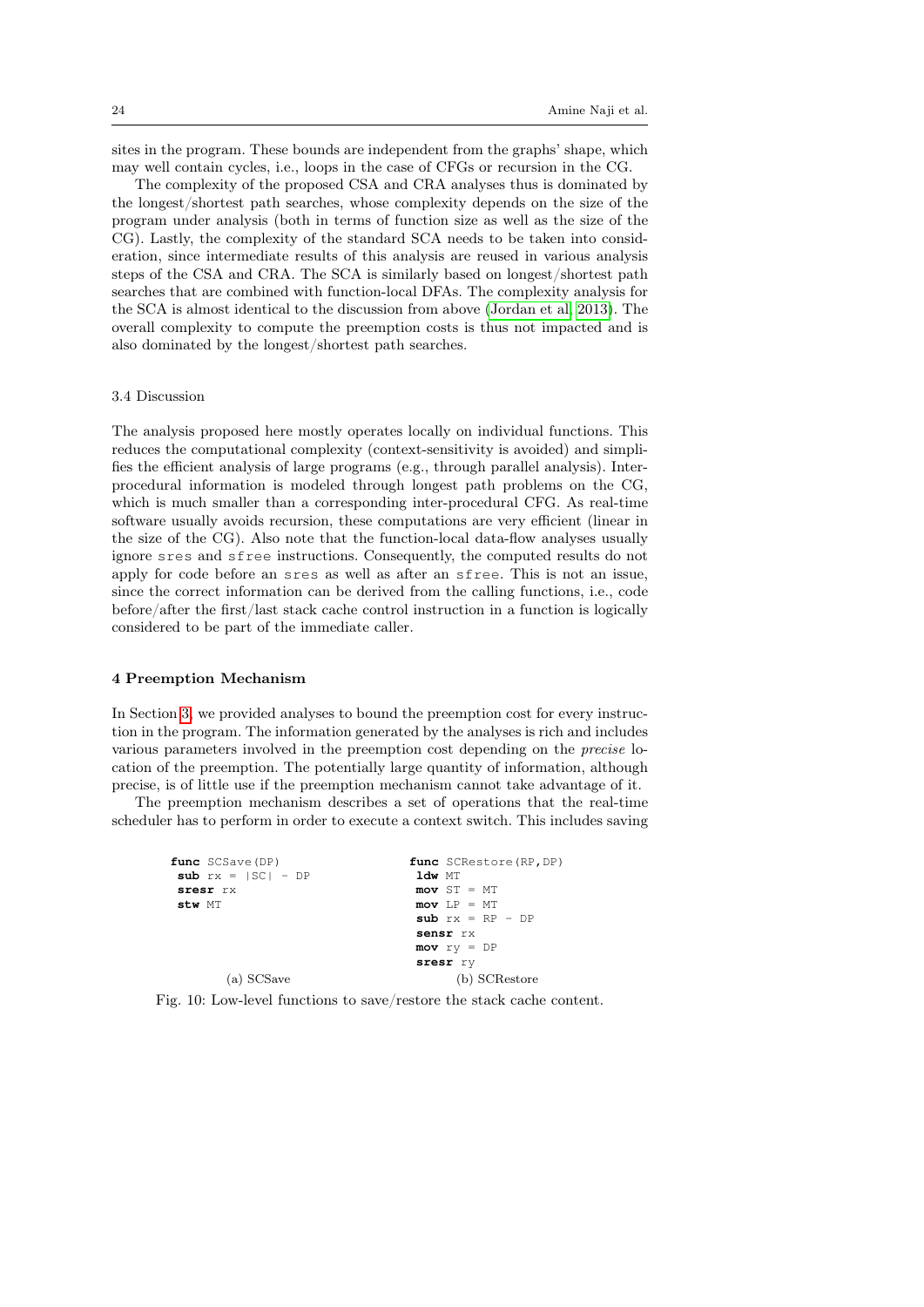and restoring the processor's register values, resetting the memory management unit (if one exists), as well as re-configuring other shared hardware resources. If a stack cache is present its content needs to be saved and restored explicitly, as shown by the assembly code in Figure [10.](#page-23-1) The SCSave function saves the content of the stack cache to main memory, depending on the size of the stack cache and the amount of dead data. We assume that the stack cache size is known statically  $(|SC|)$ , while the amount of dead data is assumed to be a parameter of the function (DP). A simple approach to save the entire content of the stack cache is to perform an **sres** |SC|, which temporarily allocates a stack frame of the total size of the stack cache. Consequently, the entire content of the stack cache is spilled to main memory and thus saved. This approach automatically avoids the spilling of coherent data (LP). However, dead data would be saved as well. The SCSave function thus subtracts the size of the dead data from the stack cache size (sub) and stores the difference in a register  $(rx)$ . The value of this register is then used by an **sresr** instruction, which is equivalent to a regular reserve with the only difference that the instruction's argument is a register. Finally, we save the MT pointer (**stw**), which points to an address in main memory where all of the current task's stack data is now saved (excluding dead data at the bottom). This address is later needed during context restoration.

The SCRestore function restores the stack cache content after a preemption and, for this, requires the RP and DP pointers as arguments. Before any stack data can be transferred to the cache, the previously saved MT pointer needs to be reloaded first (**ldw**). The ST and LP pointers are set to the same address, which represents an empty stack cache. Then we proceed to the restoration by explicitly filling cache blocks between RP and DP using an **sensr** instruction. As before, an **sensr** takes its argument from a register (rx). The value of the register is computed from the difference between the two arguments RP and DP (**sub**). Note that we assume here that  $RP \geq DP$  in order to simplify the assembly code. The ensure transfers live data from main memory and updates the MT pointer. Neither the LP nor the ST is modified since the reloaded data is known to be coherent. Finally, we take care of dead data, which was excluded from context saving before. It suffices to allocate a matching amount of cache blocks on the stack cache using an **sresr** instruction. This ensures that subsequent accesses to the stack cache succeed, while avoiding a useless memory transfer.

With the help of the SCSave and SCRestore functions any desired context saving mechanism can be implemented. One only has to ensure that the functions are called at the right moment and do not cause any side-effects, e.g., on registers of the involved tasks. However, it remains to resolve one issue: how do the functions obtain the parameter values for DP and RP?

One possible, but impractical solution, would be to store these parameter values in a look-up table. It would then be possible to retrieve the precise values of both pointers, as determined by the analysis, during context switching. The memory footprint of the table as well as the costs associated with the table lookup disqualify this solution. Therefore, we need means to exploit the rich analysis information without impacting the predictability or inducing excessive overhead. This, however, highly depends on the underlying preemption policy.

In combination with a scheduling algorithm, the preemption policy determines the circumstances under which a running task is allowed to be preempted. For instance, the fully-preemptive policy allows preemptions to occur freely at any time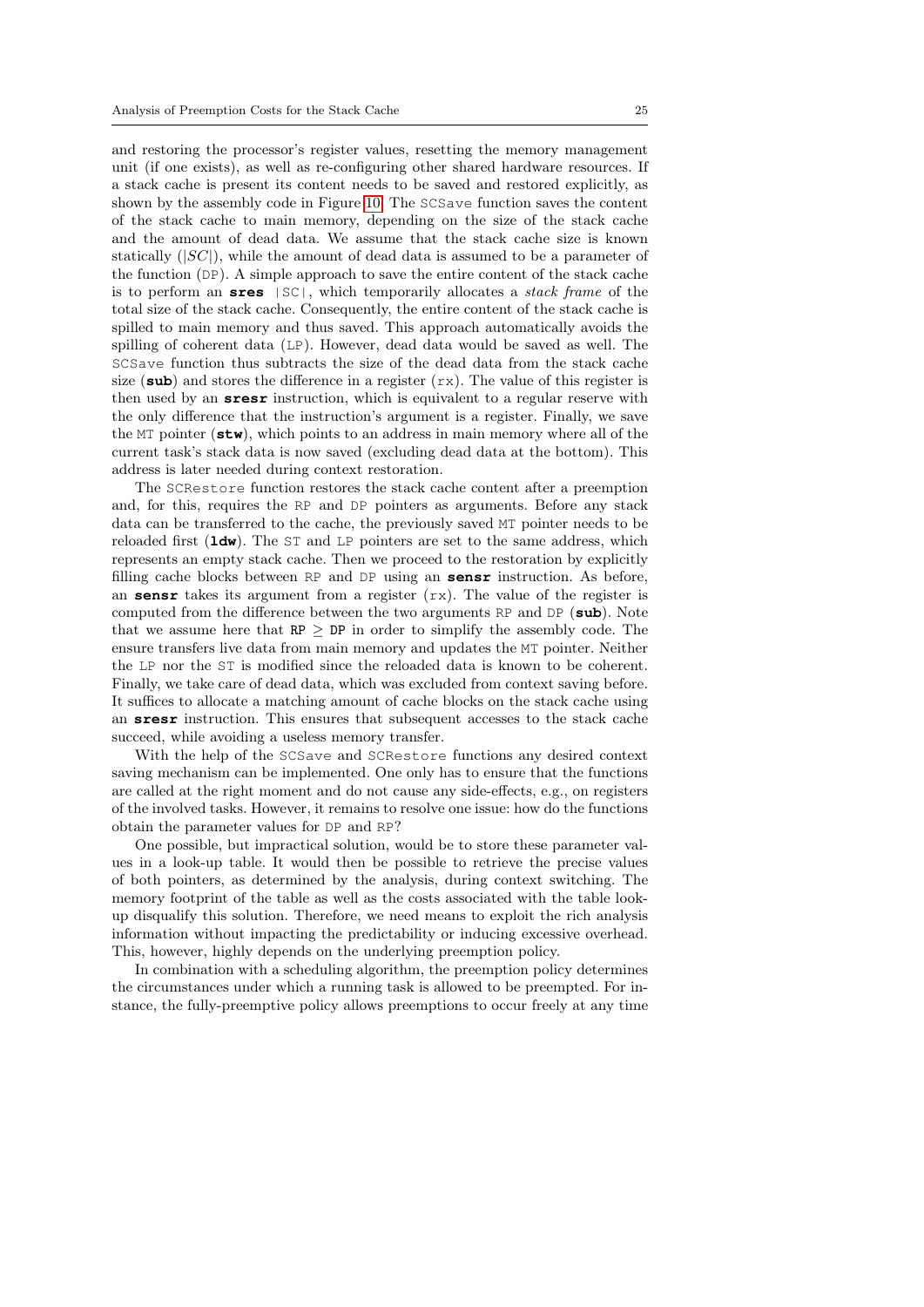and at any position in a task's program. Whereas the non-preemptive policy does not allow any preemption to occur, and a new task is started only after the running task has terminated. Although fully-preemptive approaches may offer better schedulability, they make it difficult to provide tight WCET estimates using cache analyses, since the preemption point is not known in advance. Hybrid approaches have been introduced to tackle this problem, either by statically fixing preemption points or limiting the number of preemptions that tasks may suffer. Examples of such approaches include the deferred preemption model [\(Burns, 1995\)](#page-40-10), the floating non-preemptive region model [\(Baruah, 2005\)](#page-40-11), or the preemption threshold [\(Wang](#page-41-7) [and Saksena, 1999\)](#page-41-7). So, in order to provide a preemption mechanism that best matches a preemption policy, it is of major importance to consider whether the policy relies on statically fixed or non-fixed preemption points.

### 4.1 Handling Fixed Preemption Approaches

The main advantage of fixed preemption points is that it gives precise control over the execution of real-time programs. It is a powerful approach allowing the preemption mechanism to take full advantage of all the capabilities of a cache analysis. This allows to choose interesting preemption points within a single task depending on the overhead determined by a cost analysis (considering, among others, cache analyses such as the CSA and CRA). These candidate preemption points are then considered globally by schedulability tests to ensure that the constraints of the entire system are respected. This may help to reduce the overhead due to preemption with regard to the global system utilization.

Once preemption points are chosen the full results of the previously described analyses (CSA and CRA) can be exploited easily, since dedicated code triggering a context switch can be inserted. This code may simply invoke the SCSave function before yielding the processor to the operating system kernel. Once the task is reactivated it suffices to call SCRestore. In both cases the function's parameters are immediately available and can be considered by the inserted code. This, furthermore, allows the WCET analysis to include the respective code and its overhead. A downside of this approach is, however, that the stack cache content is potentially transferred to/from main memory even when the operating system decides not to preempt the running task. Alternatively, the two functions could be implemented in the operating system, which then invokes them as needed. The interface between the task and the operating system then needs to be revised such that the task can communicate the DP and RP parameters when yielding the processor, e.g., by explicitly setting predefined registers.

### 4.2 Handling Non-Fixed Preemption Approaches

In contrast to the previous strategy, handling non-fixed preemption approaches is quite challenging as preemption locations are not known in advance. This means that the preemption mechanism cannot pass, as described above, predetermined parameter values for DP and RP to the SCSave and SCRestore functions respectively. One solution, already mentioned before, is to store the parameter values in a look-up table. The operating system would then simply retrieve the parameter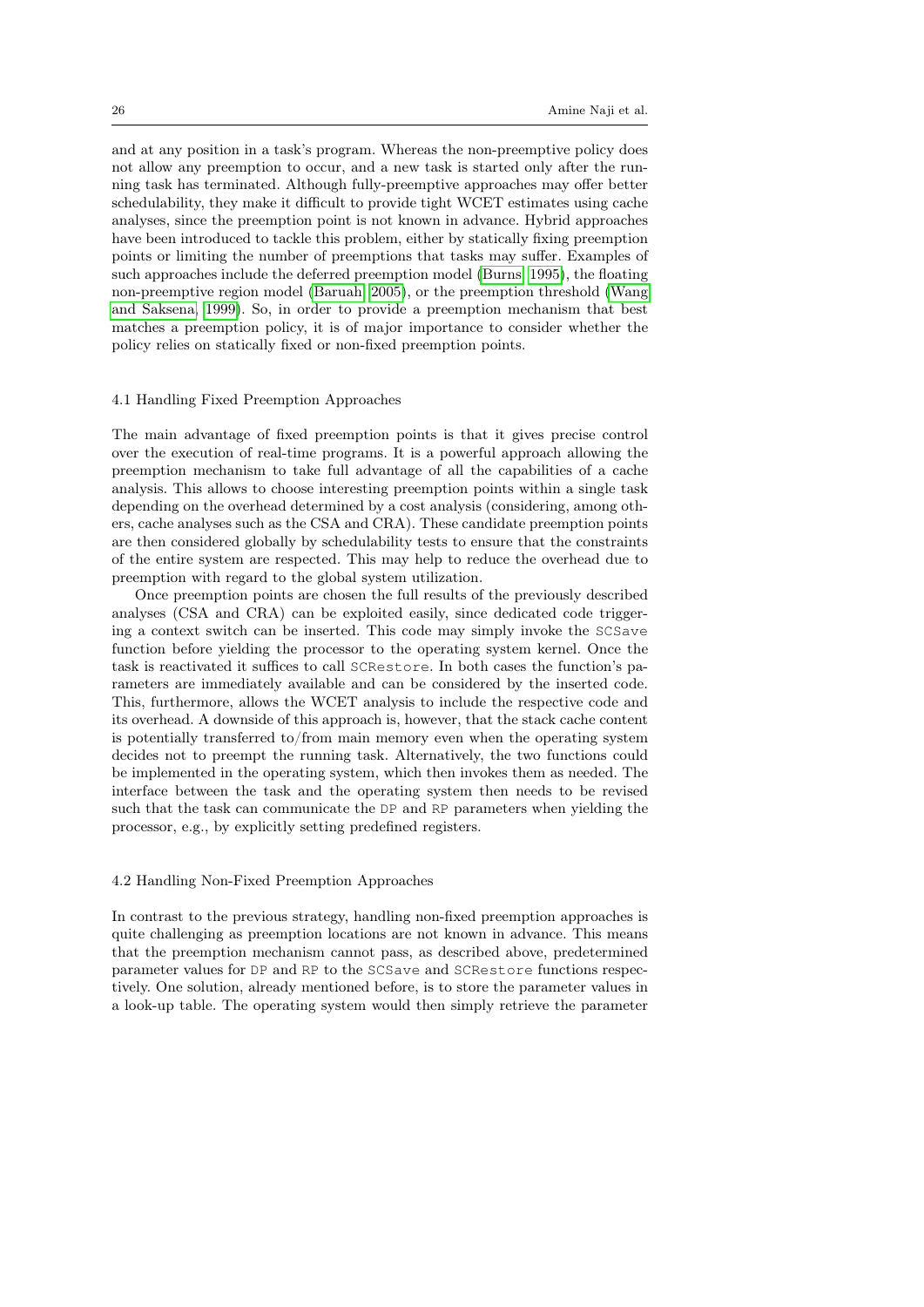values considering the precise location of the preemption, e.g., by using the task's program counter as an index. The size of the look-up table inevitably disqualifies this solution. However, it might be possible to compress the table or reduce its size. For example, the table size could be reduced by storing only a single value for each of the two pointers for each function in the program, instead of storing the pointers for all possible program points. This would drastically decrease the table size at the expense of a slight increase of look-up costs. The values stored for each function have to be safe approximations. For the RP the maximum value over all program points in the function has to be chosen, while for the DP the minimum value has to be selected. This solution still appears impractical. However, the idea to attach approximations to limited regions within a program can be generalized.

In the following, we will present two solutions to this problem, based on lightweight extensions to the hardware and/or instruction set. The first solution relies on conservative approximations at the granularity of whole functions using an additional stack cache control register. The second solution requires a modification of the instruction set, which allows to embed analysis information in the standard stack cache control instructions.

#### 4.2.1 Stack Cache Control Register

This solution is motivated by our experiments, which are explained in more detail in Section [6.](#page-30-0) Our measurements indicate, not too surprisingly, that in most of the cases the stack frame of the current function needs to be restored entirely, either by an explicit memory transfer (Equation [7\)](#page-13-0) or an implicit memory transfer (Equation [10\)](#page-15-1). The preemption mechanism may thus simply restore the entire stack frame of the function where the preemption occurred, since the overhead for this operation already has been accounted for in any case. The parameters DP and RP for the SCSave and SCRestore functions are then simply approximated by 0 and k respectively, where k is the size of the function's stack frame.

The problem is that the standard stack cache does not track the size of the current stack frame. It only knows the ST and MT pointers representing the occupancy. The occupancy may reflect three different situations. Firstly, the stack cache only holds a subset of the frame. The occupancy thus is smaller than k. Secondly, the stack cache contains only the frame. The occupancy here matches k. Finally, the stack cache may hold data of other functions in addition to the frame. The occupancy then is larger than k. It is obviously not possible to derive the size of the current frame from the state of a standard stack cache.

We thus propose to introduce an additional stack cache control register FP that keeps track of the size of the current stack frame. The stack cache control instructions are then required to keep this register up-to-date. The sres and sens instructions simply copy the value of their respective arguments into this register. On the other hand, sfree instructions merely reset the register to 0, since they destroy the stack frame and no stack cache access may occur until the next ensure.

The preemption mechanism may then retrieve the value of the FP register and pass it as the parameter RP to the SCRestore function. The DP parameter is conservatively set to 0 for both, the SCSave and the SCRestore functions.

This solution only requires minimal modifications to the stack cache hardware. The additional FP register and the logic needed to update it is negligible and thus has virtually no impact on the hardware cost and clock frequency. The timing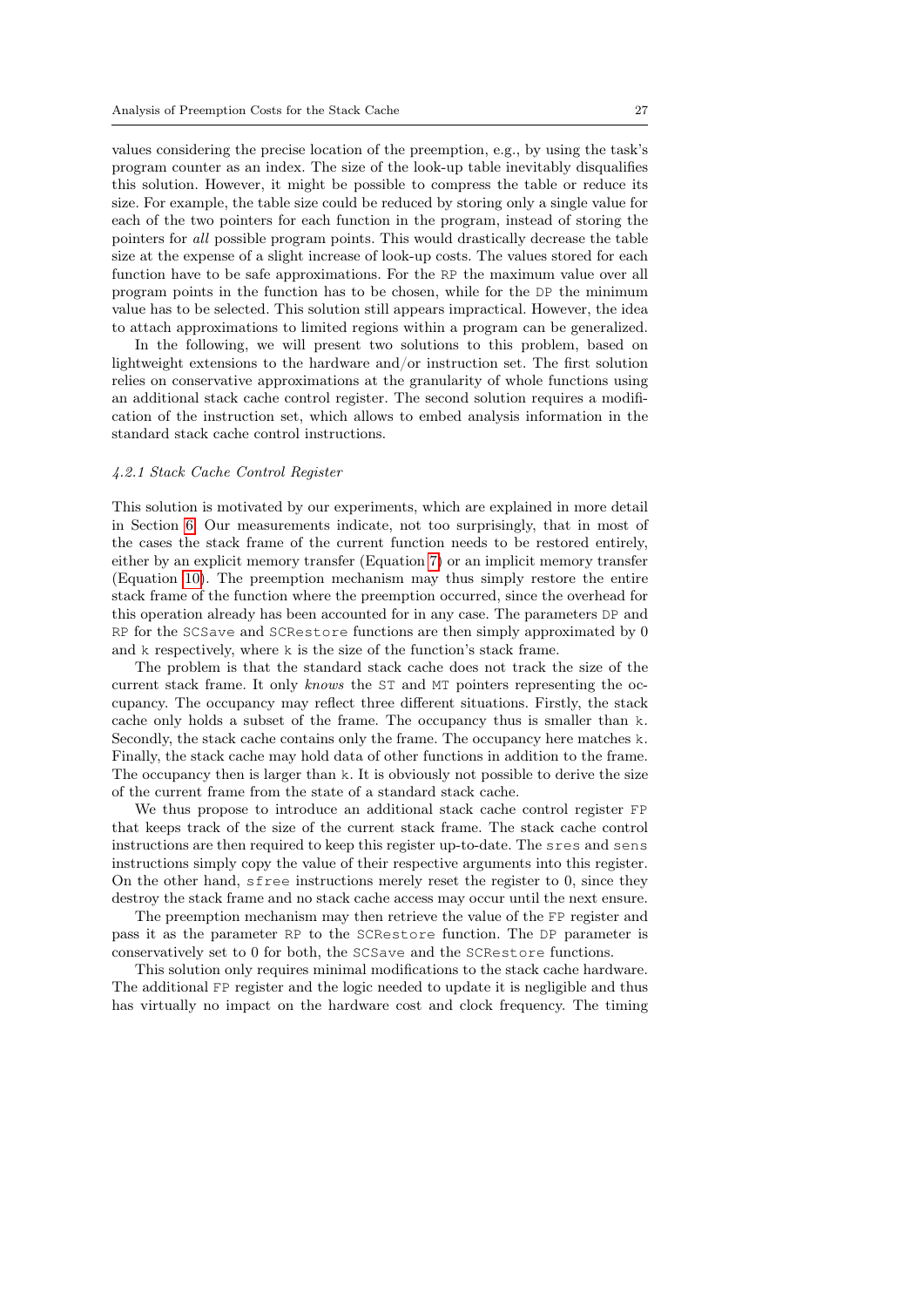behavior of instruction is not modified as the register update can be performed in parallel with other operations in a single cycle. The time-predictable behavior of the stack cache is thus preserved. Finally, the solution does not incur any overhead whatsoever with respect to the program's memory footprint or execution time. A shortcoming of this approach is that the value of the RP parameter is frequently overestimated, while the DP parameter is not exploited at all. The approach thus effectively discards all information regarding function-local analyses.

#### 4.2.2 Instruction Set Extension

An alternative approach is to modify the stack cache control instructions, such that they can be used to piggy-back the analysis information. The basic idea is to add two additional operands to the sres and sens instructions that explicitly specify the values of the DP and RP parameters. The values of these operands are copied into two dedicated stack cache control registers, which then can be consulted by the preemption mechanism to invoke the SCSave and SCRestore functions. The sfree instruction does not receive additional operands and instead simply resets the two control registers to 0. This allows to express changing values of the parameters at a much finer level of granularity, independently from the size of the stack frame. More specifically, the operand values apply to all program points between two successive stack cache control instructions. The operand values can easily be computed by considering the maximum value for the RP and the minimum value for the DP in the corresponding region of the program. Function calls can be ignored in this computation, as will be explained below.

In order to illustrate the approach we consider two scenarios of successive instructions: an sres followed by an sres of another function (callee) and an sfree followed by an sens instruction of another function (caller).

In the first case, the operand values of the first sres instruction apply to all program points up to the execution of the second sres instruction, which automatically overrides the corresponding control registers. Note, in particular, that this includes all program points in the called function before its sres (see Section [3.4\)](#page-23-2). This is safe since these instructions cannot have any impact on the stack cache. Consequently, the operand values of the first sres can be computed by considering local program points belonging to the same function as the reserve, i.e., calls can be ignored. Furthermore, all instructions between a function call and its sens instruction cannot have an impact on the stack cache either. It is thus safe to consider all function-local program points between any two subsequent stack cache control instructions in order to compute the operands. Note that this reasoning also applies to other pairs of instructions, i.e., sens-sens, et cetera.

In the latter case, the sfree instruction destroys the stack frame of the current function. Implicitly, the stack frame of the caller now becomes active. However, at the moment when the sfree instruction is executed, the characteristics of the caller's stack frame are not known and thus cannot be embedded as operands in the free instruction. We solve this issue by simply resetting both control registers for the DP and the RP to 0. This means that, from the perspective of the preemption mechanism, the instructions between an sfree and the subsequent sens belong to the callee, which slightly differs from the model explained in Section [3.4.](#page-23-2) The preemption cost bound remains safe under this interpretation, since the implicit filling at the sens instruction is correctly accounted for by the global ensure costs.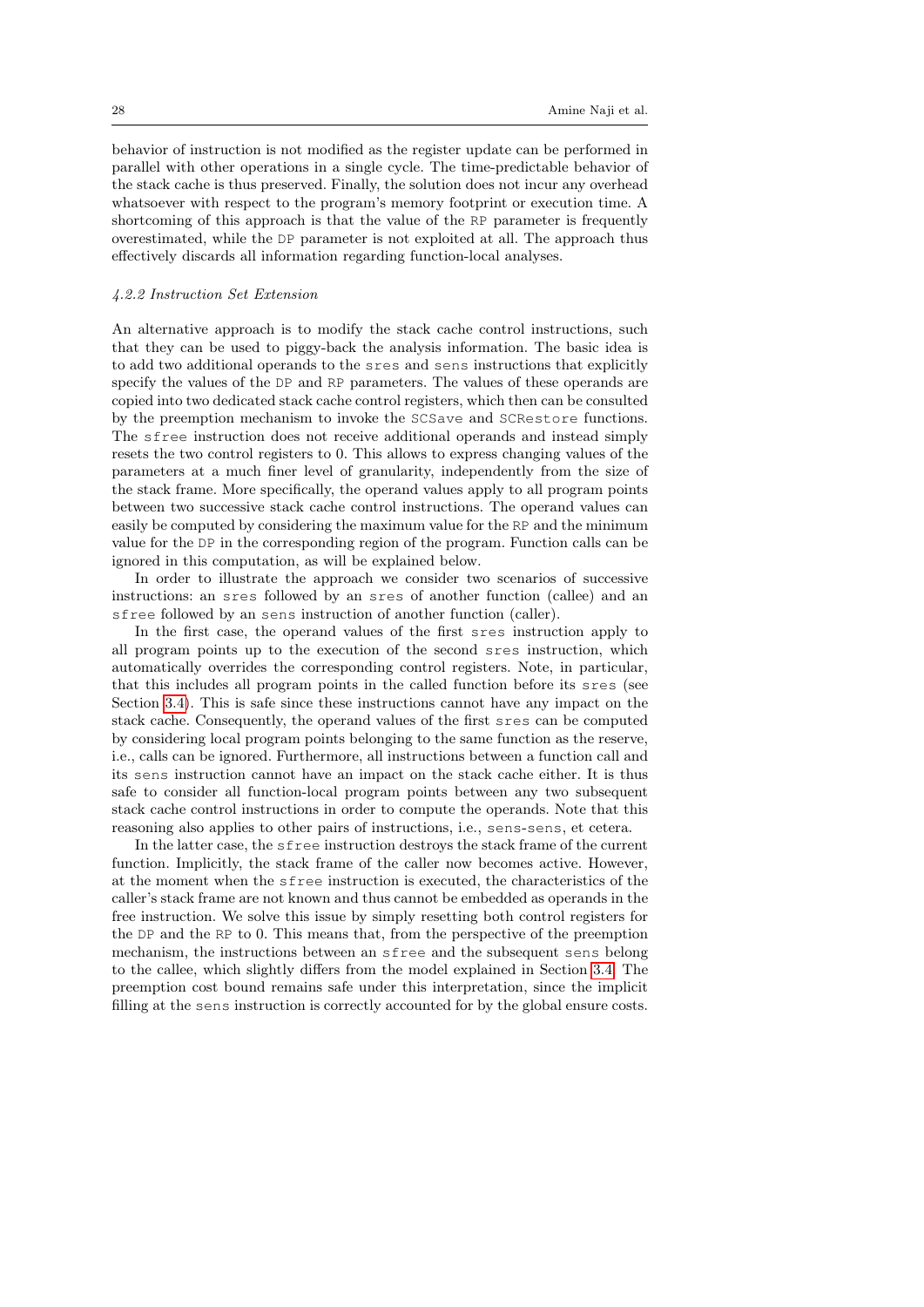The hardware overhead of this solution, again, is marginal, since only two additional registers as well as logic to update them are needed. The impact on the hardware cost and clock frequency remains negligible. Also, the timing behavior of the stack cache control instructions does not change, preserving the time-predictability of the stack cache. However, the additional operands require space in the instruction encoding, which may either increase the instruction size or otherwise impose limits on the maximum stack frame size – depending on the characteristics of the instruction set architectures and the number of free bits in the original instruction encoding of the stack cache control instructions. Assuming that the operands can be encoded using otherwise unused bits, this solution does not impose any overhead w.r.t. the program's memory footprint or execution time.

### <span id="page-28-0"></span>5 Virtual Stack Caches

The previous sections presented the timing analysis of preemption costs and mechanisms for context switching assuming a single stack cache. However, an important question arises regarding the integration of this timing analysis into a schedulability test. This section evokes some of the issues that may emerge during this process and propose virtual stack caches as a possible solution.

#### 5.1 Schedulability Analysis Issue

When a preemption occurs, the content of classical data caches will be updated as the preempting task performs memory accesses, i.e. when misses occur. When the preempted task is resumed, an additional CRPD must be accounted for in its WCET due to data blocks that were evicted by the preempting task. A response time analysis integrating CRPDs can then be performed, as shown by [Altmeyer](#page-40-12) [et al](#page-40-12) [\(2012\)](#page-40-12) for instance. When considering a stack cache, the stack data of the preempted task must be saved before the preempting task can set up its own stack space. The preempting task is thus delayed. While the cost for saving the stack cache content of the preempted task can be bounded using the CSA, this delay may come with undesirable side-effects. Let us illustrate this through an example.

<span id="page-28-1"></span>Example 9 Figure [11](#page-28-1) shows a high-priority task  $\tau_1$  preempting a low-priority task  $\tau_2$ . Before  $\tau_1$  can start execution, the content of  $\tau_2$ 's stack cache is saved to main memory. Thus,  $\tau_1$  has to wait until the memory transfer of the low-priority task



Fig. 11: Context switch overhead caused by preemption.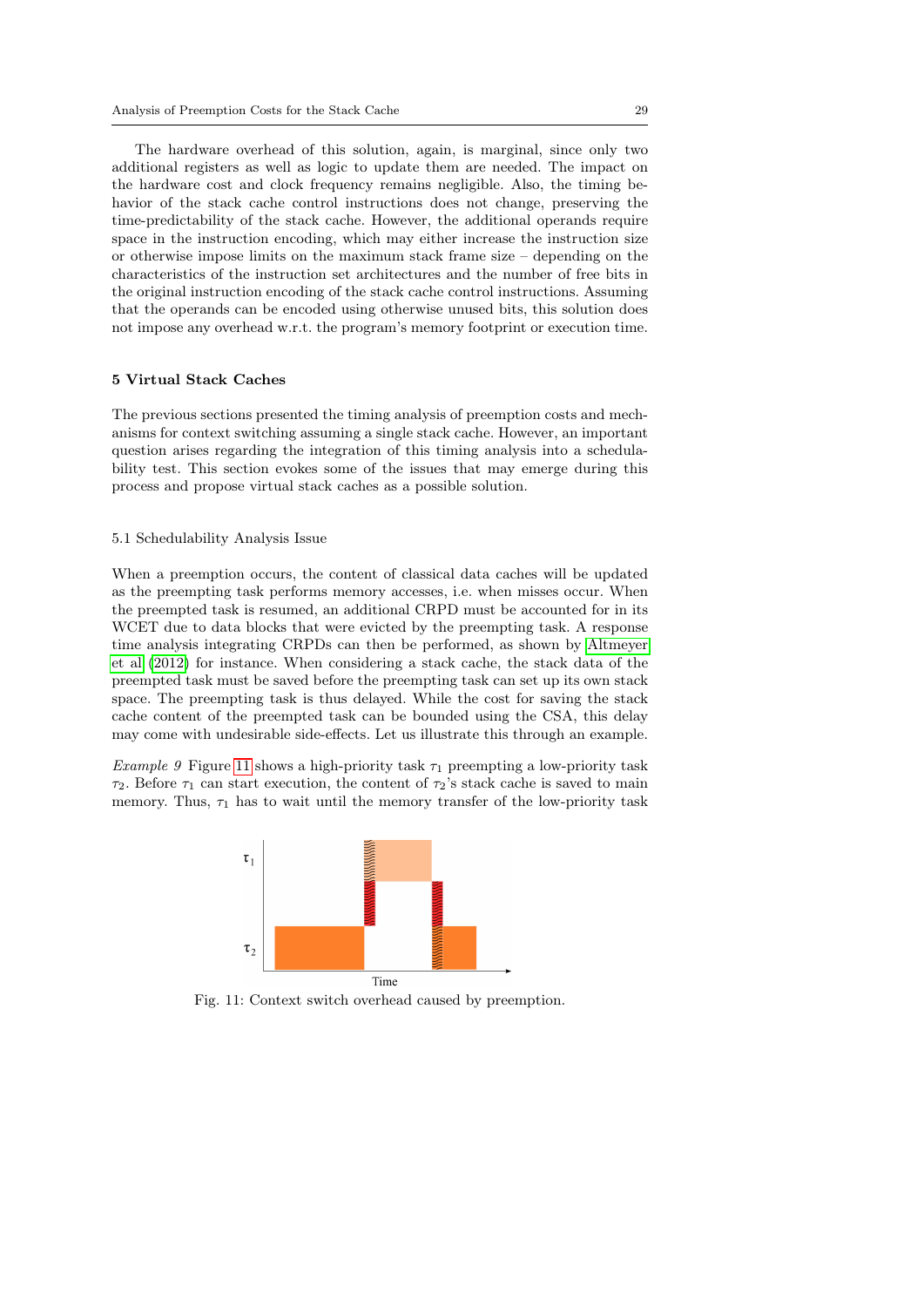(represented by the red block on the left in Figure [11\)](#page-28-1) is completed. When  $\tau_1$ finishes,  $\tau_2$ 's stack cache content is brought back from main memory (represented by red block on the right) causing another delay when  $\tau_2$  is resumed.  $\tau_1$  therefore suffers from an additional delay that depends on the amount of data of  $\tau_2$  computed by CSA to be transfered.

Apart from an increased WCRT of high-priority tasks, this delay can also vary heavily and cause undesirable jitter, depending on the preempted tasks and their respective CSA results. A similar issue only exists in caches with a writeback policy, which are not recommended for real-time systems [\(Wilhelm et al,](#page-41-0) [2009\)](#page-41-0). While the stack cache simplifies the WCET analysis of a single task, this additional CRPD, that depends on the preempted tasks, complicates the WCRT analysis when using preemptive schedulers.

### 5.2 Virtual Stack Cache Design

To mitigate this problem, we propose to allocate a Virtual Stack Cache (VSC) to each task, i.e. each task has its own dedicated VSC. These caches are then mapped to a fast local scratchpad memory, shared among all these tasks (i.e., running on the same physical core). For now, let us assume that all the VSCs of a system fit into the underlying memory. The context saving and restoration costs are then completely eliminated. It suffices to retrieve the location where the VSC of the preempting task is mapped, which, in the simplest case, means fetching two pointers. The scheduling issue pointed out above, simply disappears along with the preemption overhead.

The hardware, naturally, has to keep track of the VSC locations at the processorlevel given by an offset (vscOffset) and size (vscSize) pointer. Each task's stack area is then located in the range [vscOffset, vscOffset + vscSize] in the underlying memory. On a context switch, only vscOffset and vscSize have to be restored, while no transfer of stack data is required.

Scratchpad memories are typically small and expensive, which limits the number of VSCs that can be stored simultaneously under a static partitioning. It also appears to be a waste of resources to keep inactive stack data in the scratchpad. Clearly, a more efficient solution is needed that allows to off-load VSCs to offchip memory when the stack data is not needed. VSCs lend themselves for such a (semi-)dynamic scheme, since their mapping can freely be updated (even more, the size of VSCs could be updated dynamically). We thus envision that VSCs are combined with an arbitration mechanism that allows the system's task scheduler to dynamically save and restore the VSCs of inactive tasks to/from main memory.

### 5.3 Opportunities and Challenges

The dynamic restoration of the VSCs under the control of the task scheduler, opens new research perspectives that may be explored. We will briefly enumerate some of those opportunities and the associated challenges and refer the reader to a first preliminary evaluation in our previous work [\(Abbaspour et al, 2015\)](#page-40-0).

The task scheduler clearly requires a task model that allows to express constraints related to the VSCs (size, preemption costs, . . . ). The task scheduler, in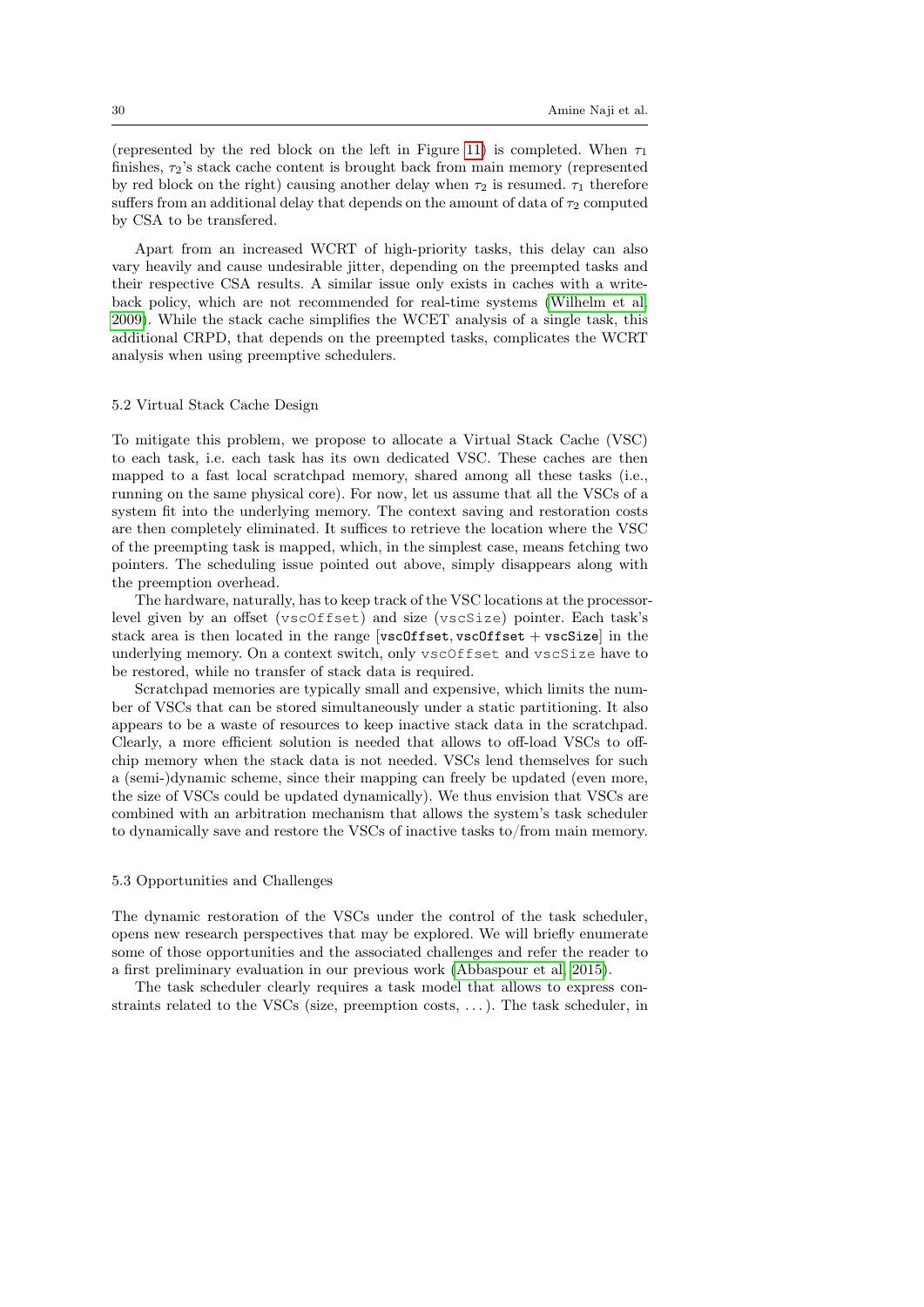addition, has to reason about the bandwidth requirements of the necessary memory transfers associated with preemptions and needs a means to ensure that sufficient bandwidth ultimately is available to perform the transfers in time. Alternatively, the schedulability test may account for additional stall time that may occur when memory transfers cannot be guaranteed to be completed. This also requires associated analyses that allow to determine a lower bound on the bandwidth that can be guaranteed by the memory in parallel with the execution of a given task. These problems consequently touch several research domains, including operating system design, schedulability tests, computer architecture, as well as WCET analyses.

#### <span id="page-30-0"></span>6 Experiments

This section presents an evaluation of the preemption costs associated with the stack cache. We cover full results from the static analysis (Section [3\)](#page-6-0) as well as analysis results considering the proposed preemption mechanisms (Section [4\)](#page-23-0). We furthermore propose means to implement these mechanisms.

The benchmarks are taken from the MiBench benchmark suite [\(Guthaus et al,](#page-40-13) [2001\)](#page-40-13), which covers a large variety of small- and medium-sized programs typically found in embedded systems. The programs were compiled with optimizations enabled  $(-02)$  using the LLVM<sup>[3](#page-30-1)</sup> compiler for the Patmos processor [\(Schoeberl](#page-41-1) [et al, 2011\)](#page-41-1). The instruction set of the processor follows the Very Long Instruction Word (VLIW) paradigm and may execute up to two instructions that are grouped into parallel bundles at the same time. All instructions explicitly take a predicate operand, which allows to conditionally nullify instructions depending on the predicate value that is evaluated at runtime. The hardware of the platform is configured with a 64KB, 4-way set-associative data cache using LRU replacement, and a write-through policy (recommended for real-time systems, see [Wilhelm et al,](#page-41-0) [2009\)](#page-41-0). Code is cached by a 64KB method cache [\(Schoeberl et al, 2011\)](#page-41-1) with LRU replacement and 32 code block entries. The stack cache is 256b small and uses a lazy pointer [\(Abbaspour et al, 2014\)](#page-40-2). Note that varying the stack cache size between 256b and 1KB showed little impact on the results obtained. The global memory is assumed to have a moderate latency of 21 cycles. Memory transfers are performed in bursts of 32b. The cache line size of all caches matches the memory's burst size. Note, the stack cache control instructions still operate in words, while memory transfers are performed in bursts.

The analysis is implemented in the Patmos backend of the LLVM compiler, and operates on the final machine-level code, right before code emission. The reported numbers represent a simplified cost model, consisting of the number of bytes that have to be saved or restored during context switching at the beginning of basic blocks, i.e., sequences of straight-line code that are typically terminated by a (conditional) branch instruction.

### 6.1 Context Restoring Analysis

The context restoring analysis shows remarkable results over all benchmark programs considered. The main benefit stems from the fact that the sens instructions

<span id="page-30-1"></span><sup>3</sup> <http://www.llvm.org/>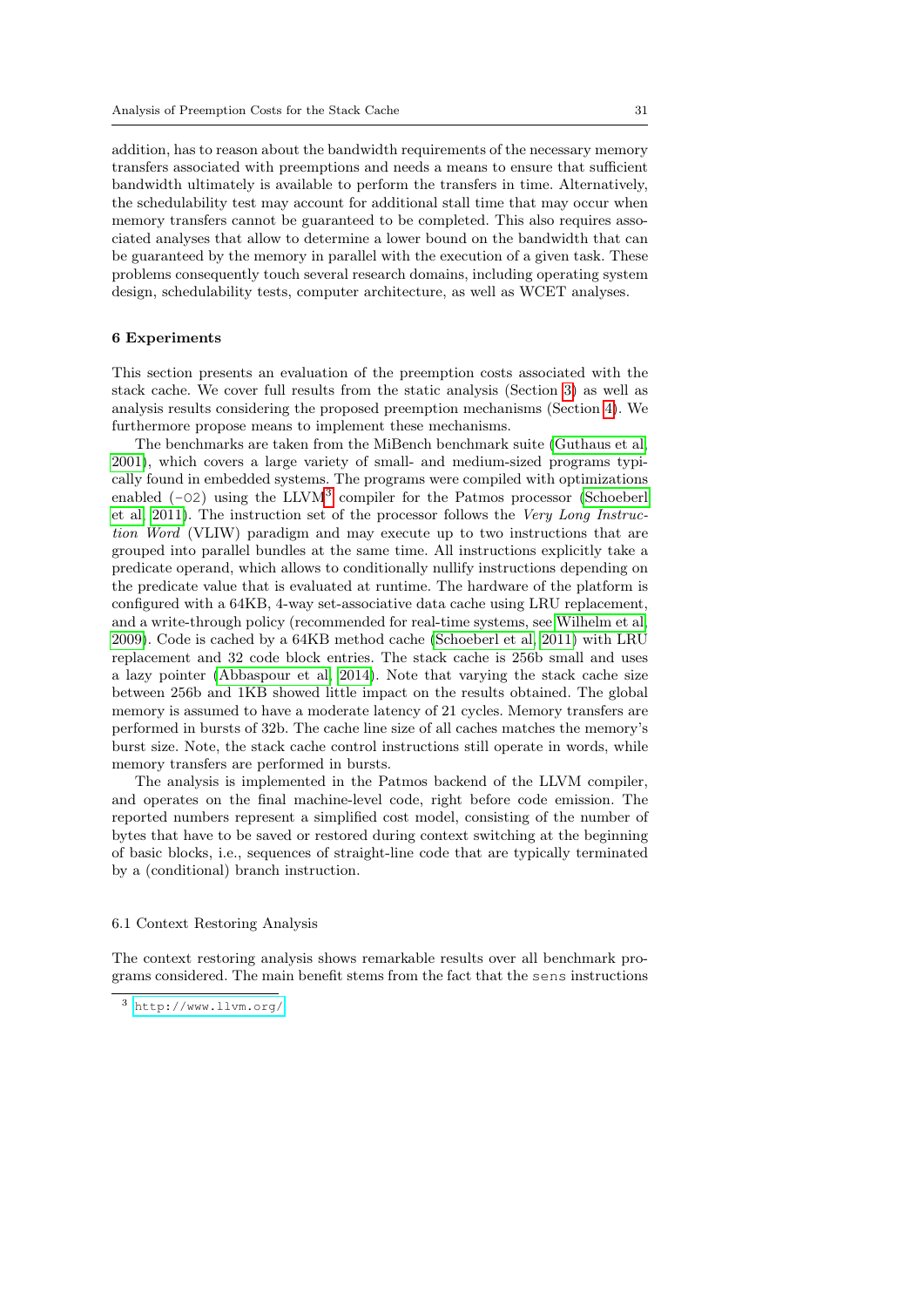<span id="page-31-0"></span>

Fig. 12: Histogram of transfer sizes (in bytes) for context restoration at basic blocks using max. occupancy (Full) and our approach (Optimized). Lower is better.

are placed after each function call. Many of these instructions restore a part of the stack cache context for free, leading to considerable reductions in comparison to a full restoration based on maximum occupancy. In total, the benchmarks consist of 114 257 basic blocks of which, 113 596 (99.4%) show an improvement. In the mean, over all benchmarks, the improvement is 4.1 fold (min. 3x, max. 7x per benchmark). Figure [12](#page-31-0) nicely illustrates these improvements. An unoptimized, full restoration typically reloads 250b or more (50 281 basic blocks or 44%), while our optimized approach typically only reloads up to 50b (71 658 or 67%) with another peak between 126b and 150b.

In many cases no explicit memory transfer is needed at all (49 494 or 43.4%), i.e., Equation [9](#page-13-1) evaluates to 0, while for virtually all other cases the entire local stack frame is explicitly restored (62 934 or 56%). Out of the 49 494 cases, where no explicit memory transfer is required, 39 558 will eventually have their entire stack frame reloaded by a subsequent sens. Consequently, in 93.9% of the cases the preemption costs will have to account for the restoration of the current function's entire stack frame (either by a subsequent sens or by an explicit memory transfer). This suggests that simplified preemption mechanisms, such as those presented in Section [4,](#page-23-0) should yield reasonable results without inducing a considerable loss in precision. This is confirmed by our evaluation of the preemption mechanisms presented later in Section [6.3.](#page-33-0)

Furthermore, a close look at the minimum and maximum restore costs reveals that there often is no variation with regard to the restoration costs within individual functions. Out of the 8 588 functions, 6 575 (77%) show no variation at all. The variation for the remaining 2 013 functions is illustrated by Figure [13,](#page-32-0) which relates the maximum restoration costs against the minimum. In addition, we show the identity function  $f(x) = x$  as a reference. Values close to the shown line indicate low variation. In our measurements, 1 287 functions (64%) show an absolute variation below 32b and only 218 functions  $(10\%)$  have a large variation above 64b. Due to the fact that the minimum restoration costs often evaluates to 0 (1 436 functions or 71%), a relative comparison is difficult.

As can be seen in Figure [12](#page-31-0) and [13,](#page-32-0) even a few cases can be observed where the total restoration cost becomes negative (609 basic blocks or 0.5%), i.e., the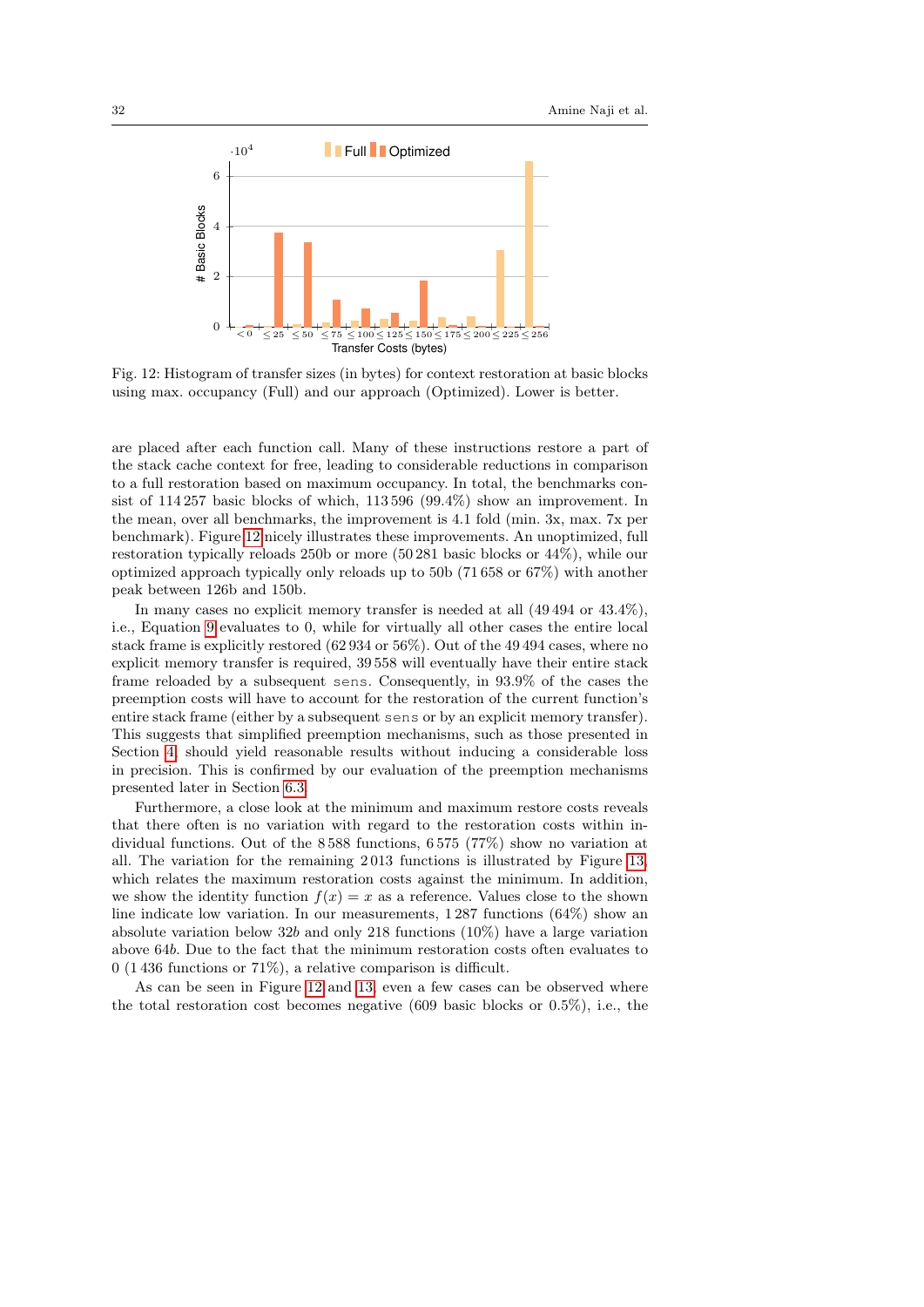<span id="page-32-0"></span>

Fig. 13: Minimum vs. Maximum cost reduction (in bytes) for context restoration at functions. Smaller distance to the reference line is better.

program runs faster since the total transfer size to restore the cache content is smaller than the gain due to reduced spilling (cf. Equation [17\)](#page-18-4). For 3 488 basic blocks a non-zero gain due to reduced spilling was found (3%). Our new analysis algorithm improves upon the previous version [\(Abbaspour et al, 2015\)](#page-40-0) by 77% with regard to the average local reserve gain and by a factor of 3.72 when considering the local and global gain combined.

Due to the fact that the analysis operates on a very simple domain (integers) and usually only considers individual functions, the analysis time itself is negligible. Also the inter-procedural aspects of the analysis appear to scale well. This particularly applies to the longest path search on the CG required to determine the worst-case restoration cost of sens instructions of other functions (Section [3.2.2](#page-15-0) and [3.2.3\)](#page-17-0). Over all benchmarks only 7 functions out of 1 428 require a potentially time-consuming longest path search in a strongly connected component of the CG. For 771 the length of the path is known to be 0 due to the maximum displacement provided by the standard SCA. All other functions are in non-cyclic regions of the CG, which allows us to apply dynamic programming to compute the longest path.

### 6.2 Context Saving Analysis

Despite the fact that the context saving analysis does not account for interprocedural effects, it shows consistent improvements over all benchmark programs considered. From 114 257 basic blocks in the benchmarks 11 618 (10.1%) show a reduction in the context saving overhead. However, the reductions are moderate, as can be seen in the histogram of Figure [14.](#page-33-1) For the basic blocks with lower transfer size, the reduction amounts to 8.9% on average over all benchmarks (minimum 5.9%, maximum 20.7% on average, per benchmark), resulting in a moderate shift in the histogram (from the right to the left). These results are hardly surprising, since the data of all functions currently holding data in the stack cache has to be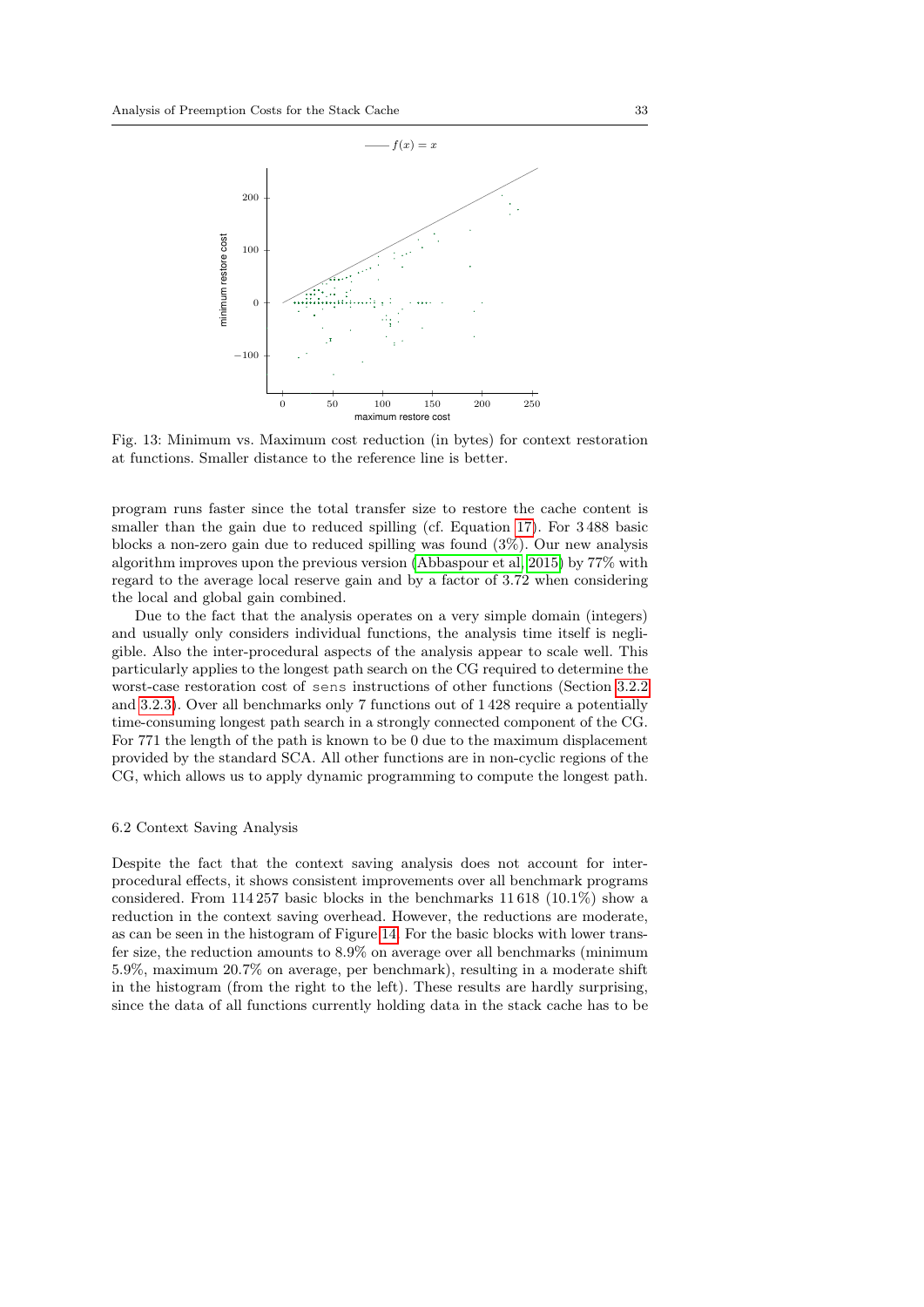<span id="page-33-1"></span>

Fig. 14: Histogram of transfer sizes (in bytes) for context saving at basic blocks using max. occupancy (Full) and our approach (Optimized) from Section [3.](#page-6-0) Lower is better.

saved. The reductions are thus much smaller than for the context restoring analysis. It is evidently much harder to eliminate the context saving overhead, which unfortunately can have an immediate impact on the WCRT of other tasks. The VSCs, introduced in Section [5,](#page-28-0) thus appear to be important to limit this impact.

#### <span id="page-33-0"></span>6.3 Preemption Mechanisms

Now we evaluate the impact of the preemption mechanisms, as described in Section [4,](#page-23-0) on the analysis of preemption costs. Recall that the preemption mechanism invokes the SCSave and SCRestore functions, which require two input parameters: the amount of dead data and the amount of data that needs to be restored explicitly, which are denoted as DP and RP respectively. For the following experiments we consider three different implementation variants: (1) ISA-full, which is based on an instruction set extension that allows to specify two additional operands for both, the DP and the RP parameters, (2) ISA-RP, an instruction set extension covering only the RP parameter, and (3) FP, which represents a solution based on a single stack cache control register (FP) holding the current stack frame size. These configurations are compared against the optimized configuration from the previous experiments, representing the most precise preemption costs provided by an optimized analysis. Note that the results of the optimized analysis can be used in the setting of fixed preemption points.

An obvious difference between these preemption mechanisms is the level of granularity. The optimized analysis is able to compute precise results for each instruction in the program. In the previous experiments the analysis results were, however, limited to the beginning of basic blocks. Over all benchmark programs the number of basic blocks amounts to 114 257 (each potentially consisting of multiple instructions). As a reference, the ISA-full and ISA-RP variants operate at a coarser level of granularity, only considering stack cache control instructions. The number of these instructions depends on the number of defined functions and call sites in the program. In the considered benchmarks 8 588 functions are defined, which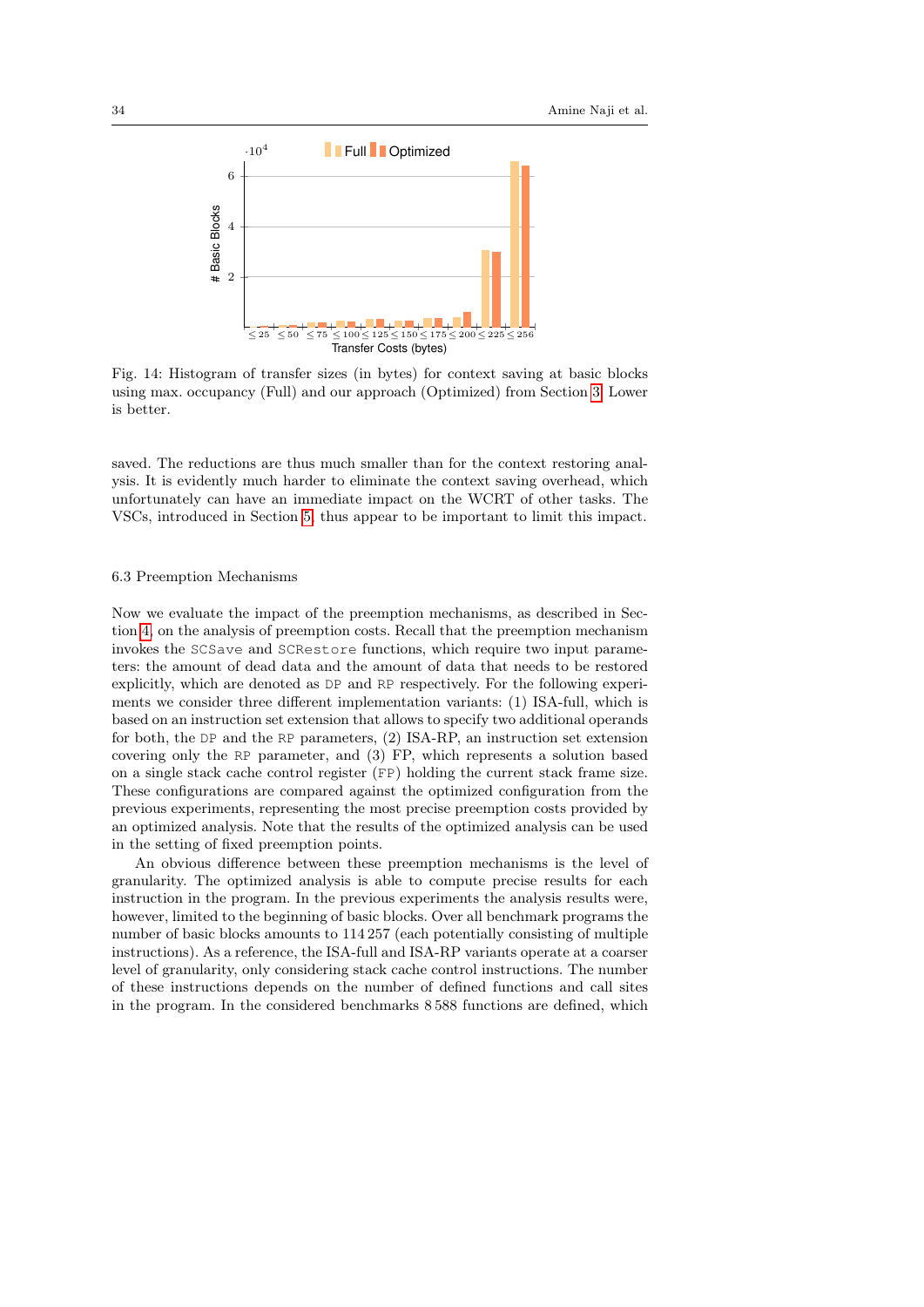are referenced by 10 475 call sites. In total 27 651 stack cache control instructions can be found in all benchmark programs combined (two for each function and one for each call site). The number of locations that may reflect changes in the underlying analysis information is thus reduced to about a quarter  $(24\%)$ . The FP variant essentially operates at the level of whole functions. This reduces the level of granularity even further to 8 588 (8%) different locations.

In order to evaluate the transfer costs induced by the various mechanisms, a common level of granularity has to be chosen. The basic block level seems to be a reasonable choice, as it allows to demonstrate the performance of the underlying preemption mechanisms at a tight granularity and allows us to easily compare them against the optimized approach. However, it is important to note that all three preemption mechanisms have a diverging interpretation of the transfer costs when returning from a function. More precisely, the costs associated with the program points between an sfree of the callee and the corresponding sens of the caller differ from the optimized analysis. These program points rarely coincide with the beginning of basic blocks, since call instructions are not considered terminators for basic blocks in LLVM. The impact of this design choice is thus not explicitly captured by the presented numbers. At the same time, the concerned regions at most contain two program points, one before and one after the corresponding return instruction. The compiler also often manages to put the sfree instruction in the return's delay slot, which only leaves a single program point between the sfree and the sens executed immediately afterward.

Starting with the context restoration, we first observe that the proposed preemption mechanisms overall follow a similar pattern as the optimized approach, as illustrated by Figure [15.](#page-34-0) The ISA-full and ISA-RP variants perform slightly better, showing only a moderate degradation in terms of precision. The difference between these two variants is insignificant, which indicates that the RP pointer is more profitable than the DP. This is not surprising, as the RP is regularly reset to  $0$ at every sens instruction, which limits the propagation of high RP values throughout large parts of a function. This is different from the DP, whose value evolves

<span id="page-34-0"></span>

Fig. 15: Histogram comparing the transfer sizes (in bytes) for context restoration at basic blocks using the ISA-full, ISA-RP, and FP preemption mechanisms to the optimized analysis. Lower is better.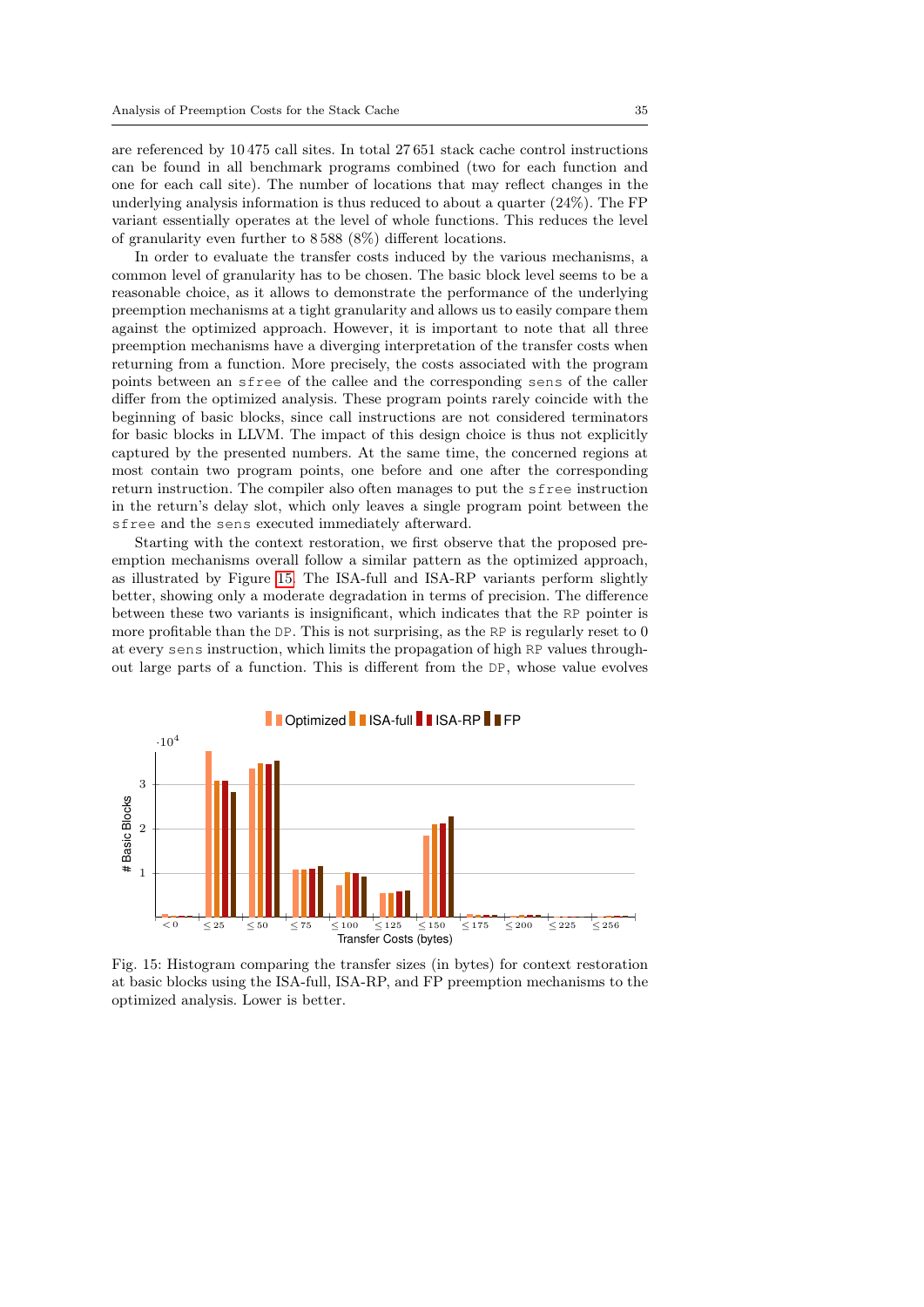<span id="page-35-0"></span>

|                   | < 0    | $\leq 25$ | $\leq 50$ |         | $\langle 75 \times 100 \times 125 \times 150 \times 175 \times 200 \times 225 \times 256 \rangle$ |      |      |          |          |    |   |
|-------------------|--------|-----------|-----------|---------|---------------------------------------------------------------------------------------------------|------|------|----------|----------|----|---|
| < 0               | $-318$ | 5         | 53        | 103     | 56                                                                                                | 75   | 25   | $\Omega$ |          |    | 0 |
| $\leq 25$         |        | $-9211$   | 4566      | 1251    | 1 1 7 7                                                                                           | 188  | 2027 |          |          | 0  |   |
| < 50 <sub>1</sub> |        |           | $-2773$   | 706     | 1618                                                                                              | 45   | 404  | $\Omega$ | $\Omega$ |    |   |
| < 75              |        |           |           | $-1342$ | 461                                                                                               | 111  | 759  | $\Omega$ | 11       |    |   |
| ${}_{\leq 100}$   |        |           |           |         | $-1301$                                                                                           | 772  | 529  | $\Omega$ | $\Omega$ |    |   |
| < 125             |        |           |           |         |                                                                                                   | -726 | 698  | 28       | $\Omega$ |    |   |
| $\leq 150$        |        |           |           |         |                                                                                                   |      | -9   | 3        | 6        |    |   |
| < 175             |        |           |           |         |                                                                                                   |      |      | $-185$   | 182      |    | 3 |
| $\leq 200$        |        |           |           |         |                                                                                                   |      |      |          | $-7$     |    |   |
| $\leq$ 225        |        |           |           |         |                                                                                                   |      |      |          |          | -6 | 6 |
| $\leq 256$        |        |           |           |         |                                                                                                   |      |      |          |          |    |   |

Table 2: Increase of restoration cost for the FP preemption mechanism in comparison to the optimized analysis, illustrating the movement of basic blocks to the right side of the histogram in Figure [15.](#page-34-0) Smaller numbers are better.

depending on stack cache accesses only and thus might be propagated throughout large parts of a function. A closer look reveals that, for these two approaches, the context restoration cost remains below 50b in the majority of the cases (57%). In only 0.8% of the basic blocks the context restoration exceeds 150b – this almost matches the optimized analysis. A noticeable drop is, however, observed for cases with very low transfer costs between 0b and 25b. The drop amounts to 6 600 basic blocks, which represents about 21% of the 30 894 basic blocks in that cost range for the optimized analysis. The transfer costs of the respective basic blocks slightly increase, which corresponds to a slight shift to the right and explains the increased bar heights nearby. For instance, the restoration costs for 53% of these 6 600 basic blocks now fall into the next higher cost range (26b to 50b) and another 24% of the blocks fall into the cost ranges after that (51b to 125b). The costs of the remaining cases then falls into the range from 126b to 150b. This indicates a moderate loss of precision, which is mainly due to the coarser granularity of these two approaches. The two approaches also succeed to conserve nearly 50% of the cases with negative restoration costs, i.e., reflecting potential runtime gains.

The FP approach generally follows the same trends. The shift in the diagram from the left side to the right is albeit more pronounced. The drop for the cost range from 0b to 25b amounts to 9 211 basic blocks (30%). About half of the basic blocks appear in the next higher cost range (26b to 50b), while 28% of the cases can be found in the cost range from 51b to 125b. The remaining basic blocks (22%) move into the cost range above 125b, with two cases falling into the range from 151b to 200b. Despite the fact that the relative numbers appear to be close to the instruction-set-based preemption mechanisms, the absolute numbers are considerably more pronounced. This explains, for instance, the noticeable peak for the cost range from 126b to 150b for this preemption mechanism. A detailed overview of the movements between the different cost ranges is illustrated by Table [2.](#page-35-0) The negative numbers on the diagonal indicate the number of basic blocks whose restoration costs were increased, while the positive numbers indicate to which cost range these basic blocks moved.

As for context saving, we can observe a very slight shift to the right for the ISA-full approach, as can be seen in Figure [16.](#page-36-0) This mainly concerns 1 141 basic blocks, whose transfer costs already were high (between 176b and 200b) even for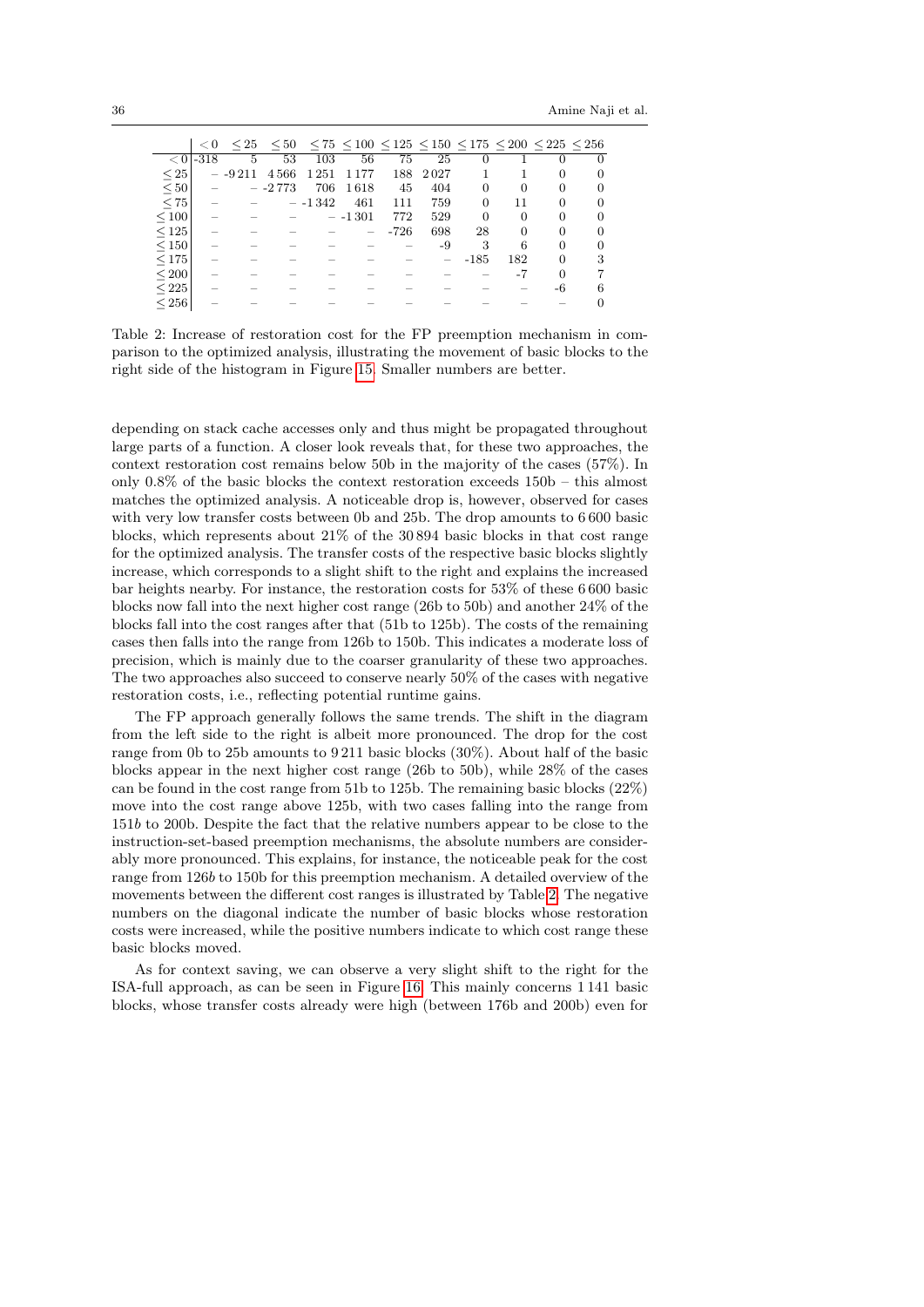<span id="page-36-0"></span>

Fig. 16: Histogram comparing the transfer sizes (in bytes) for context saving at basic blocks using the ISA-full, ISA-RP, and FP preemption mechanisms to the optimized analysis. Lower is better.

the optimized analysis. The precision loss here mostly stems from the DP pointer, which suffers from the previously mentioned propagation of unfavorable values throughout the coarser regions. This shift is more pronounced for the ISA-RP and FP variants, since both do not exploit the DP parameter (which is conservatively set to 0). The number of basic blocks impacted almost doubles (2 180). This also applies for other cost ranges and here in particular the range from 201b to 225b. A detailed breakdown of the movements in the histogram is given by Table [3.](#page-37-0)

From the results above, one can conclude that ISA-full provides some advantage over the other two mechanisms as it allows to exploit (at least to some degree) the analysis information concerning dead data. On the downside, the instructionset-based approaches require additional changes to the hardware, the instruction set, as well as the compiler. In particular, the changes to the encoding of the stack cache control instructions might be problematic in practice. We will explore this issue using the Patmos processor and its instruction set as an example. Patmos instructions are encoded either using 64 bits or 32 bits depending on the corresponding instruction formats. The 64-bit format is dedicated to simple arithmetic instructions with a full 32-bit long immediate. All stack cache control instructions are encoded according to the 32-bit-wide Stack Control format (STC), which reserves 1 bit to indicate bundled (VLIW) instructions, 4 bits for the predicate operand, 5 bits to indicate the instruction format, and additional 4 bits for the instruction opcode. Consequently, 18 of the 32 bits are used to encode the instruction's operand (either an immediate or register index for the standard stack cache). Assuming a cache block size of 4b, this allows the stack cache to manage stack frame sizes of up to 1MB, which appears generous for most embedded applications. In order to implement the proposed instruction set extensions for the ISA-full and ISA-RP preemption mechanisms these 18 bits need to be split between either 3 (RP, DP, k) or 2 (RP, k) operands respectively. An even distribution would then either leave 6 or 9 bits for each operand. This would reduce the maximum stack frame size, but not the total stack cache size, to 256b or 2KB. The limit of 256b is sufficient for the experiments conducted here. Even when the stack cache size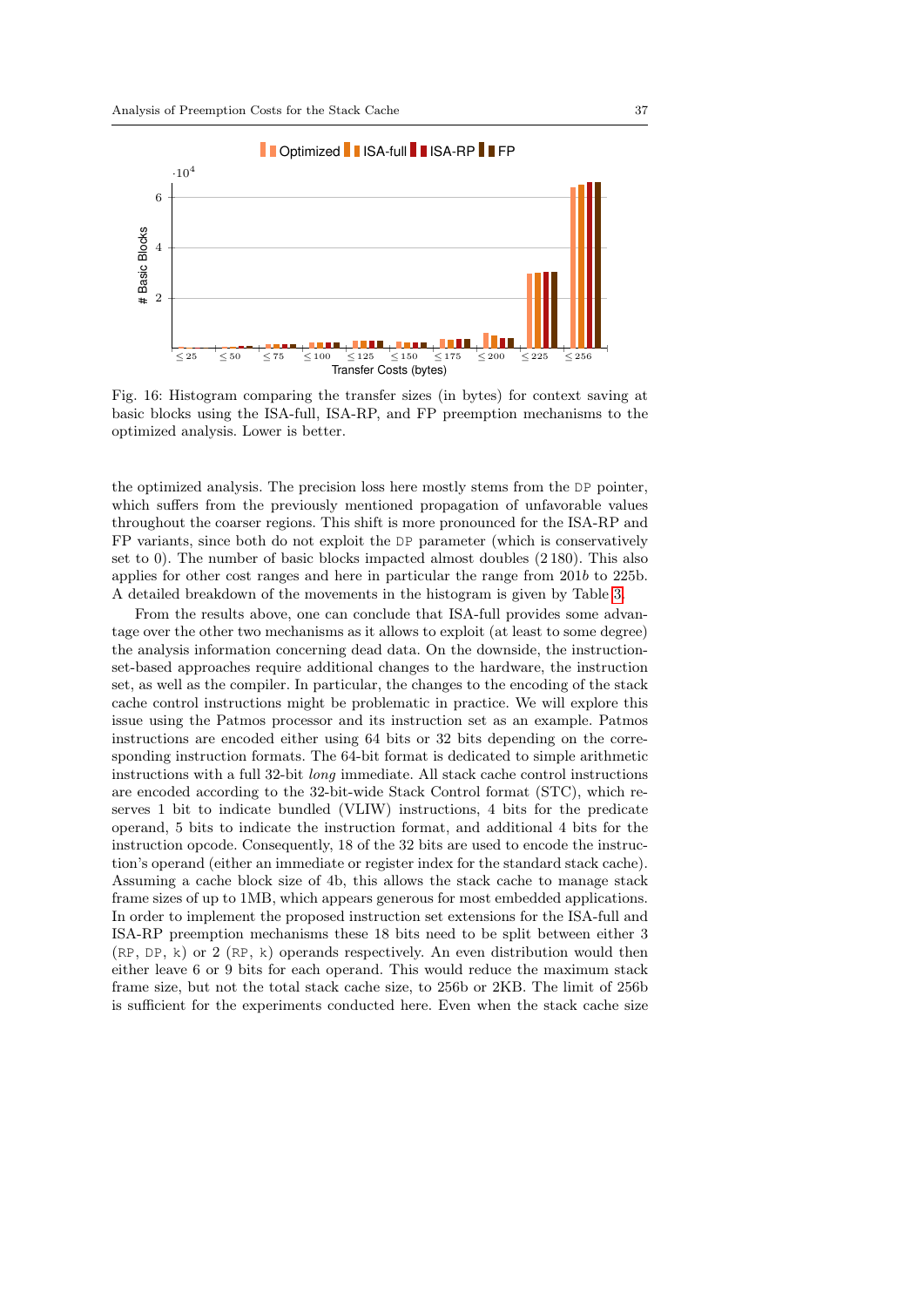<span id="page-37-0"></span>

|            |        |       |        |                 |          |          |        | $\leq$ 25 $\leq$ 50 $\leq$ 75 $\leq$ 100 $\leq$ 125 $\leq$ 150 $\leq$ 175 $\leq$ 200 $\leq$ 225 $\leq$ 256 |         |      |
|------------|--------|-------|--------|-----------------|----------|----------|--------|------------------------------------------------------------------------------------------------------------|---------|------|
| $\leq 25$  | $-318$ | 145   | 156    | $\overline{17}$ | $\theta$ | $\theta$ |        |                                                                                                            |         |      |
| $\leq 50$  |        | $-34$ | 4      | 8               | 19       | 3        | 0      | $\theta$                                                                                                   |         |      |
| < 75       |        |       | $-122$ | 113             | 4        | 0        |        |                                                                                                            |         |      |
| < 100      |        |       |        | $-77$           | 51       | 11       | 3      |                                                                                                            | 10      | 2    |
| < 125      |        |       |        |                 | $-41$    | 38       | 2      |                                                                                                            | 0       |      |
| < 150      |        |       |        |                 |          | $-307$   | 296    |                                                                                                            | 2       |      |
| < 175      |        |       |        |                 |          |          | $-332$ | 51                                                                                                         | 281     |      |
| $\leq 200$ |        |       |        |                 |          |          |        | $-2180$                                                                                                    | 2082    | 98   |
| $\leq$ 225 |        |       |        |                 |          |          |        |                                                                                                            | $-1668$ | 1668 |
| $\leq 256$ |        |       |        |                 |          |          |        |                                                                                                            |         |      |

Table 3: Increase of saving cost for the FP preemption mechanism in comparison to the optimized analysis, illustrating the movement of basic blocks to the right side of the histogram in Figure [16.](#page-36-0) Smaller numbers are better.

is essentially unbounded, most of the considered benchmarks exhibit a maximum stack frame size on the stack cache of 140b, while the largest stack frame encountered is merely 240b large. In a general setting, this restriction might, however, become limiting. Increasing the cache block size might remedy this problem. The limit of 2KB, on the other hand, appears to be practical even for large embedded systems. The FP variant, based only on an additional internal stack cache control register, does not face such restrictions and might thus be easier to use in such larger systems. Overall, all of the three proposed preemption mechanisms appear to be practical.

#### 6.4 Hardware Implementation

We implemented all of the aforementioned hardware extensions in a Patmos hardware model. From the original model, specified in Scala, hardware is synthesized using the Altera Quartus II 13.1 tool suite for an an Altera DE2-115 board.

The implementation of the FP preemption mechanism requires an additional special register as well as some logic circuits that are needed to keep track of the current stack frame size. In particular, sres and sens instructions have to copy their argument to this special register, while sfree reset the register to zero. Only a dozen of code lines were needed to extend the stack cache model (originally about 500 code lines). Ignoring other components of the processor core, the hardware overhead in comparison to the original stack cache design is very minimal and is evaluated to 2, 2% and 3, 5% in logic cells and logic registers respectively. We also looked at the resulting overhead at the core level, which includes, among others, the computational units, a stack cache, a data cache, an instruction cache, and a local scratchpad memory. Once again, the hardware overhead is negligible and costs around 0, 6% and 0, 1% in logic cells and logic registers respectively. The impact on the maximum clock frequency, on the other hand, is surprisingly positive. We observed a slight improvement from 82 MHz to 83 MHz. Note that this improvement may be caused by some slight change in the complex heuristics employed by the synthesis software.

The overhead of the ISA-full and ISA-RP approaches is comparable to that of the FP approach. Some logic registers holding the instruction operands have to be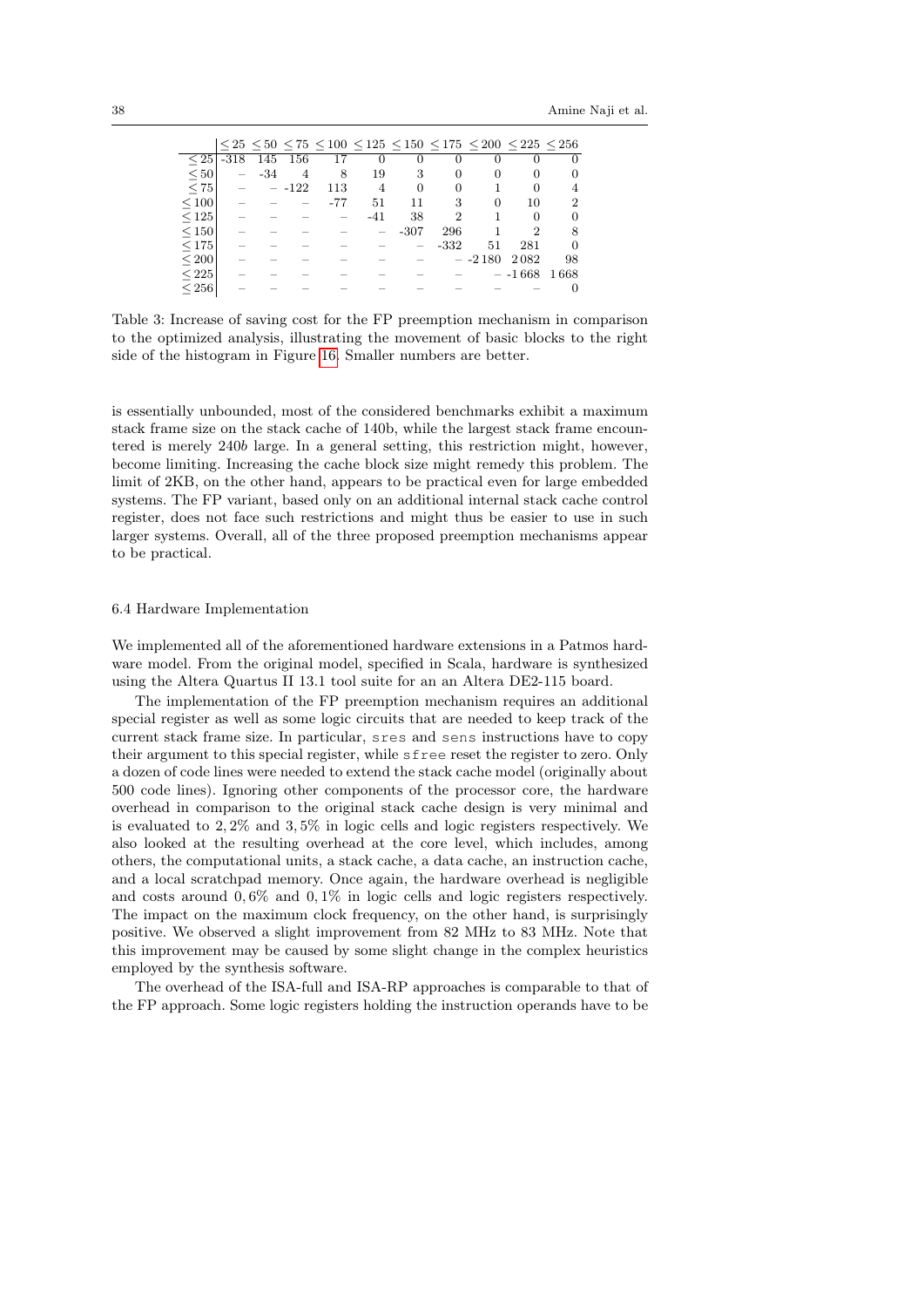reorganized, while the remaining changes are virtually identical. The modifications thus do not have a relevant impact on the hardware level.

We furthermore implemented the virtual stack cache extension. The results show that only very little additional hardware resources are required, i.e., most of the existing components are reused, some hardware resources can be removed, while new components need to be introduced. In total an additional hardware overhead of only 1.8% is incurred with regard to the entire Patmos core. Note that this does not reflect the gains due to merged memories. Moreover, the maximum processor frequency drops to 81 MHz, due to a longer combinatorial path for the address computation.

In conclusion, the implementation of the proposed hardware extensions is very simple and only incurs insignificant additional hardware costs.

### 7 Related Work

We briefly present analysis techniques to compute CRPD over classical caches, based on Useful Cache Blocks (UCB). UCBs are similar to the notion of liveness we use to optimize the context switch analysis of the stack cache. [Lee et al](#page-40-5) [\(1998\)](#page-40-5) use UCB to tighten the WCET estimations. First, the number of UCBs in all execution points are calculated using data-flow analysis. Then for all tasks, a preemption cost table is constructed that defines the preemption cost at each point, which depends on the number of UCBs and on the worst case visit count of each point. Based on this table and using integer linear programming, the worstcase preemption delay of a task is calculated. [Altmeyer and Burguiere](#page-40-14) [\(2009\)](#page-40-14) later introduced the notion of definitely-cached UCB (DC-UCB) to detect cache misses that are included in the CRPD bound as well as in the WCET bound. It was shown that this approach gives safe CRPDs, when combined with an upper bound of the WCET. The results show significant improvements over the original approach based on UCBs [\(Lee et al, 1998\)](#page-40-5).

We now review some existing work using hardware support to optimize context switching. [Tune et al](#page-41-8) [\(2004\)](#page-41-8) and [Mische et al](#page-41-9) [\(2010\)](#page-41-9) introduce hardware support to optimize the context switching in real-time systems, but at the register file level. For instance, [Tune et al](#page-41-8) [\(2004\)](#page-41-8) use dedicated hardware for scheduling threads in an SMT-based processor. The hardware scheduler is also able to save/restore the registers of a thread to a special on-chip memory, the Thread Control Block (TCB). The TCB requires two separate ports, in order to eliminate any interference from parallel accesses to the TCB from the running program and the hardware scheduler. Our work is orthogonal, as we optimize context switching at the cachelevel. The use of virtual stack caches furthermore opens new opportunities such as context saving to off-chip memory, which, according to our experiments, appears to be feasible without additional hardware costs. Others, such as [Soundararajan](#page-41-10) [and Agarwal](#page-41-10) [\(1992\)](#page-41-10), optimize the average cost of context switching, but due to lacking predictability these methods are unsuited for real-time systems.

Treating data from the program's stack differently than the non-stack data was already proposed by [Olson et al](#page-41-11) [\(2014\)](#page-41-11), but for reducing dynamic energy. They introduce an implicit and an explicit stack data cache. The implicit stack data cache limits the stack data to reside in specific locations (ways) of the regular data cache. In the case of the explicit stack data cache a separate data cache is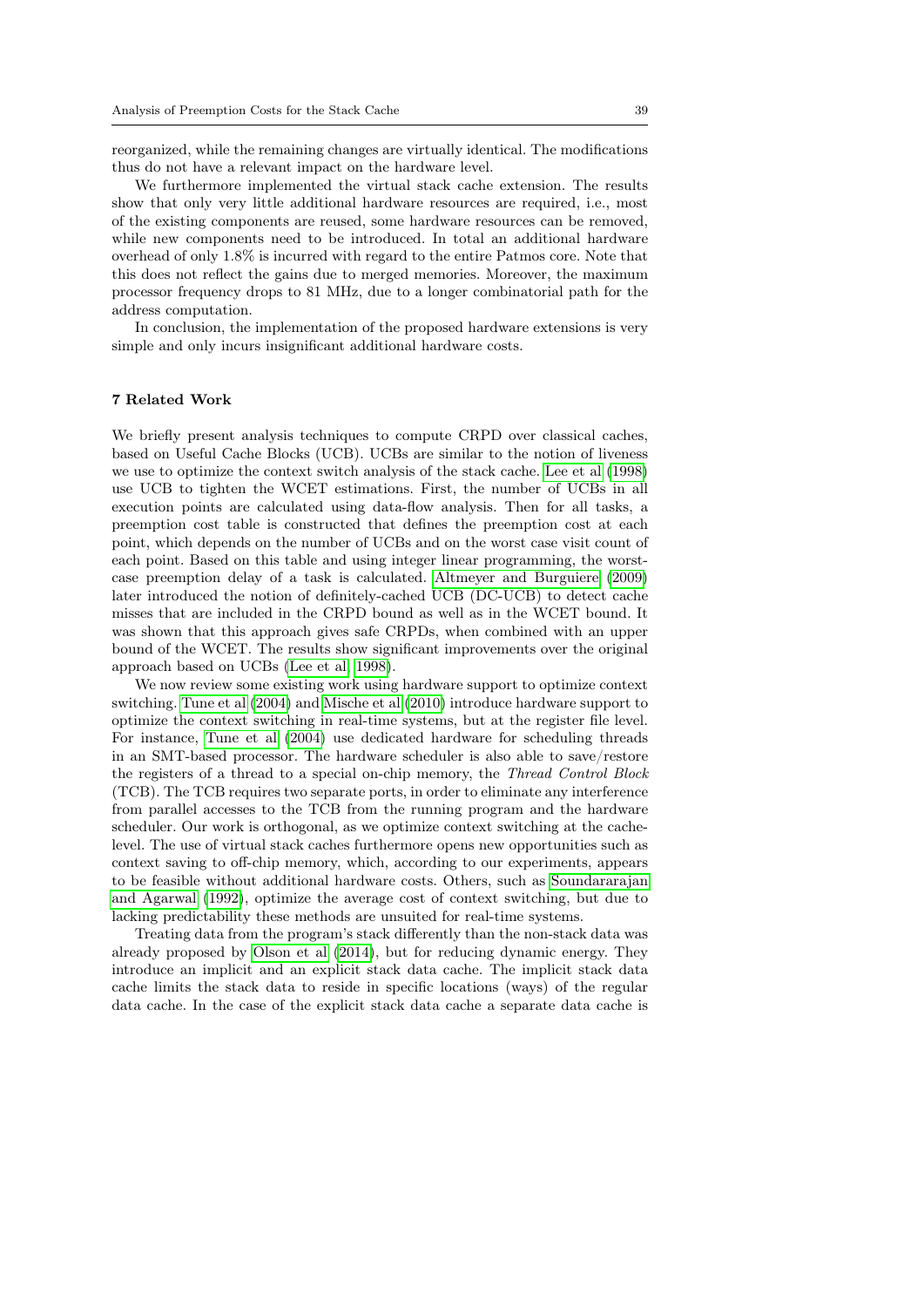reserved for stack data. The use of standard caches makes this approach amenable to standard CRPD analysis techniques. However, the worst-case behavior for such a design was, so far, not evaluated.

## 8 Conclusion

The stack cache exploits the access patterns to stack data, which results in simpler hardware and analysis. Due to its simplicity, the stack cache cannot hold the stack data of different tasks at the same time. The stack cache content thus becomes part of the task's execution context, which has to be saved/restored explicitly during context switching.

We presented a static program analysis to determine the worst-case preemption costs associated with the stack cache during context switching. The analysis is composed of several smaller, function-local data-flow analyses. Inter-procedural effects are handled through variants of the longest path problem. Experiments showed that the analysis complexity is low and that the restoration costs can be reduced heavily, since ensure instructions (sens), placed after function calls, often restore the cache context for free. However, the context saving costs appear difficult to eliminate.

To mitigate this problem, we proposed to virtualize the stack cache. Several virtual caches of different tasks can then be stored in a large local scratchpad memory, which allows us to quickly switch from one virtual cache to another. The virtual caches of preempted tasks can, furthermore, be saved/restored in parallel with the execution of another task.

We furthermore proposed three different preemption mechanisms that allow the task scheduler to exploit the analysis information during context switching. Two of these mechanisms are based on an instruction set extension that attaches analysis information as operands to the stack cache control instructions. In comparison to the full static analysis these mechanisms may reflect changes in the analysis information at a much coarser level. Our experiments nevertheless showed that only a moderate loss in precision is incurred. A downside of these approaches is, however, that, in addition to support from the operating system, modifications to the compiler are required. An alternative solution relies solely on an additional stack cache control register that is updated by the stack cache control instructions in a transparent manner. Apart from the modifications to the task scheduler no additional tool support is required. This, however, comes at a cost: the granularity at which changes in the underlying analysis information can be reflected is limited to whole functions. This incurs an additional loss in precision.

Future work includes using the results of the CRPD of the stack cache to bound the time needed to perform the corresponding memory transfers and integrate this amount of time, through the use of an additional task, in a schedulability analysis. Using industrial benchmarks [\(Jan et al, 2010;](#page-40-15) [Chabrol et al, 2013\)](#page-40-16), we also plan to evaluate the behavior of the stack cache, in particular the dynamic partitioning of the virtual cache and the associated prefetching techniques.

Acknowledgements This work was supported by a grant (2014-0741D) from Digiteo France: "Profiling Metrics and Techniques for the Optimization of Real-Time Programs" (PM-TOP).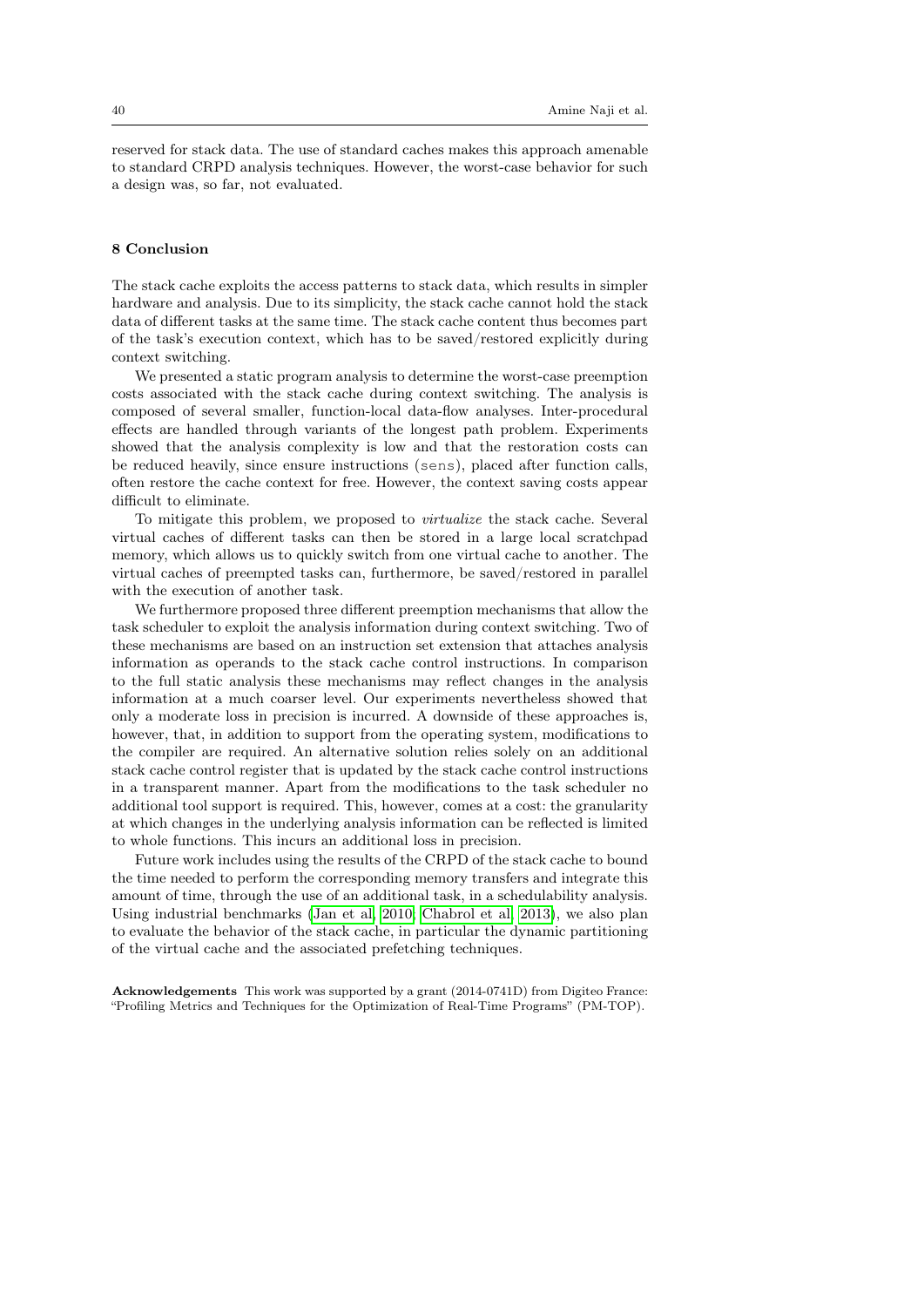#### References

- <span id="page-40-3"></span>Abbaspour S, Brandner F (2014) Alignment of memory transfers of a timepredictable stack cache. In: Proceedings of the Junior Researcher Workshop on Real-Time Computing
- <span id="page-40-1"></span>Abbaspour S, Brandner F, Schoeberl M (2013) A time-predictable stack cache. In: Proceedings of the Workshop on Software Technologies for Embedded and Ubiquitous Systems
- <span id="page-40-2"></span>Abbaspour S, Jordan A, Brandner F (2014) Lazy spilling for a time-predictable stack cache: Implementation and analysis. In: Proceedings of the Workshop on Worst-Case Execution Time Analysis, OASICS, vol 39, pp 83–92
- <span id="page-40-0"></span>Abbaspour S, Brandner F, Naji A, Jan M (2015) Efficient context switching for the stack cache: Implementation and analysis. In: Proceedings of the International Conference on Real Time and Networks Systems, ACM, RTNS '15, pp 119–128
- <span id="page-40-6"></span>Aho AV, Lam MS, Sethi R, Ullman JD (2006) Compilers: Principles, Techniques, and Tools, 2nd edn. Addison-Wesley
- <span id="page-40-14"></span>Altmeyer S, Burguiere C (2009) A new notion of useful cache block to improve the bounds of cache-related preemption delay. In: Euromicro Conference on Real-Time Systems, ECRTS '09, pp 109–118
- <span id="page-40-12"></span>Altmeyer S, Davis R, Maiza C (2012) Improved cache related pre-emption delay aware response time analysis for fixed priority pre emptive systems. Real-Time Systems 48(5):499–526
- <span id="page-40-11"></span>Baruah S (2005) The limited-preemption uniprocessor scheduling of sporadic task systems. In: 17th Euromicro Conference on Real-Time Systems (ECRTS'05), pp 137–144
- <span id="page-40-10"></span>Burns A (1995) Advances in real-time systems. Prentice-Hall, Inc., Upper Saddle River, NJ, USA, chap Preemptive Priority-based Scheduling: An Appropriate Engineering Approach, pp 225–248
- <span id="page-40-16"></span>Chabrol D, Roux D, David V, Jan M, Hmid MA, Oudin P, Zeppa G (2013) Timeand angle-triggered real-time kernel. In: Design, Automation and Test in Europe, DATE'13, pp 1060–1062
- <span id="page-40-7"></span>Cormen TH, Leiserson CE, Rivest RL, Stein C (2009) Introduction to Algorithms, 3rd edn. MIT Press
- <span id="page-40-13"></span>Guthaus MR, Ringenberg JS, Ernst D, Austin TM, Mudge T, Brown RB (2001) MiBench: A free, commercially representative embedded benchmark suite. In: Proceedings of the Workshop on Workload Characterization, WWC '01
- <span id="page-40-8"></span>Hecht MS, Ullman JD (1973) Analysis of a simple algorithm for global data flow problems. In: Symposium on Principles of Programming Languages (POPL'73), ACM, pp 207–217
- <span id="page-40-15"></span>Jan M, David V, Lalande J, Pitel M (2010) Usage of the safety-oriented realtime oasis approach to build deterministic protection relays. In: Symposium on Industrial Embedded Systems, SIES'10, pp 128–135
- <span id="page-40-4"></span>Jordan A, Brandner F, Schoeberl M (2013) Static analysis of worst-case stack cache behavior. In: Proceedings of the Conference on Real-Time Networks and Systems, RTNS'13, pp 55–64
- <span id="page-40-9"></span>Kam JB, Ullman JD (1976) Global data flow analysis and iterative algorithms. Journal of the ACM 23(1):158–171
- <span id="page-40-5"></span>Lee CG, Hahn J, Seo YM, Min SL, Ha R, Hong S, Park CY, Lee M, Kim CS (1998) Analysis of cache-related preemption delay in fixed-priority preemptive